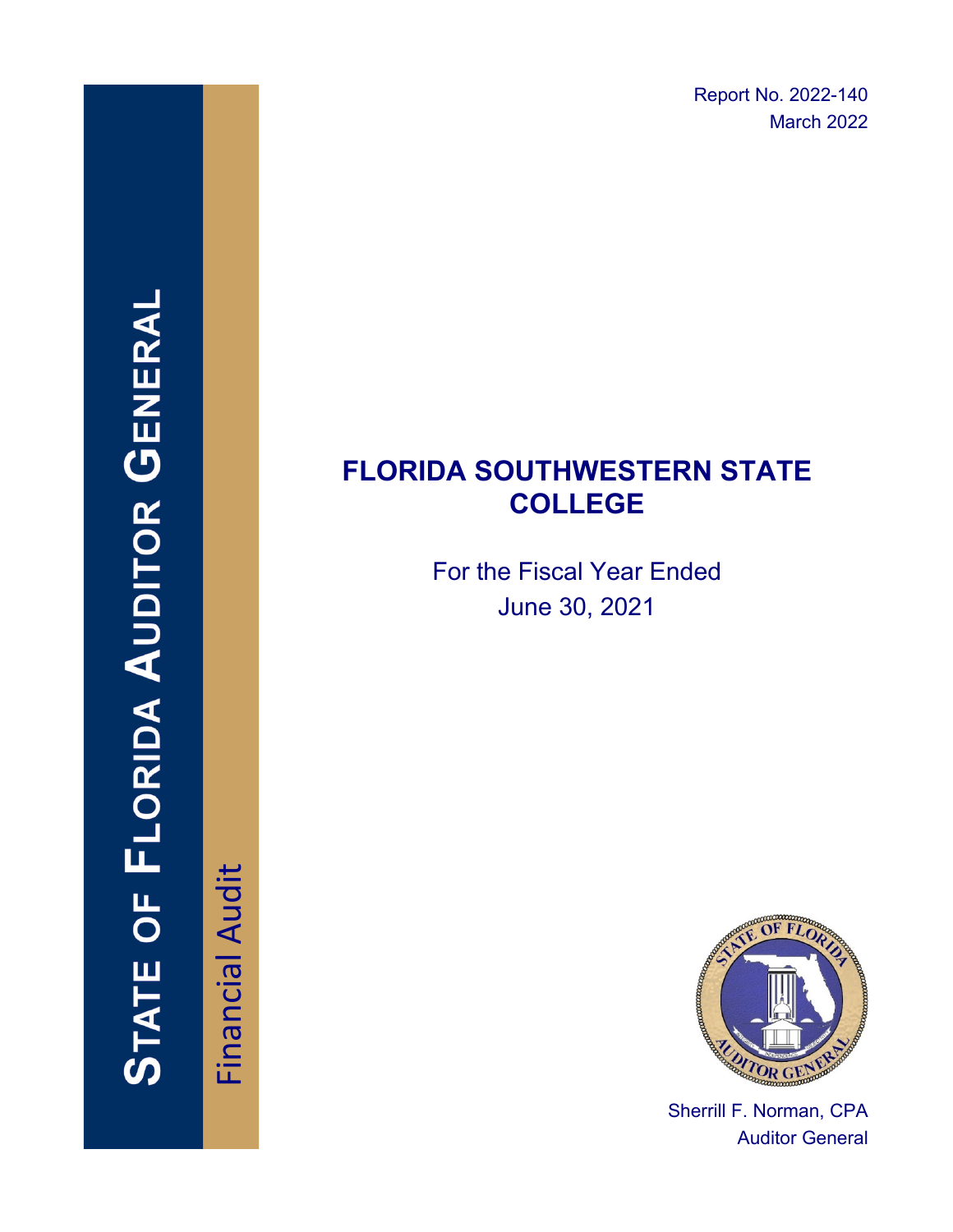### **Board of Trustees and President**

During the 2020-21 fiscal year, Dr. Jeffery S. Allbritten served as President of Florida SouthWestern State College and the following individuals served as Members of the Board of Trustees:

|                                                                      | County    |
|----------------------------------------------------------------------|-----------|
| Danny Nix Jr., Chair                                                 | Charlotte |
| Christian Cunningham, Vice Chair Collier                             |           |
| David Ciccarello                                                     | Lee       |
| Julia du Plooy                                                       | Hendry    |
| <b>Bruce Laishley</b>                                                | Charlotte |
| Jonathan A. Martin J.D.                                              | Lee       |
| Laura Perry                                                          | Glades    |
| Marjorie Starnes-Bilotti J.D.                                        | Lee       |
| Note: One Trustee position was vacant for the entire<br>fiscal year. |           |

The Auditor General conducts audits of governmental entities to provide the Legislature, Florida's citizens, public entity management, and other stakeholders unbiased, timely, and relevant information for use in promoting government accountability and stewardship and improving government operations.

The team leader was Barbara S. Coleman, CPA, and the audit was supervised by Ramon L. Bover, CPA.

Please address inquiries regarding this report to Jaime N. Hoelscher, CPA, Audit Manager, by e-mail at jaimehoelscher@aud.state.fl.us or by telephone at (850) 412-2868.

This report and other reports prepared by the Auditor General are available at:

[FLAuditor.gov](http://flauditor.gov/) 

Printed copies of our reports may be requested by contacting us at:

**State of Florida Auditor General** 

**Claude Pepper Building, Suite G74 · 111 West Madison Street · Tallahassee, FL 32399-1450 · (850) 412-2722**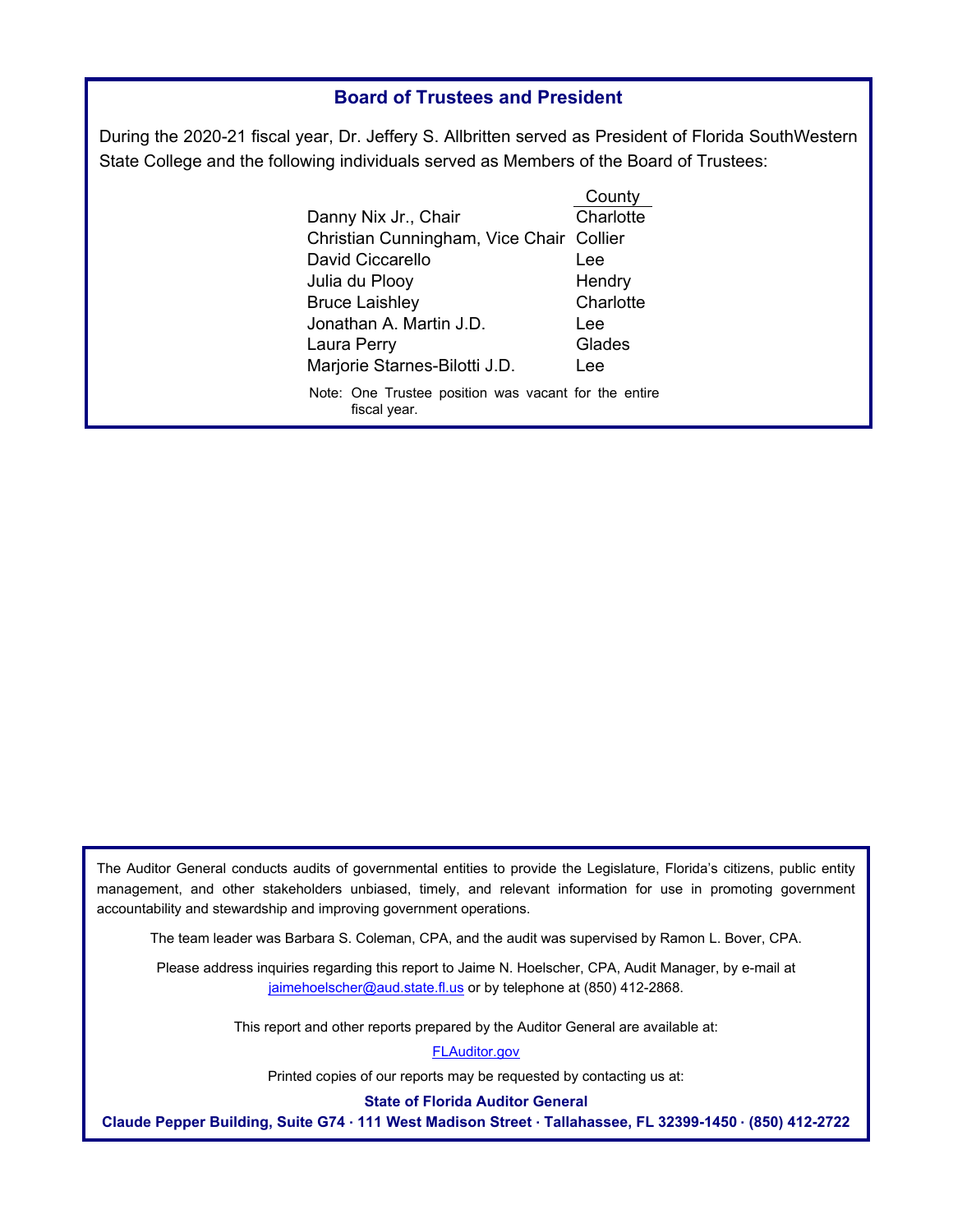# **FLORIDA SOUTHWESTERN STATE COLLEGE TABLE OF CONTENTS**

Page

|                                                                                                                                                                         | No. |
|-------------------------------------------------------------------------------------------------------------------------------------------------------------------------|-----|
|                                                                                                                                                                         |     |
|                                                                                                                                                                         |     |
|                                                                                                                                                                         |     |
|                                                                                                                                                                         |     |
|                                                                                                                                                                         |     |
| <b>BASIC FINANCIAL STATEMENTS</b>                                                                                                                                       |     |
|                                                                                                                                                                         |     |
|                                                                                                                                                                         |     |
|                                                                                                                                                                         |     |
|                                                                                                                                                                         |     |
| OTHER REQUIRED SUPPLEMENTARY INFORMATION                                                                                                                                |     |
| Schedule of Changes in the College's Total Other Postemployment Benefits Liability                                                                                      |     |
| Schedule of the College's Proportionate Share of the Net Pension Liability - Florida                                                                                    |     |
| Schedule of College Contributions - Florida Retirement System Pension Plan  52                                                                                          |     |
| Schedule of the College's Proportionate Share of the Net Pension Liability - Health                                                                                     |     |
| Schedule of College Contributions - Health Insurance Subsidy Pension Plan 54                                                                                            |     |
|                                                                                                                                                                         |     |
| INDEPENDENT AUDITOR'S REPORT ON INTERNAL CONTROL OVER<br>FINANCIAL REPORTING AND ON COMPLIANCE AND OTHER MATTERS<br>BASED ON AN AUDIT OF FINANCIAL STATEMENTS PERFORMED |     |
|                                                                                                                                                                         |     |
|                                                                                                                                                                         |     |
|                                                                                                                                                                         |     |
|                                                                                                                                                                         |     |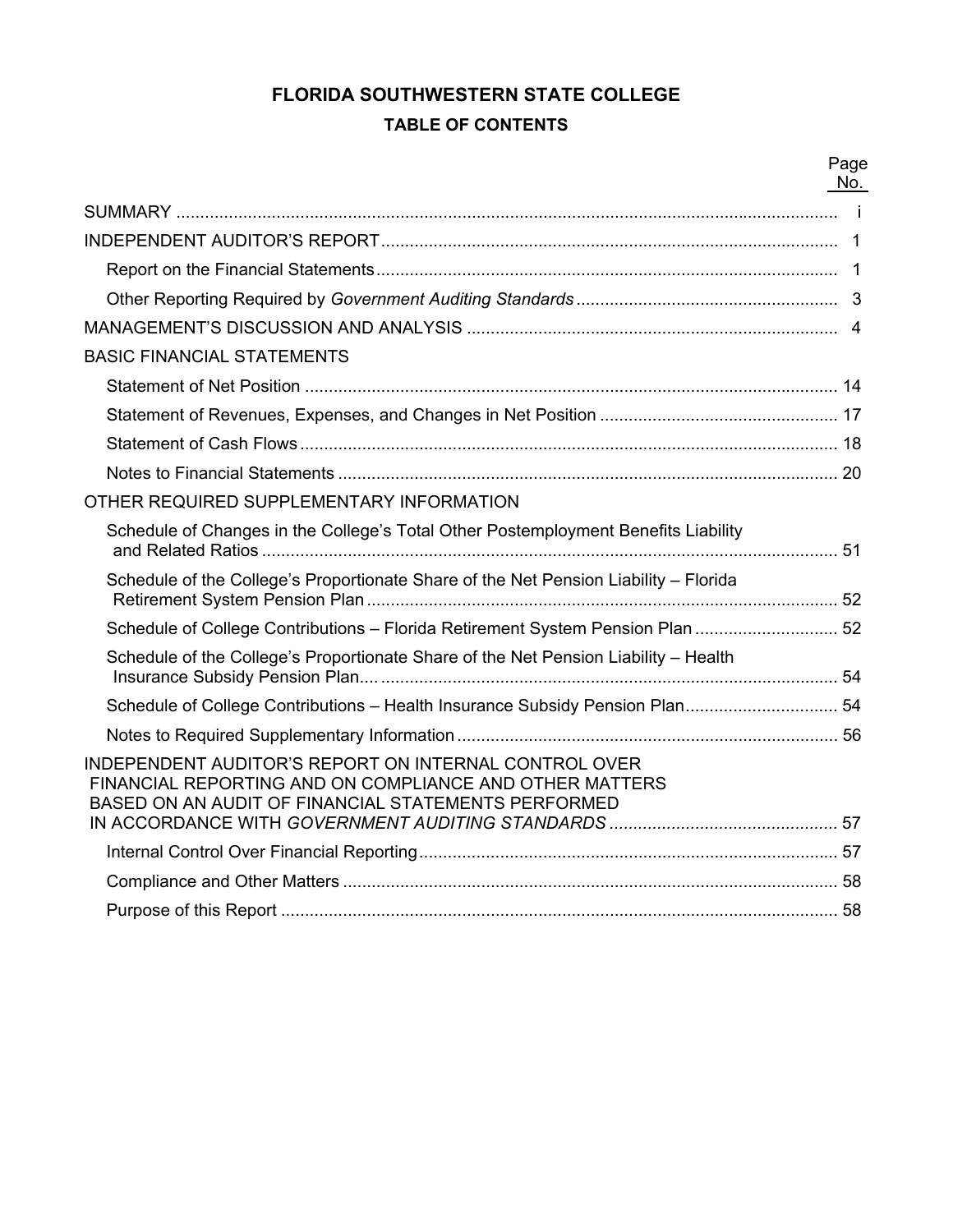### SUMMARY OF REPORT ON FINANCIAL STATEMENTS

<span id="page-3-0"></span>Our audit disclosed that the basic financial statements of Florida SouthWestern State College (a component unit of the State of Florida) were presented fairly, in all material respects, in accordance with prescribed financial reporting standards.

SUMMARY OF REPORT ON INTERNAL CONTROL AND COMPLIANCE

Our audit did not identify any deficiencies in internal control over financial reporting that we consider to be material weaknesses.

The results of our tests disclosed no instances of noncompliance or other matters that are required to be reported under *Government Auditing Standards*, issued by the Comptroller General of the United States.

### AUDIT OBJECTIVES AND SCOPE

Our audit objectives were to determine whether Florida SouthWestern State College and its officers with administrative and stewardship responsibilities for College operations had:

- Presented the College's basic financial statements in accordance with generally accepted accounting principles;
- Established and implemented internal control over financial reporting and compliance with requirements that could have a direct and material effect on the financial statements; and
- Complied with the various provisions of laws, rules, regulations, contracts, and grant agreements that are material to the financial statements.

The scope of this audit included an examination of the College's basic financial statements as of and for the fiscal year ended June 30, 2021. We obtained an understanding of the College's environment, including its internal control, and assessed the risk of material misstatement necessary to plan the audit of the basic financial statements. We also examined various transactions to determine whether they were executed, in both manner and substance, in accordance with governing provisions of laws, rules, regulations, contracts, and grant agreements.

An examination of Federal awards administered by the College is included within the scope of our Statewide audit of Federal awards administered by the State of Florida.

### AUDIT METHODOLOGY

We conducted our audit in accordance with auditing standards generally accepted in the United States of America and applicable standards contained in *Government Auditing Standards*, issued by the Comptroller General of the United States.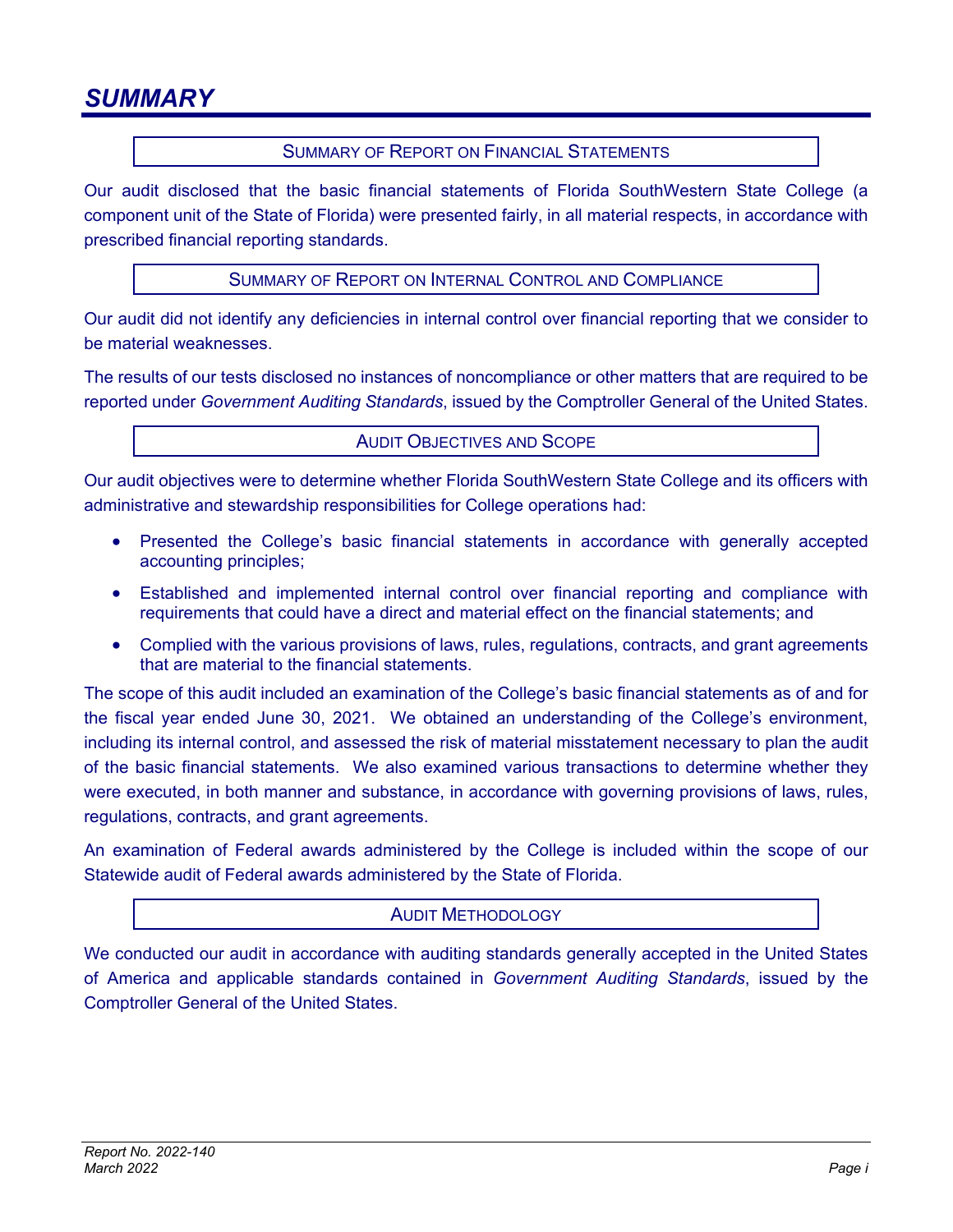<span id="page-4-0"></span>

Sherrill F. Norman, CPA Auditor General

# **AUDITOR GENERAL STATE OF FLORIDA**

Claude Denson Pepper Building, Suite G74 111 West Madison Street Tallahassee, Florida 32399-1450



Phone: (850) 412-2722 Fax: (850) 488-6975

The President of the Senate, the Speaker of the House of Representatives, and the Legislative Auditing Committee

# **INDEPENDENT AUDITOR'S REPORT**

## **Report on the Financial Statements**

We have audited the accompanying financial statements of Florida SouthWestern State College, a component unit of the State of Florida, and its discretely presented component unit as of and for the fiscal year ended June 30, 2021, and the related notes to the financial statements, which collectively comprise the College's basic financial statements as listed in the table of contents.

### *Management's Responsibility for the Financial Statements*

Management is responsible for the preparation and fair presentation of these financial statements in accordance with accounting principles generally accepted in the United States of America; this includes the design, implementation, and maintenance of internal control relevant to the preparation and fair presentation of financial statements that are free from material misstatement, whether due to fraud or error.

# *Auditor's Responsibility*

Our responsibility is to express opinions on these financial statements based on our audit. We did not audit the financial statements of Florida SouthWestern State College Financing Corporation, a blended component unit, which represent 13 percent, 24 percent, 5 percent, and 2 percent, respectively, of the assets, liabilities, net position, and revenues reported for Florida SouthWestern State College. In addition, we did not audit the financial statements of the discretely presented component unit, which represent 100 percent of the transactions and account balances of the discretely presented component unit columns. The financial statements for the blended and discretely presented component units were audited by other auditors whose reports have been furnished to us, and our opinions, insofar as they relate to the amounts included for those financial statements, are based solely on the reports of the other auditors. We conducted our audit in accordance with auditing standards generally accepted in the United States of America and the standards applicable to financial audits contained in *Government Auditing Standards*, issued by the Comptroller General of the United States. Those standards require that we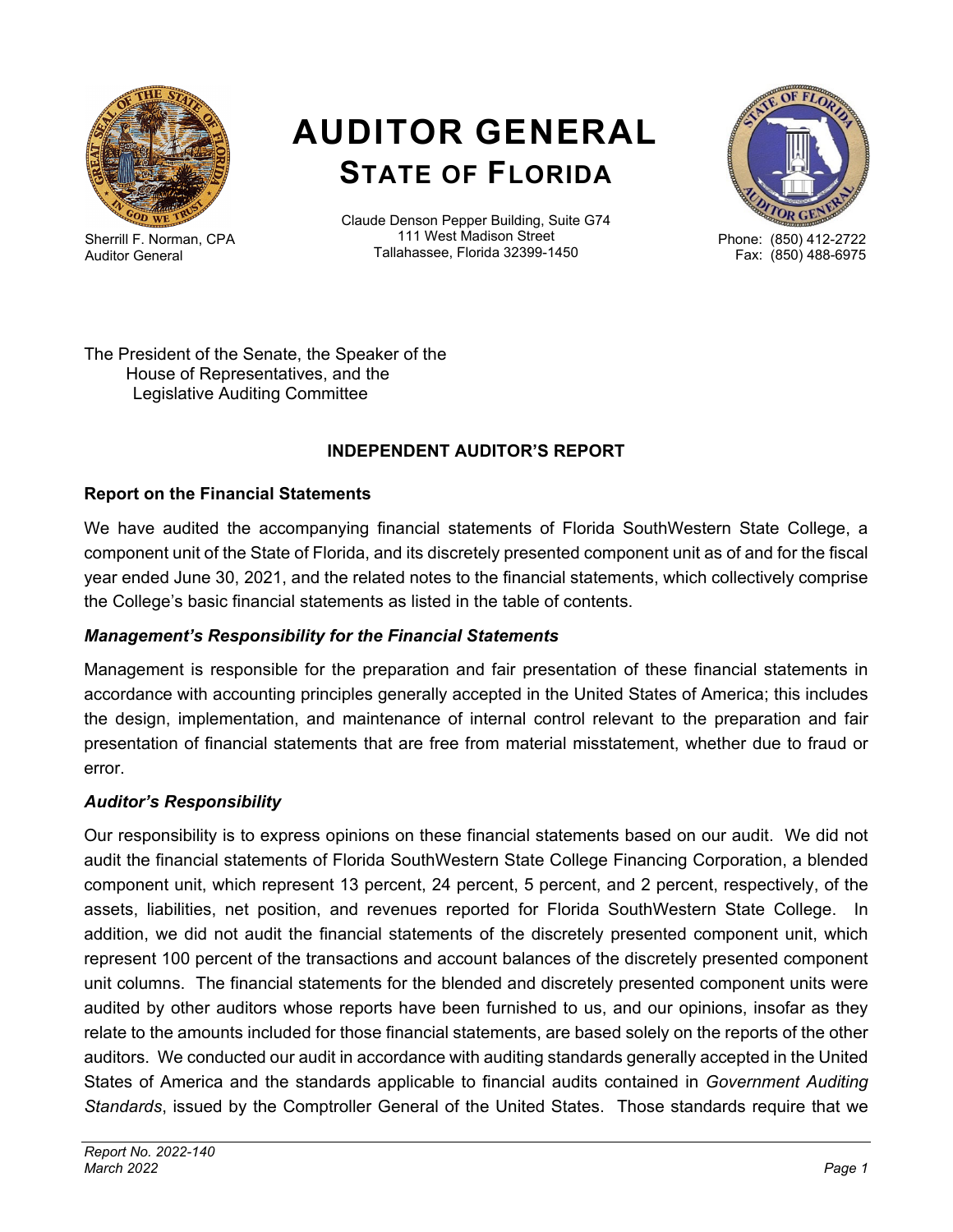plan and perform the audit to obtain reasonable assurance about whether the financial statements are free from material misstatement.

An audit involves performing procedures to obtain audit evidence about the amounts and disclosures in the financial statements. The procedures selected depend on the auditor's judgment, including the assessment of the risks of material misstatement of the financial statements, whether due to fraud or error. In making those risk assessments, the auditor considers internal control relevant to the entity's preparation and fair presentation of the financial statements in order to design audit procedures that are appropriate in the circumstances, but not for the purpose of expressing an opinion on the effectiveness of the entity's internal control. Accordingly, we express no such opinion. An audit also includes evaluating the appropriateness of accounting policies used and the reasonableness of significant accounting estimates made by management, as well as evaluating the overall presentation of the financial statements.

We believe that the audit evidence we have obtained is sufficient and appropriate to provide a basis for our audit opinions.

## *Opinions*

In our opinion, based on our audit and the reports of other auditors, the financial statements referred to above present fairly, in all material respects, the respective financial position of Florida SouthWestern State College and of its discretely presented component unit as of June 30, 2021, and the respective changes in financial position and, where applicable, cash flows thereof for the fiscal year then ended in accordance with accounting principles generally accepted in the United States of America.

# *Other Matter*

# *Required Supplementary Information*

Accounting principles generally accepted in the United States of America require that **MANAGEMENT'S DISCUSSION AND ANALYSIS**, the **Schedule of Changes in the College's Total Other Postemployment Benefits Liability and Related Ratios**, **Schedule of the College's Proportionate Share of the Net Pension Liability – Florida Retirement System Pension Plan**, **Schedule of College Contributions – Florida Retirement System Pension Plan**, **Schedule of the College's Proportionate Share of the Net Pension Liability – Health Insurance Subsidy Pension Plan**, **Schedule of College Contributions – Health Insurance Subsidy Pension Plan**, and **Notes to Required Supplementary Information**, as listed in the table of contents, be presented to supplement the basic financial statements. Such information, although not a part of the basic financial statements, is required by the Governmental Accounting Standards Board who considers it to be an essential part of financial reporting for placing the basic financial statements in an appropriate operational, economic, or historical context. We and other auditors have applied certain limited procedures to the required supplementary information in accordance with auditing standards generally accepted in the United States of America, which consisted of inquiries of management about the methods of preparing the information and comparing the information for consistency with management's responses to our inquiries, the basic financial statements, and other knowledge we obtained during our audit of the basic financial statements. We do not express an opinion or provide any assurance on the information because the limited procedures do not provide us with sufficient evidence to express an opinion or provide any assurance.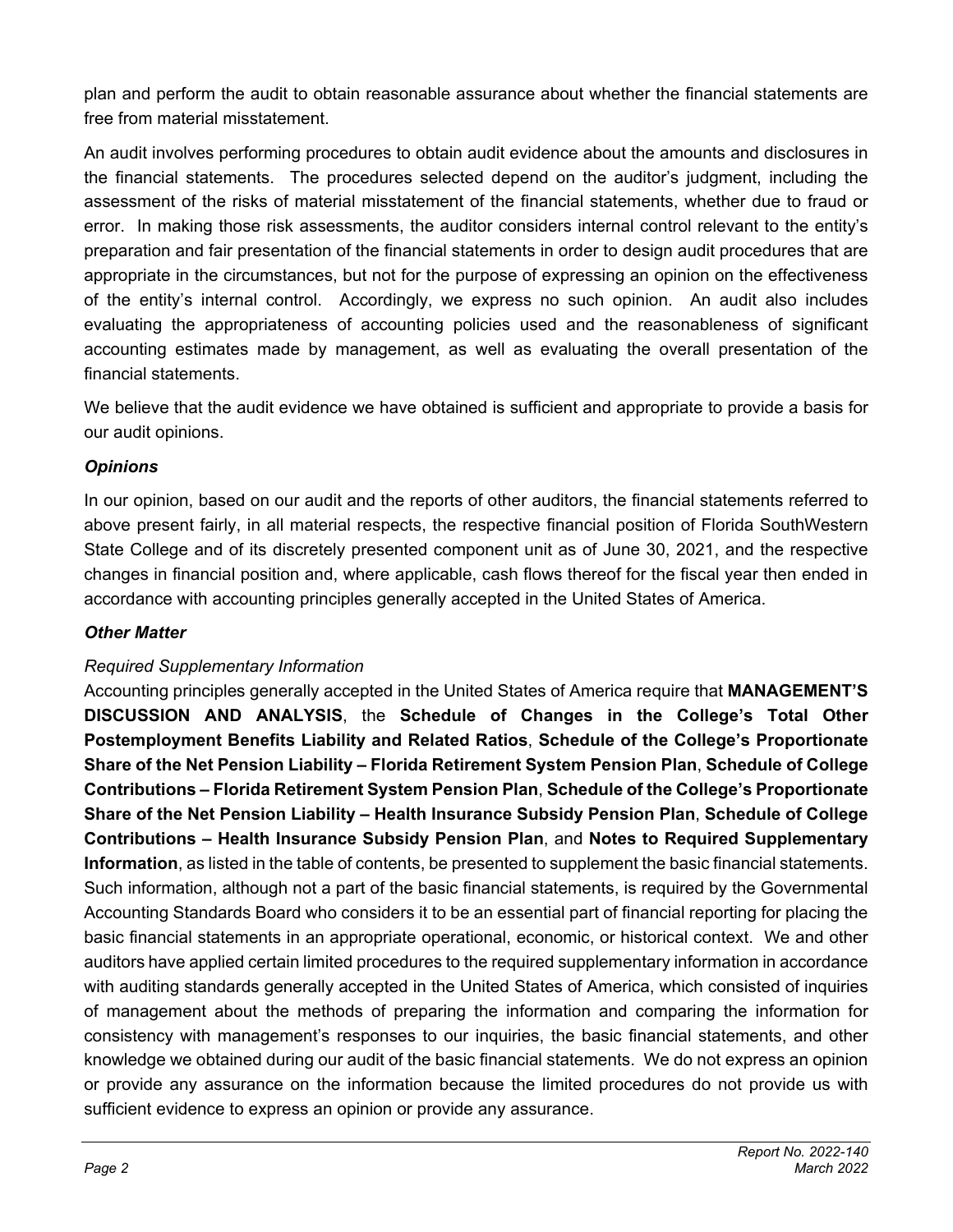### <span id="page-6-0"></span>**Other Reporting Required by** *Government Auditing Standards*

In accordance with *Government Auditing Standards*, we have also issued our report dated March 7, 2022, on our consideration of the Florida SouthWestern State College's internal control over financial reporting and on our tests of its compliance with certain provisions of laws, rules, regulations, contracts, and grant agreements and other matters included under the heading **INDEPENDENT AUDITOR'S REPORT ON INTERNAL CONTROL OVER FINANCIAL REPORTING AND ON COMPLIANCE AND OTHER MATTERS BASED ON AN AUDIT OF FINANCIAL STATEMENTS PERFORMED IN ACCORDANCE WITH** *GOVERNMENT AUDITING STANDARDS*. The purpose of that report is solely to describe the scope of our testing of internal control over financial reporting and compliance and the results of that testing, and not to provide an opinion on the effectiveness of the internal control over financial reporting or on compliance. That report is an integral part of an audit performed in accordance with *Government Auditing Standards* in considering the Florida SouthWestern State College's internal control over financial reporting and compliance.

Respectfully submitted,

Sherrill F. Norman, CPA Tallahassee, Florida March 7, 2022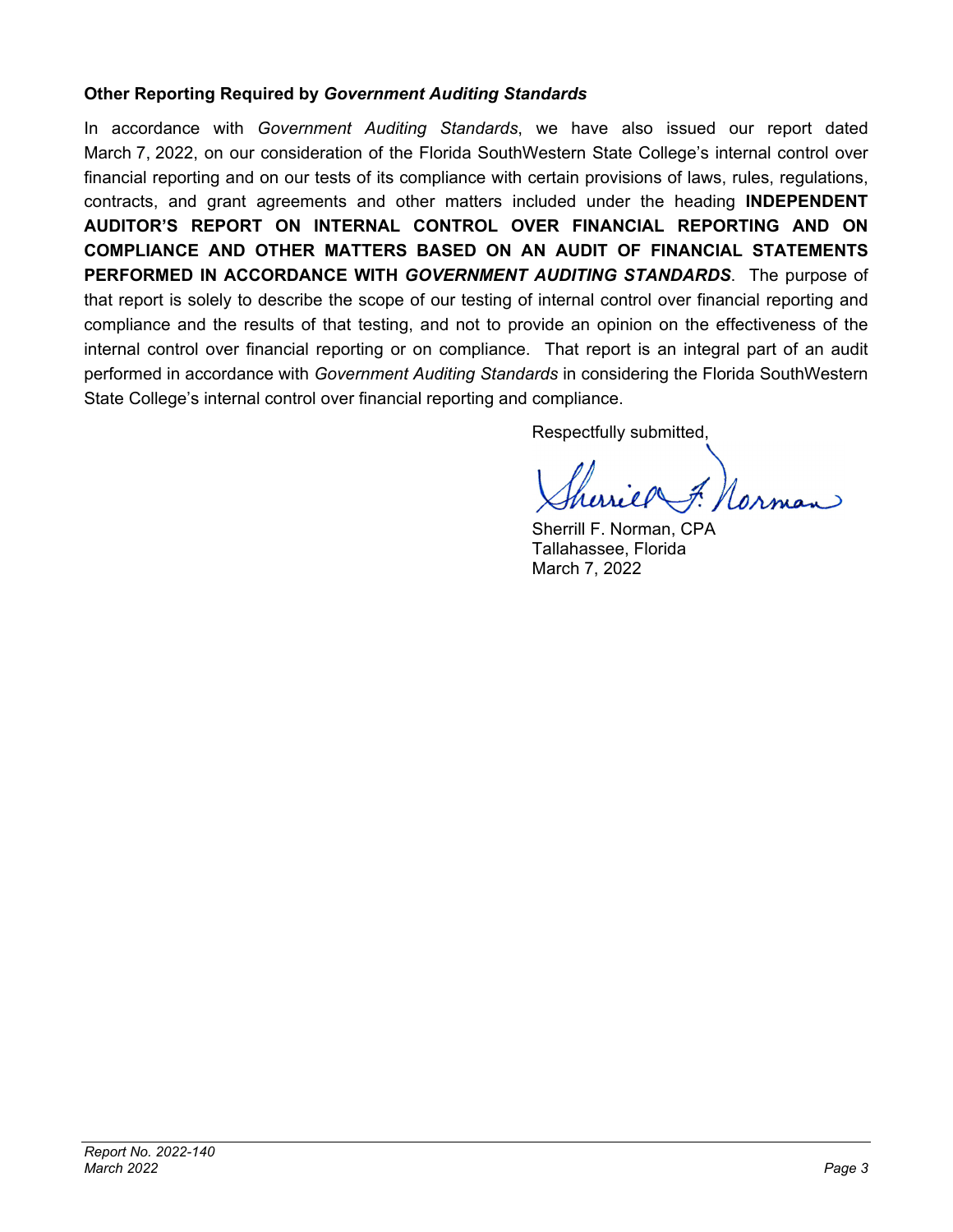# <span id="page-7-0"></span>*MANAGEMENT'S DISCUSSION AND ANALYSIS*

Management's discussion and analysis (MD&A) provides an overview of the financial position and activities of the College for the fiscal year ended June 30, 2021, and should be read in conjunction with the financial statements and notes thereto. The MD&A, and financial statements and notes thereto, are the responsibility of College management. The MD&A contains financial activity of the College for the fiscal years ended June 30, 2021, and June 30, 2020, which includes its blended component unit Florida SouthWestern State College Financing Corporation for the fiscal years ended March 31, 2021, and March 31, 2020.

# FINANCIAL HIGHLIGHTS

The College's assets and deferred outflows of resources totaled \$224.7 million at June 30, 2021. This balance reflects a \$0.7 million or 0.3 percent, increase as compared to the 2019-20 fiscal year, resulting from increases in cash and cash equivalents, restricted cash and cash equivalents and deferred outflow of resources related to the Florida Retirement System pension plan and the Health Insurance Subsidy pension plan offset by decreases in depreciable capital assets, net and accounts receivable. Liabilities and deferred inflows of resources increased by \$4.1 million, or 4.8 percent, totaling \$88.9 million at June 30, 2021, resulting from increases in the net pension liability offset by decreases in bonds payable and deferred inflows related to the pension plan. As a result, the College's net position decreased by \$3.4 million, resulting in a year-end balance of \$135.9 million.

The College's operating revenues totaled \$27 million for the 2020-21 fiscal year, representing a 9.7 percent decrease compared to the 2019-20 fiscal year resulting from decreases in State and local grants and contracts and auxiliary enterprises due to the impacts of COVID-19 during the fiscal year. Operating expenses totaled \$120.4 million for the 2020-21 fiscal year, representing an increase of 2.9 percent as compared to the 2019-20 fiscal year resulting from increases in materials and supplies and contractual services also due to the impacts of COVID-19 offset by a decrease in scholarships and waivers.

Net position represents the residual interest in the College's assets and deferred outflows of resources after deducting liabilities and deferred inflows of resources. The College's comparative total net position by category for the fiscal years ended June 30, 2021, and June 30, 2020, is shown in the following graph: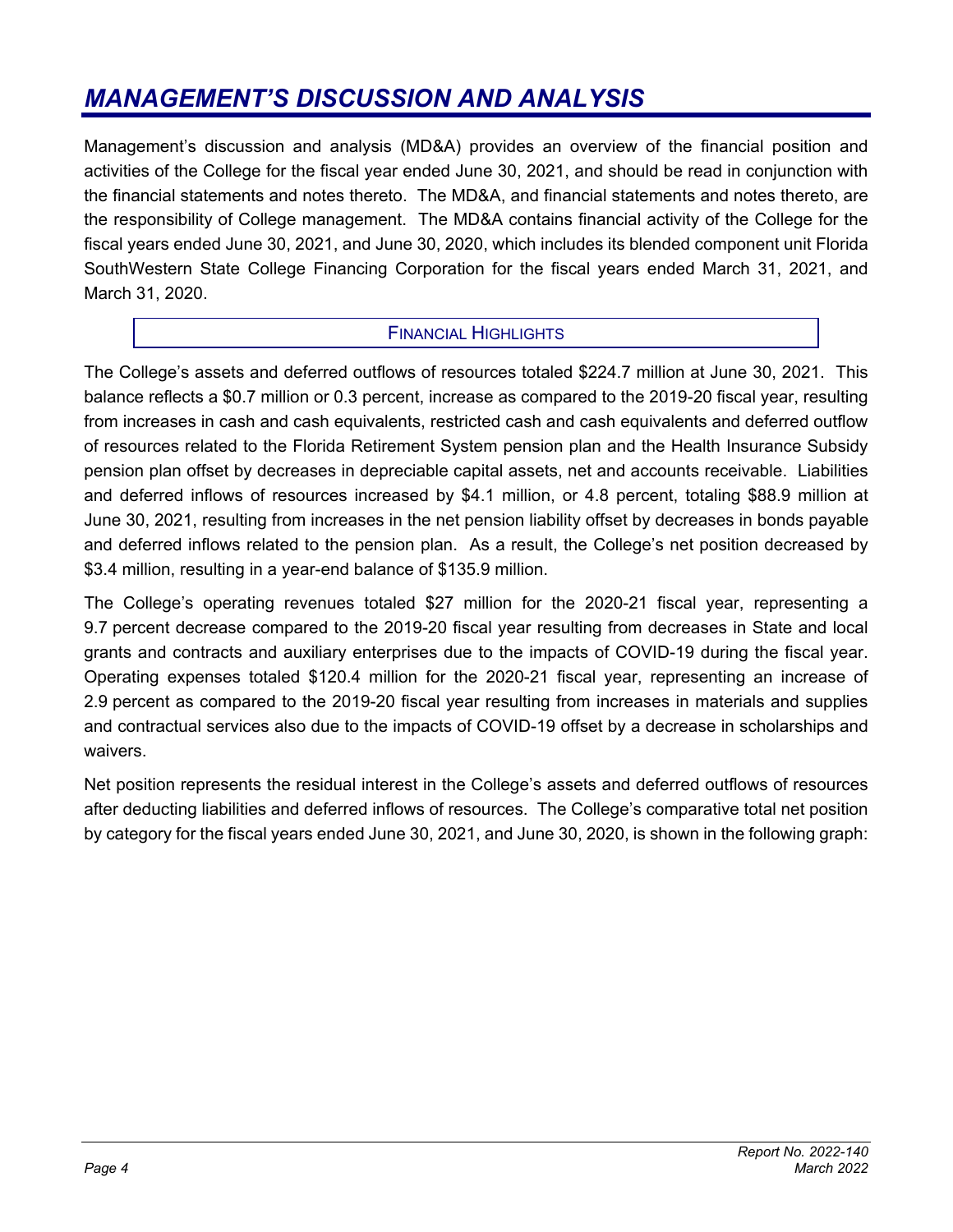**Net Position (In Thousands)** 



The following chart provides a graphical presentation of College revenues by category for the 2020-21 fiscal year:



# OVERVIEW OF FINANCIAL STATEMENTS

Pursuant to the Governmental Accounting Standards Board (GASB) Statement No. 35, the College's financial report consists of three basic financial statements: the statement of net position; the statement of revenues, expenses, and changes in net position; and the statement of cash flows. The financial statements, and notes thereto, encompass the College and its component units. These component units include: Florida SouthWestern State College Foundation, Inc. (Foundation) and Florida SouthWestern State College Financing Corporation (Financing Corporation). Based on the application of the criteria for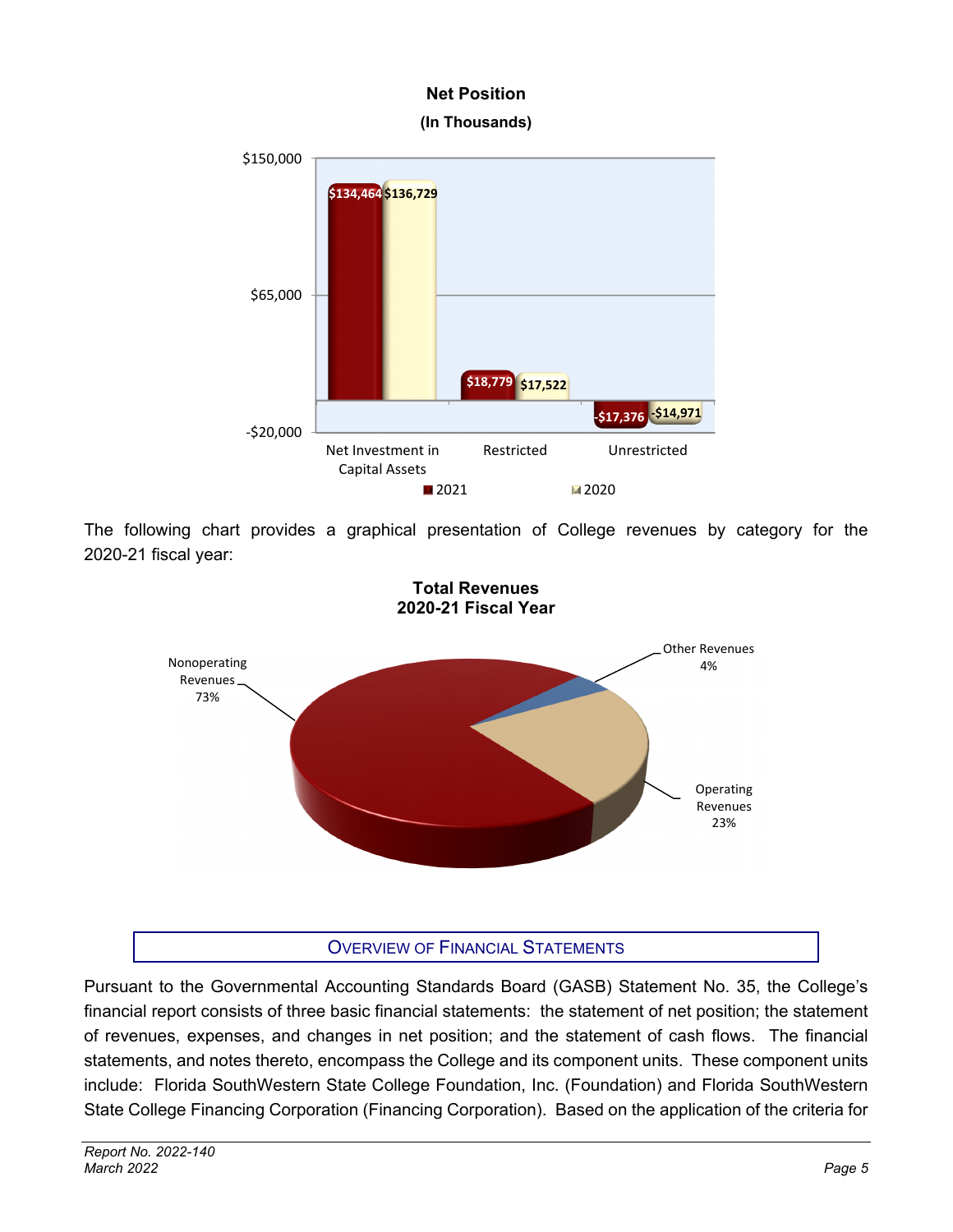determining component units, the Financing Corporation is included within the College reporting entity as a blended component unit, and the Foundation is included within the College reporting entity as discretely presented component unit.

Information regarding these component units, including a summary of the blended component unit's separately issued financial statements, is presented in the notes to financial statements. This MD&A focuses on the College, excluding the discretely presented component unit. MD&A information for the discretely presented component unit is included in its separately issued audit report.

### **The Statement of Net Position**

The statement of net position reflects the assets, deferred outflows of resources, liabilities, and deferred inflows of resources of the College, using the accrual basis of accounting, and presents the financial position of the College at a specified time. Assets, plus deferred outflows of resources, less liabilities, less deferred inflows of resources, equals net position, which is one indicator of the College's current financial condition. The changes in net position that occur over time indicate improvement or deterioration in the College's financial condition.

The following summarizes the College's assets, deferred outflows of resources, liabilities, deferred inflows of resources, and net position at June 30:

|                                                                                       | 2021                           | 2020                           |
|---------------------------------------------------------------------------------------|--------------------------------|--------------------------------|
| <b>Assets</b><br><b>Current Assets</b><br>Capital Assets, Net                         | \$27,594<br>164,573            | \$26,265<br>169,251            |
| <b>Other Noncurrent Assets</b><br><b>Total Assets</b>                                 | 17,312<br>209,479              | 15,038<br>210,554              |
| Deferred Outflows of Resources                                                        | 15,244                         | 13,505                         |
| Liabilities<br><b>Current Liabilities</b><br><b>Noncurrent Liabilities</b>            | 8,108<br>79,377                | 8,215<br>73,439                |
| <b>Total Liabilities</b>                                                              | 87,485                         | 81,654                         |
| Deferred Inflows of Resources                                                         | 1,371                          | 3,125                          |
| <b>Net Position</b><br>Net Investment in Capital Assets<br>Restricted<br>Unrestricted | 134,464<br>18,779<br>(17, 376) | 136,729<br>17,522<br>(14, 971) |
| <b>Total Net Position</b>                                                             | \$135,867                      | \$139,280                      |

### **Condensed Statement of Net Position at June 30**

**(In Thousands)**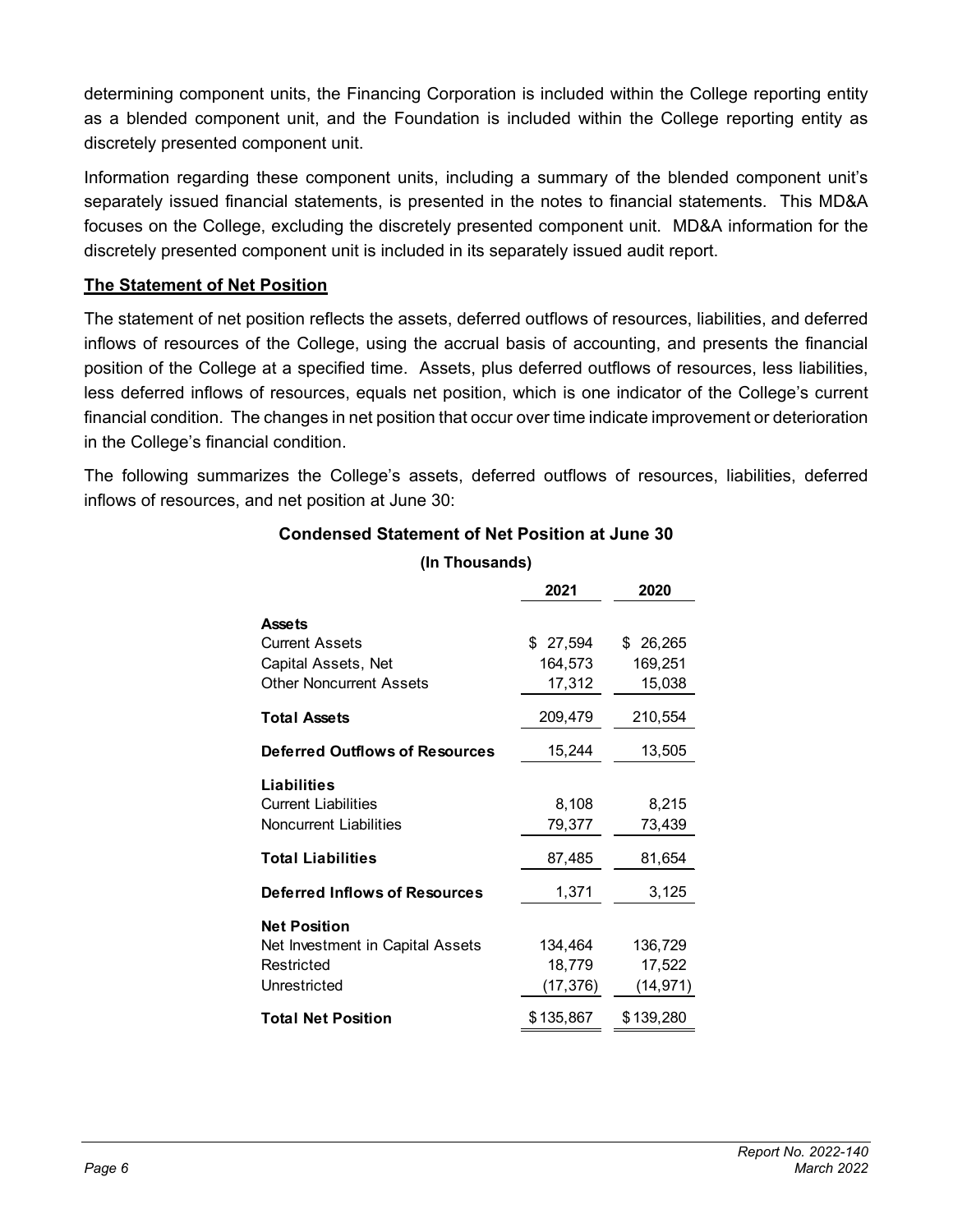## **The Statement of Revenues, Expenses, and Changes in Net Position**

The statement of revenues, expenses, and changes in net position presents the College's revenue and expense activity, categorized as operating and nonoperating. Revenues and expenses are recognized when earned or incurred, regardless of when cash is received or paid.

The following summarizes the College's activity for the 2020-21 and 2019-20 fiscal years:

# **Condensed Statement of Revenues, Expenses, and Changes in Net Position For the Fiscal Years**

| (In Thousands)                                             |                         |                         |
|------------------------------------------------------------|-------------------------|-------------------------|
|                                                            | 2020-21                 | 2019-20                 |
| <b>Operating Revenues</b><br>Less, Operating Expenses      | \$<br>27,027<br>120,406 | 29,927<br>\$<br>117,059 |
| <b>Operating Loss</b><br>Net Nonoperating Revenues         | (93, 379)<br>85,117     | (87, 132)<br>75,842     |
| <b>Loss Before Other Revenues</b><br><b>Other Revenues</b> | (8, 262)<br>4.849       | (11, 290)<br>5,279      |
| <b>Net Decrease In Net Position</b>                        | (3, 413)                | (6,011)                 |
| Net Position, Beginning of Year                            | 139,280                 | 145.291                 |
| <b>Net Position, End of Year</b>                           | 135,867<br>\$           | 139,280<br>\$.          |

### **Operating Revenues**

GASB Statement No. 35 categorizes revenues as either operating or nonoperating. Operating revenues generally result from exchange transactions where each of the parties to the transaction either gives or receives something of equal or similar value.

The following summarizes the operating revenues by source that were used to fund operating activities for the 2020-21 and 2019-20 fiscal years:

## **Operating Revenues For the Fiscal Years**

### **(In Thousands)**

|                                                                                        |    | 2020-21            | 2019-20 |                     |  |
|----------------------------------------------------------------------------------------|----|--------------------|---------|---------------------|--|
| Student Tuition and Fees, Net<br>Grants and Contracts                                  | S. | 16.718<br>6,063    | S       | 16.534<br>7,226     |  |
| Sales and Services of Educational Departments<br><b>Auxiliary Enterprises</b><br>Other |    | 937<br>3,258<br>51 |         | 880<br>4,657<br>630 |  |
| <b>Total Operating Revenues</b>                                                        |    | 27.027             | S       | 29.927              |  |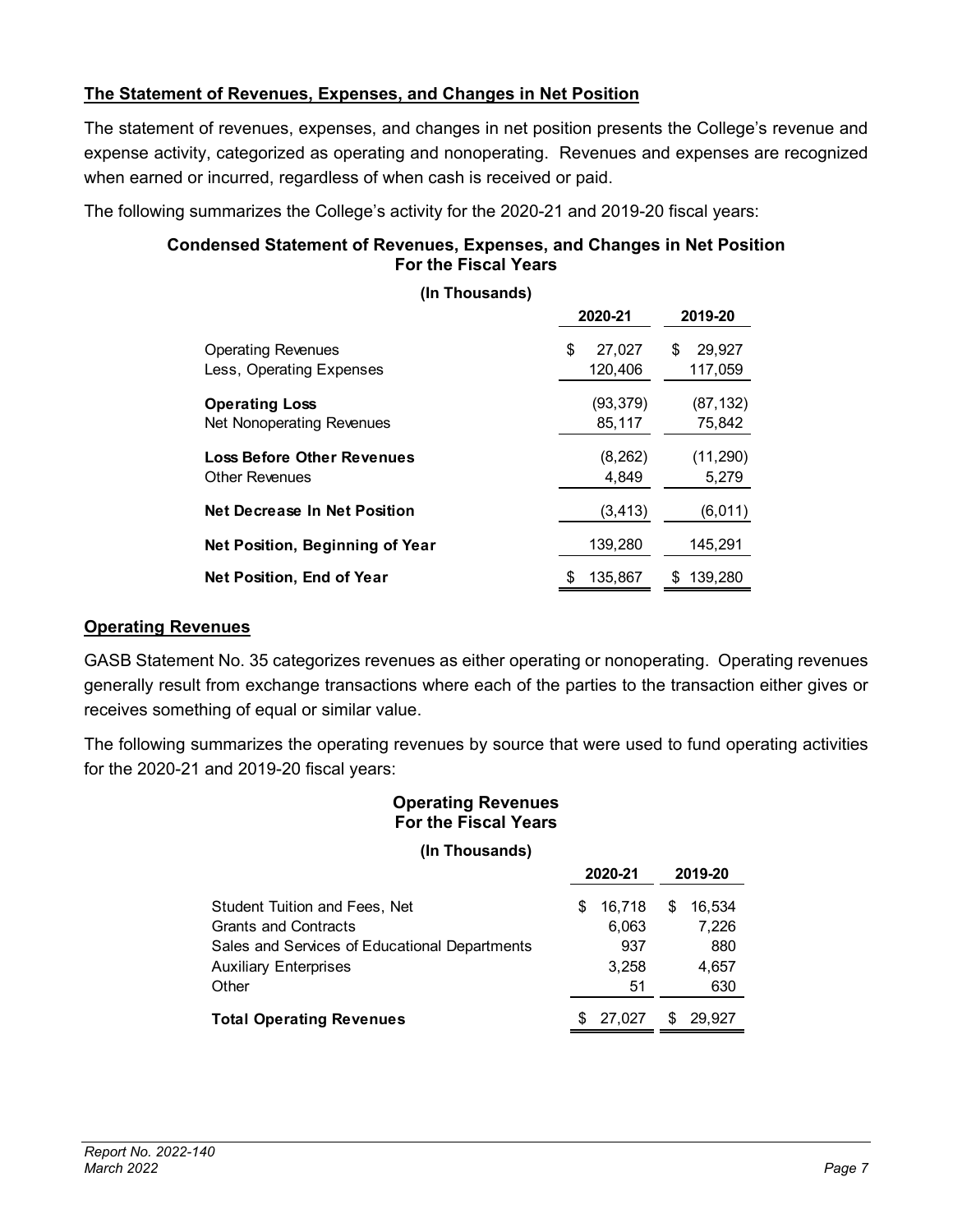The following chart presents the College's operating revenues for the 2020-21 and 2019-20 fiscal years:



College operating revenue decreased 9.7 percent compared to the 2019-20 fiscal year resulting from decreases in grants and contracts and auxiliary enterprises due to the impacts of COVID-19 during the fiscal year.

# **Operating Expenses**

Expenses are categorized as operating or nonoperating. The majority of the College's expenses are operating expenses as defined by GASB Statement No. 35. GASB gives financial reporting entities the choice of reporting operating expenses in the functional or natural classifications. The College has chosen to report the expenses in their natural classification on the statement of revenues, expenses, and changes in net position and has displayed the functional classification in the notes to financial statements.

The following summarizes operating expenses by natural classification for the 2020-21 and 2019-20 fiscal years: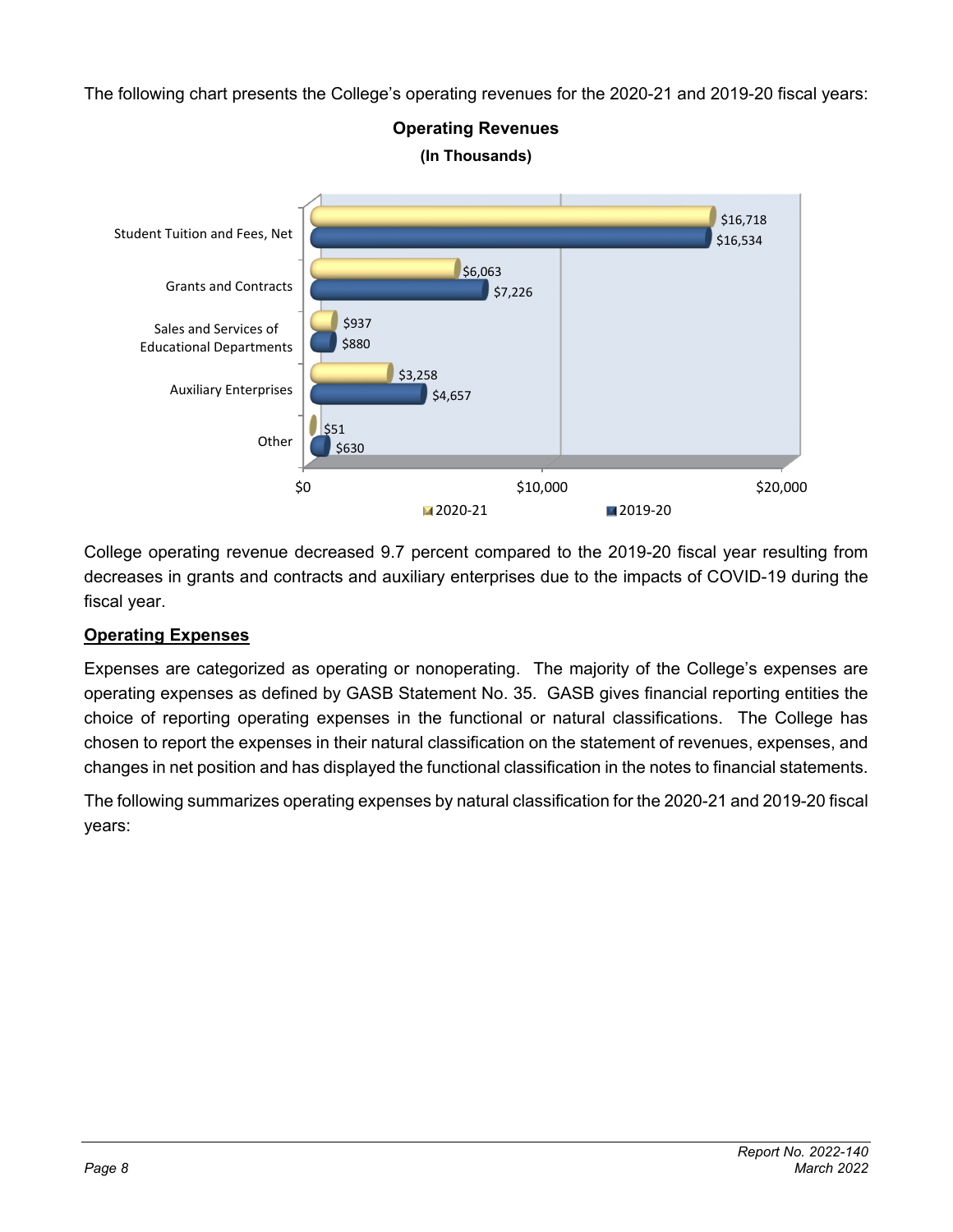### **Operating Expenses For the Fiscal Years**

### **(In Thousands)**

|                                                                                                                                                                                      |   | 2020-21                                                        |     |                                                                |  | 2019-20 |
|--------------------------------------------------------------------------------------------------------------------------------------------------------------------------------------|---|----------------------------------------------------------------|-----|----------------------------------------------------------------|--|---------|
| <b>Personnel Services</b><br>Scholarships and Waivers<br>Utilities and Communications<br><b>Contractual Services</b><br>Other Services and Expenses<br><b>Materials and Supplies</b> | S | 67,361<br>14,092<br>2,600<br>16,055<br>7,240<br>6,183<br>6,875 | \$. | 67,523<br>16,351<br>2,830<br>12,093<br>6,770<br>4,601<br>6,891 |  |         |
| Depreciation                                                                                                                                                                         |   |                                                                |     |                                                                |  |         |
| <b>Total Operating Expenses</b>                                                                                                                                                      |   | \$120,406                                                      |     | \$117,059                                                      |  |         |

The following chart presents the College's operating expenses for the 2020-21 and 2019-20 fiscal years:



### **Operating Expenses (In Thousands)**

College operating expenses totaled \$120.4 million for the 2020-21 fiscal year, representing an increase of 2.9 percent, or \$3.3 million compared to the 2019-20 fiscal year. Significant changes to operating expenses include increases in contractual services of \$4 million, and materials and supplies of \$1.6 million primarily as the result of additional expenses to facilitate remote operations and supplies due to COVID-19. Decreases represent reduced scholarships and waivers totaling \$2.3 million which are also associated with the College response to COVID-19.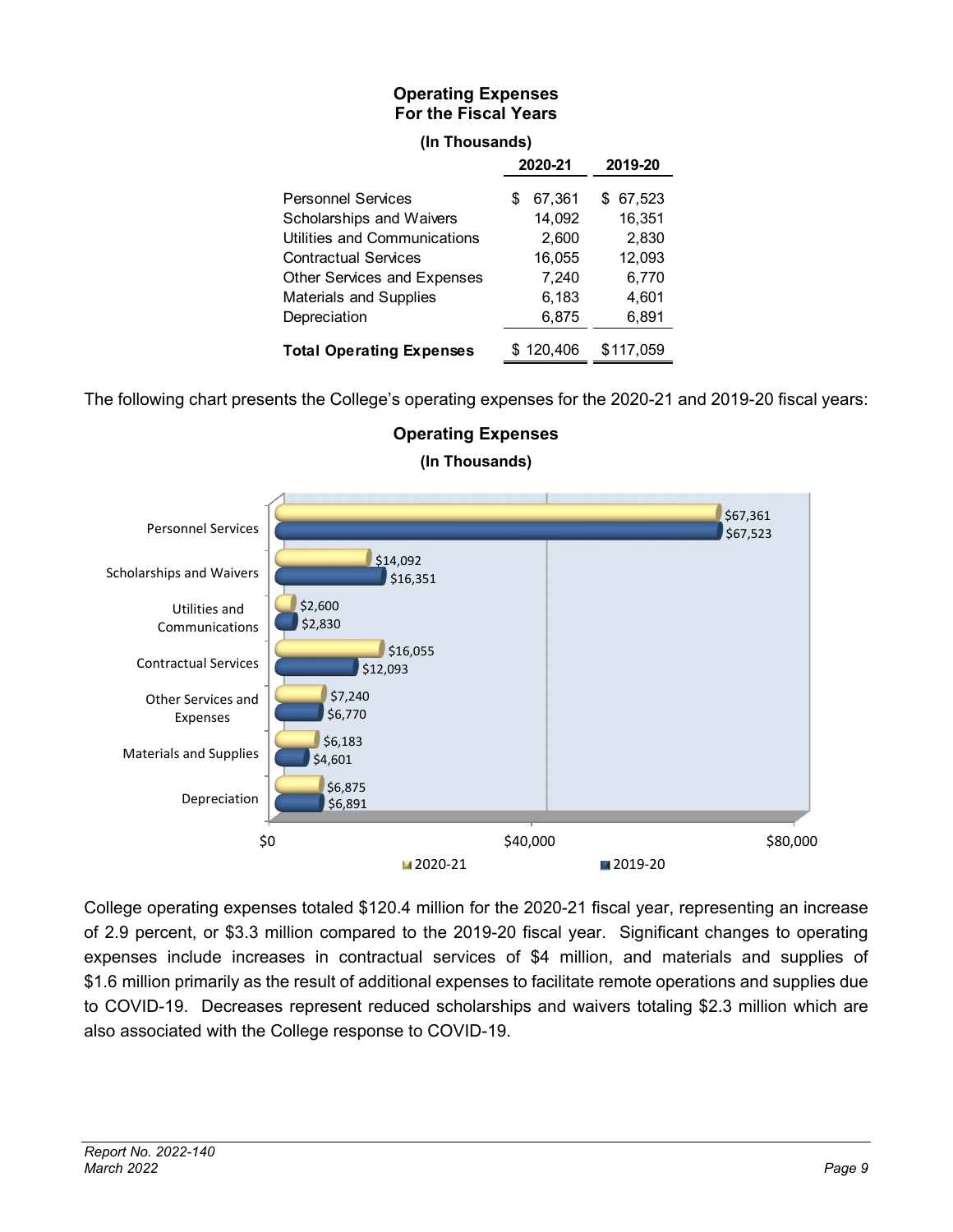### **Nonoperating Revenues and Expenses**

Certain revenue sources that the College relies on to provide funding for operations, including State noncapital appropriations, Federal and State student financial aid, certain gifts and grants, and investment income, are defined by GASB as nonoperating. Nonoperating expenses include capital financing costs and other costs related to capital assets. The following summarizes the College's nonoperating revenues and expenses for the 2020-21 and 2019-20 fiscal years:

### **Nonoperating Revenues (Expenses) For the Fiscal Years**

|                                              | 2020-21       | 2019-20      |
|----------------------------------------------|---------------|--------------|
| <b>State Noncapital Appropriations</b>       | 42,660<br>\$. | \$39,346     |
| Federal and State Student Financial Aid      | 35,921        | 30,209       |
| Gifts and Grants                             | 7.208         | 6,154<br>424 |
| Investment Income<br>Net Gain on Investments | 273<br>82     | 275          |
| <b>Other Nonoperating Revenues</b>           | 53            | 611          |
| Interest on Capital Asset-Related Debt       | (1,080)       | (1,177)      |
| <b>Net Nonoperating Revenues</b>             | 85,117<br>\$. | 75.842<br>S. |

### **(In Thousands)**

Nonoperating revenues and expenses for the 2020-21 fiscal year were \$85.1 million, an increase of \$9.3 million compared to the 2019-20 fiscal year. The significant change was primarily the result of Higher Education Emergency Relief Fund (HEERF) grant funds that were allocated to the College in response to COVID-19, and an increase in State appropriations.

### **Other Revenues and Expenses**

This category is mainly composed of State capital appropriations and capital grants, contracts, gifts, and fees. The following summarizes the College's other revenues and expenses for the 2020-21 and 2019-20 fiscal years:

### **Other Revenues (Expenses) For the Fiscal Years**

### **(In Thousands)**

|                                            |  | 2020-21 | 2019-20 |         |  |
|--------------------------------------------|--|---------|---------|---------|--|
| <b>State Capital Appropriations</b>        |  | 723     | \$      | 814     |  |
| Capital Grants, Contracts, Gifts, and Fees |  | 4.132   | 4.465   |         |  |
| <b>Other Expenses</b>                      |  | (6)     |         |         |  |
| Total                                      |  | 4.849   |         | \$5,279 |  |

The other revenues and expenses for the 2020-21 fiscal year were \$4.8 million, a decrease of \$0.4 million compared to the 2019-20 fiscal year. The significant change was primarily the result of a decrease in capital grants, contracts, gifts and fees.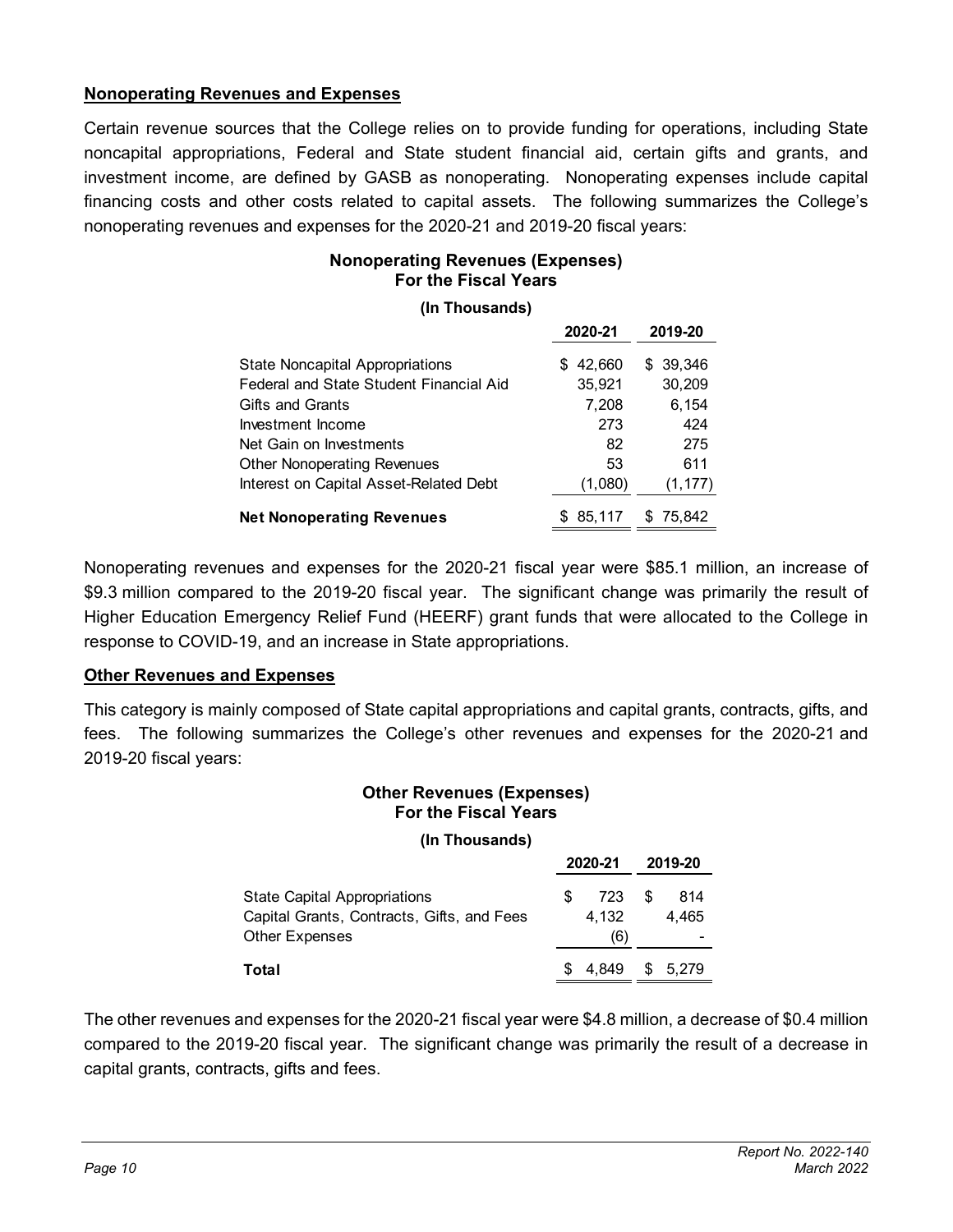# **The Statement of Cash Flows**

The statement of cash flows provides information about the College's financial results by reporting the major sources and uses of cash and cash equivalents. This statement will assist in evaluating the College's ability to generate net cash flows, its ability to meet its financial obligations as they come due, and its need for external financing. Cash flows from operating activities show the net cash used by the operating activities of the College. Cash flows from capital financing activities include all plant funds and related long-term debt activities. Cash flows from investing activities show the net source and use of cash related to purchasing or selling investments, and earning income on those investments. Cash flows from noncapital financing activities include those activities not covered in other sections.

The following summarizes the College's cash flows for the 2020-21 and 2019-20 fiscal years:

| (In Thousands)                               |   |           |             |
|----------------------------------------------|---|-----------|-------------|
|                                              |   | 2020-21   | 2019-20     |
| Cash Provided (Used) by:                     |   |           |             |
| <b>Operating Activities</b>                  | S | (80, 766) | \$(76, 132) |
| <b>Noncapital Financing Activities</b>       |   | 85,747    | 75,481      |
| Capital and Related Financing Activities     |   | (386)     | 1,836       |
| <b>Investing Activities</b>                  |   | 482       | 577         |
| Net Increase in Cash and Cash Equivalents    |   | 5,077     | 1,762       |
| Cash and Cash Equivalents, Beginning of Year |   | 18,813    | 17,051      |
| Cash and Cash Equivalents, End of Year       |   | 23.890    | \$18.813    |

### **Condensed Statement of Cash Flows For the Fiscal Years**

Major sources of funds came from State noncapital appropriations (\$42.7 million), Federal and State student financial aid (\$35.8 million), net student tuition and fees (\$17.2 million), and Federal Direct Student Loan program receipts (\$8.4 million). Major uses of funds were for payments to employees and for employee benefits (\$62 million), to providers of goods and services (\$31.5 million), and disbursements to students for the Federal Direct Student Loans (\$8.4 million).

The overall increase in cash was \$5.1 million, or a 27 percent increase from the previous fiscal year.

CAPITAL ASSETS, CAPITAL EXPENSES AND COMMITMENTS, AND DEBT ADMINISTRATION

### **Capital Assets**

At June 30, 2021, the College had \$284.9 million in capital assets, less accumulated depreciation of \$120.3 million, for net capital assets of \$164.6 million. Depreciation charges for the current fiscal year totaled \$6.9 million. The following table summarizes the College's capital assets, net of accumulated depreciation, at June 30: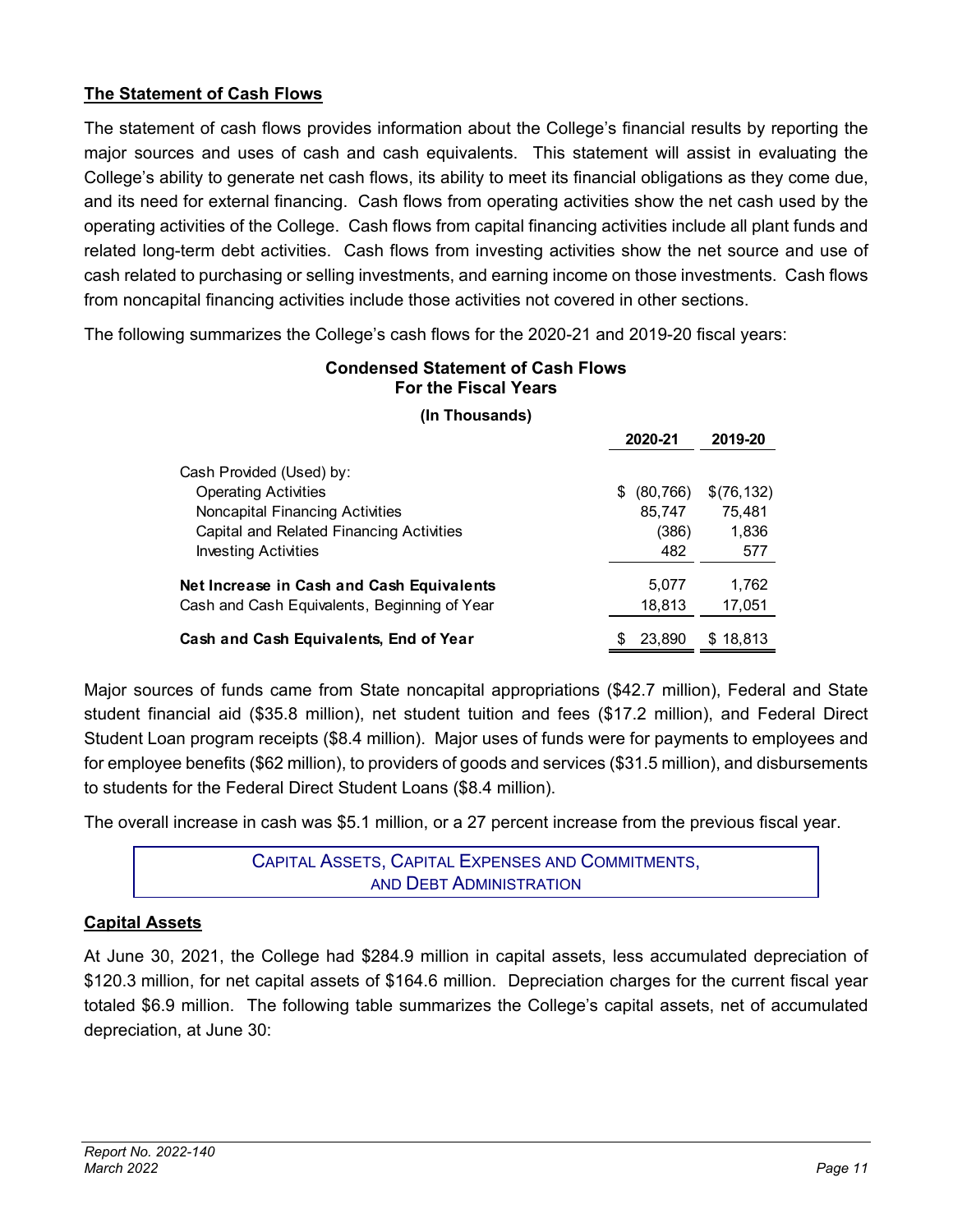## **Capital Assets, Net at June 30**

|                                                               | 2021                  | 2020                  |
|---------------------------------------------------------------|-----------------------|-----------------------|
| Land                                                          | 4,141<br>S            | 4,141<br>\$           |
| Artwork                                                       | 643                   | 573                   |
| <b>Construction in Progress</b>                               | 492                   | 93                    |
| <b>Buildings</b>                                              | 248,155               | 248,021               |
| Other Structures and Improvements                             | 17,695                | 17,685                |
| Furniture, Machinery, and Equipment                           | 13,780                | 12,407                |
| <b>Total Capital Assets</b><br>Less, Accumulated Depreciation | 284,906<br>(120, 333) | 282,920<br>(113, 669) |
| <b>Capital Assets, Net</b>                                    | \$164,573             | \$169,251             |

### **(In Thousands)**

Additional information about the College's capital assets is presented in the notes to financial statements.

### **Capital Expenses and Commitments**

Construction expenses for the current fiscal year were primarily for the remodeling of Building V on the Lee Campus totaling \$492,018. The College's construction commitments at June 30, 2021, are as follows:

|                                             |     | Amount                |
|---------------------------------------------|-----|-----------------------|
| <b>Total Committed</b><br>Completed to Date | \$. | 557,273<br>(492, 018) |
| <b>Balance Committed</b>                    | \$  | 65,255                |

Additional information about the College's construction commitments is presented in the notes to financial statements.

### **Debt Administration**

As of June 30, 2021, the College had \$30.1 million in outstanding bonds payable and loan payable representing a decrease of \$2.4 million, or 7.4 percent, from the prior fiscal year. During the 2021-22 fiscal year the Florida Department of Education (FDOE) refunded the College's \$8.7 million FDOE Capital Improvement Revenue Bond, Series 2010A. Savings from the College's portion of the bonds, \$2,646,617, will be recognized in the 2021-22 fiscal year when the bond issue is delivered. The following table summarizes the outstanding long-term debt by type for the fiscal years ended June 30: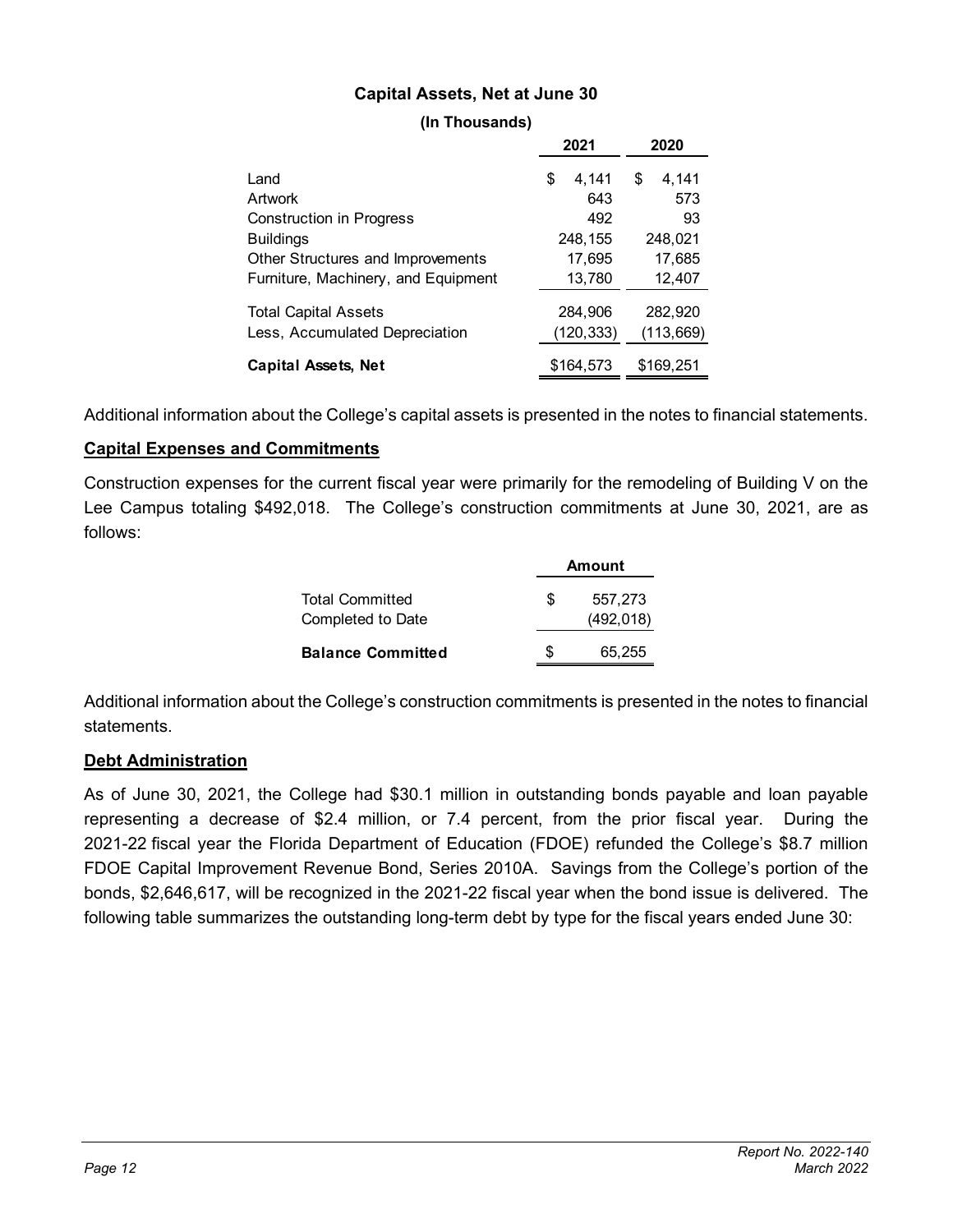# **Long-Term Debt at June 30**

### **(In Thousands)**

|                                                                                              |     | 2021                   | 2020 |                          |  |
|----------------------------------------------------------------------------------------------|-----|------------------------|------|--------------------------|--|
| State Board of Education Capital Outlay Bonds<br>Department of Education Capital Improvement | \$. | 841                    | \$.  | 943                      |  |
| Revenue Bonds<br>Refunding Bank Loans<br>Loan Payable                                        |     | 8,660<br>20,214<br>394 |      | 9.445<br>20,973<br>1.161 |  |
| Total                                                                                        |     | \$30,109               |      | \$32,522                 |  |

Additional information about the College's long-term debt is presented in the notes to financial statements.

ECONOMIC FACTORS THAT WILL AFFECT THE FUTURE

The College's economic condition is closely tied to that of the State of Florida. The College's current financial and capital plans indicate that there are adequate financial resources to maintain its present level of services in the short-term. The College expects to revise its budgets based upon student tuition and state resources available to fund operations in the next fiscal year.

### REQUESTS FOR INFORMATION

Questions concerning information provided in the MD&A or other required supplementary information, and financial statements and notes thereto, or requests for additional financial information should be addressed to Dr. Gina Doeble, CPA, Vice President of Operations, CFO, Florida SouthWestern State College, 8099 College Parkway, Fort Myers, Florida 33919.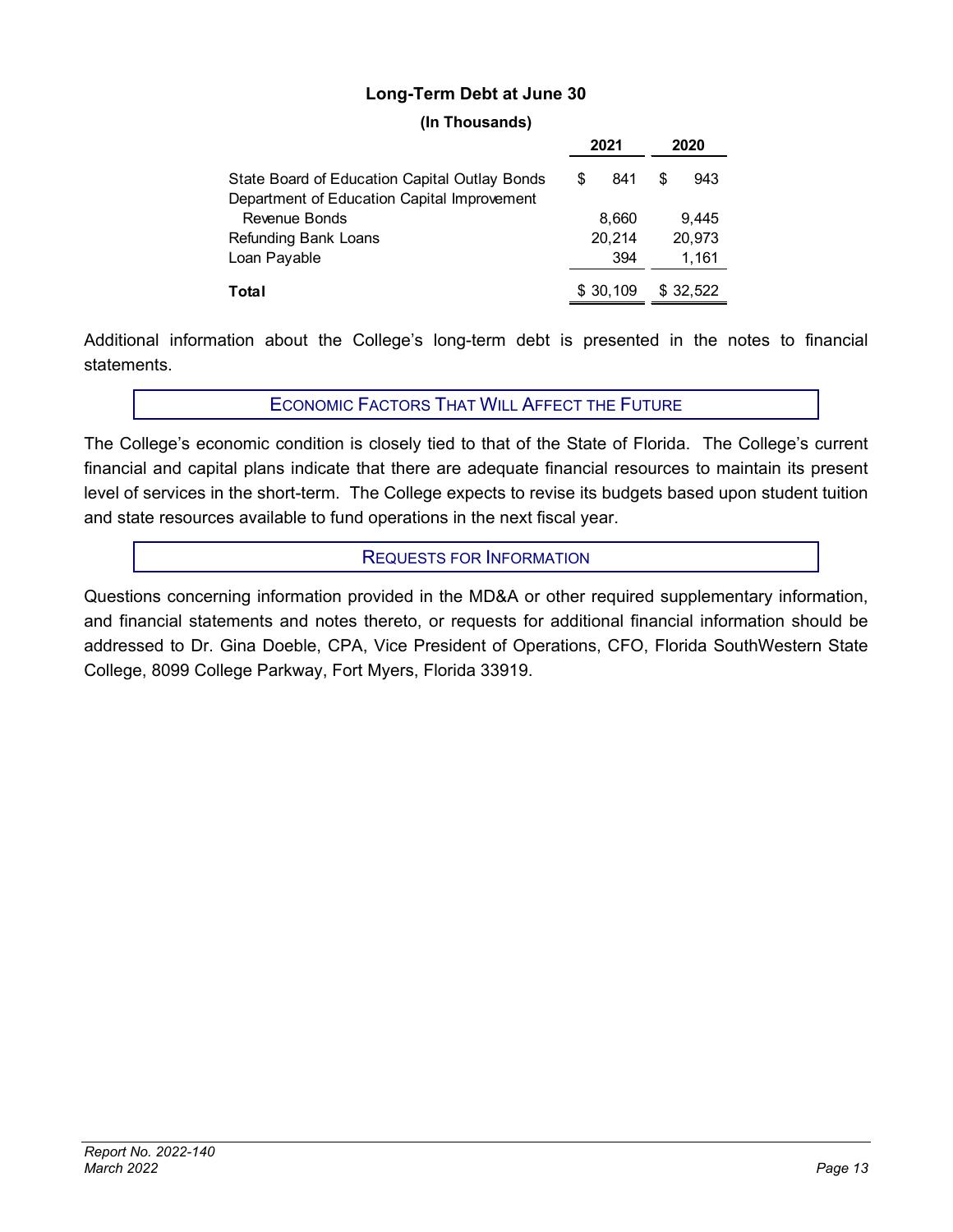# <span id="page-17-0"></span>*BASIC FINANCIAL STATEMENTS*

### **FLORIDA SOUTHWESTERN STATE COLLEGE A Component Unit of the State of Florida Statement of Net Position**

**June 30, 2021** 

|                                                      |                          | Component       |
|------------------------------------------------------|--------------------------|-----------------|
|                                                      | College                  | Unit            |
| <b>ASSETS</b>                                        |                          |                 |
| <b>Current Assets:</b>                               |                          |                 |
| Cash and Cash Equivalents                            | \$6,496,713              | 1,011,737<br>\$ |
| Restricted Cash and Cash Equivalents                 | 6,790,790                |                 |
| Investments                                          | 6,581,947                |                 |
| <b>Restricted Investments</b>                        | 1,644,017                |                 |
| Accounts Receivable, Net                             | 1,702,774                | 290,864         |
| Notes Receivable, Net                                | 27,382                   |                 |
| Due from Other Governmental Agencies                 | 1,717,637                |                 |
| Due from Component Unit                              | 801                      |                 |
| Inventories                                          | 4,010                    |                 |
| <b>Prepaid Expenses</b>                              | 2,628,241                | 18,817          |
| <b>Total Current Assets</b>                          | 27,594,312               | 1,321,418       |
|                                                      |                          |                 |
| <b>Noncurrent Assets:</b>                            |                          |                 |
| Restricted Cash and Cash Equivalents                 | 10,602,821               |                 |
| Investments<br><b>Restricted Investments</b>         | 4,933,522                | 4,065,180       |
|                                                      | 1,775,739<br>159,296,561 | 45,448,741      |
| Depreciable Capital Assets, Net                      | 5,275,941                |                 |
| Nondepreciable Capital Assets<br><b>Other Assets</b> |                          | 381,289         |
|                                                      |                          |                 |
| <b>Total Noncurrent Assets</b>                       | 181,884,584              | 49,895,210      |
| <b>TOTAL ASSETS</b>                                  | 209,478,896              | 51,216,628      |
| DEFERRED OUTFLOWS OF RESOURCES                       |                          |                 |
| <b>Other Postemployment Benefits</b>                 | 185,779                  |                 |
| Pensions                                             | 15,057,792               |                 |
| TOTAL DEFERRED OUTFLOWS OF RESOURCES                 | 15,243,571               |                 |
| <b>LIABILITIES</b>                                   |                          |                 |
| <b>Current Liabilities:</b>                          |                          |                 |
| <b>Accounts Payable</b>                              | 2,094,716                | 294,853         |
| Accrued Interest Payable                             | 203,663                  |                 |
| Salary and Payroll Taxes Payable                     | 2,690,704                |                 |
| Retainage Payable                                    | 41,058                   |                 |
| Due to Other Governmental Agencies                   | 47,325                   |                 |
| <b>Unearned Revenue</b>                              | 226,818                  | 158,500         |
| Deposits Held for Others                             | 406,116                  |                 |
| Long-Term Liabilities - Current Portion:             |                          |                 |
| <b>Bonds Payable</b>                                 | 1,705,708                |                 |
| Loan Payable                                         | 393,717                  |                 |
| Special Termination Benefits Payable                 | 72,959                   |                 |
| <b>Compensated Absences Payable</b>                  | 45,793                   |                 |
| Other Postemployment Benefits Payable                | 42,041                   |                 |
| Net Pension Liability                                | 136,943                  |                 |
| <b>Total Current Liabilities</b>                     | 8,107,561                | 453,353         |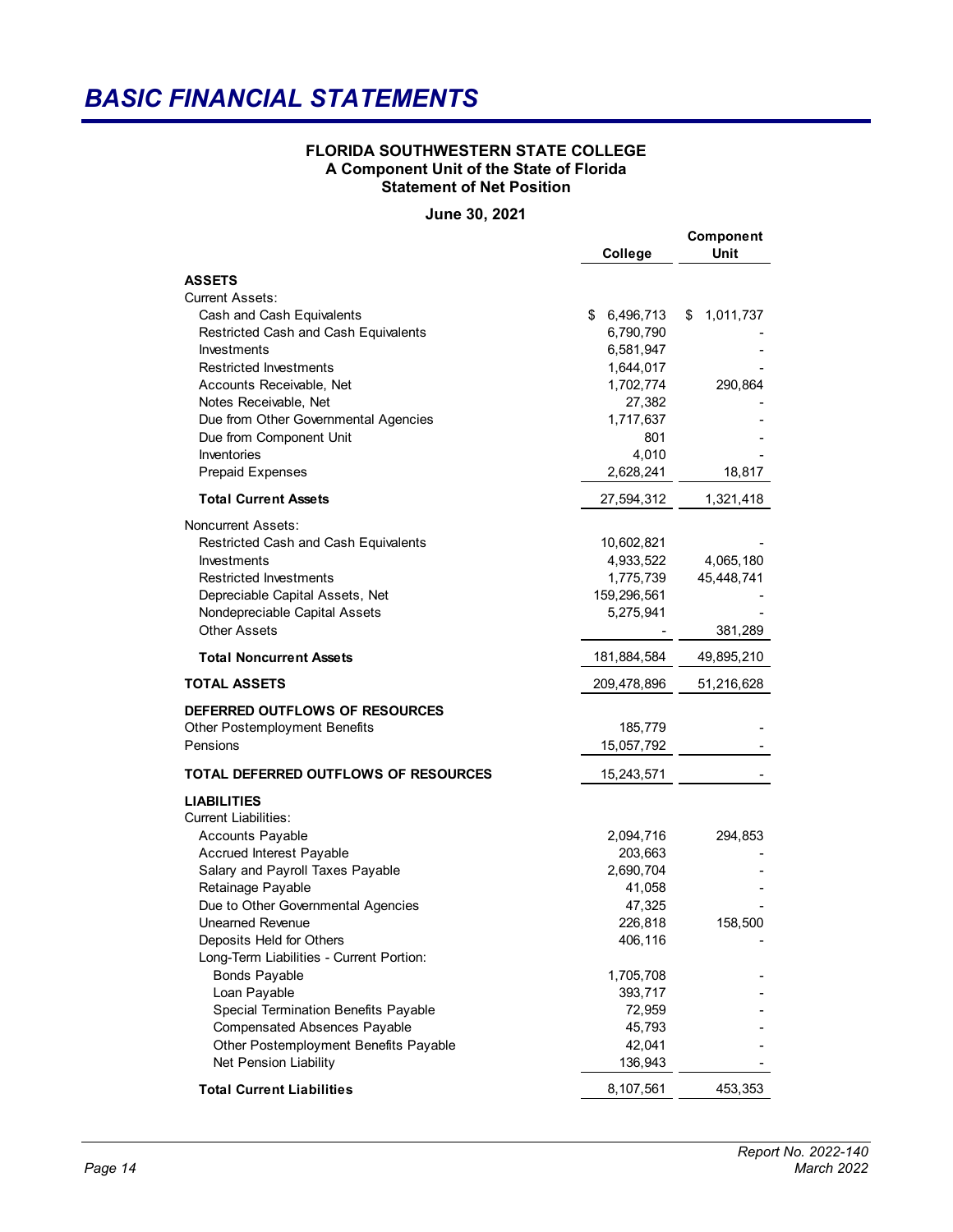|                                       |                | Component        |
|---------------------------------------|----------------|------------------|
|                                       | College        | Unit             |
| <b>LIABILITIES (Continued)</b>        |                |                  |
| Noncurrent Liabilities:               |                |                  |
| <b>Bonds Payable</b>                  | 28,009,461     |                  |
| Unearned Revenue                      |                | 2,497            |
| Special Termination Benefits Payable  | 41,883         |                  |
| <b>Compensated Absences Payable</b>   | 5,439,288      |                  |
| Other Postemployment Benefits Payable | 1,027,431      |                  |
| Net Pension Liability                 | 44,858,755     |                  |
| <b>Total Noncurrent Liabilities</b>   | 79,376,818     | 2,497            |
| <b>TOTAL LIABILITIES</b>              | 87,484,379     | 455,850          |
| DEFERRED INFLOWS OF RESOURCES         |                |                  |
| <b>Other Postemployment Benefits</b>  | 38,997         |                  |
| Pensions                              | 1,332,425      |                  |
| TOTAL DEFERRED INFLOWS OF RESOURCES   | 1,371,422      |                  |
| <b>NET POSITION</b>                   |                |                  |
| Net Investment in Capital Assets      | 134,463,617    |                  |
| Restricted:                           |                |                  |
| Nonexpendable:                        |                |                  |
| Endowment                             | 600,000        | 19,060,804       |
| Expendable:                           |                |                  |
| <b>Grants and Loans</b>               | 5,459,895      |                  |
| Scholarships                          | 1,587,818      | 25,900,101       |
| <b>Capital Projects</b>               | 11, 114, 139   |                  |
| Debt Service                          | 16.844         |                  |
| Unrestricted                          | (17, 375, 647) | 5,799,873        |
| <b>TOTAL NET POSITION</b>             | \$135,866,666  | 50,760,778<br>\$ |

The accompanying notes to financial statements are an integral part of this statement.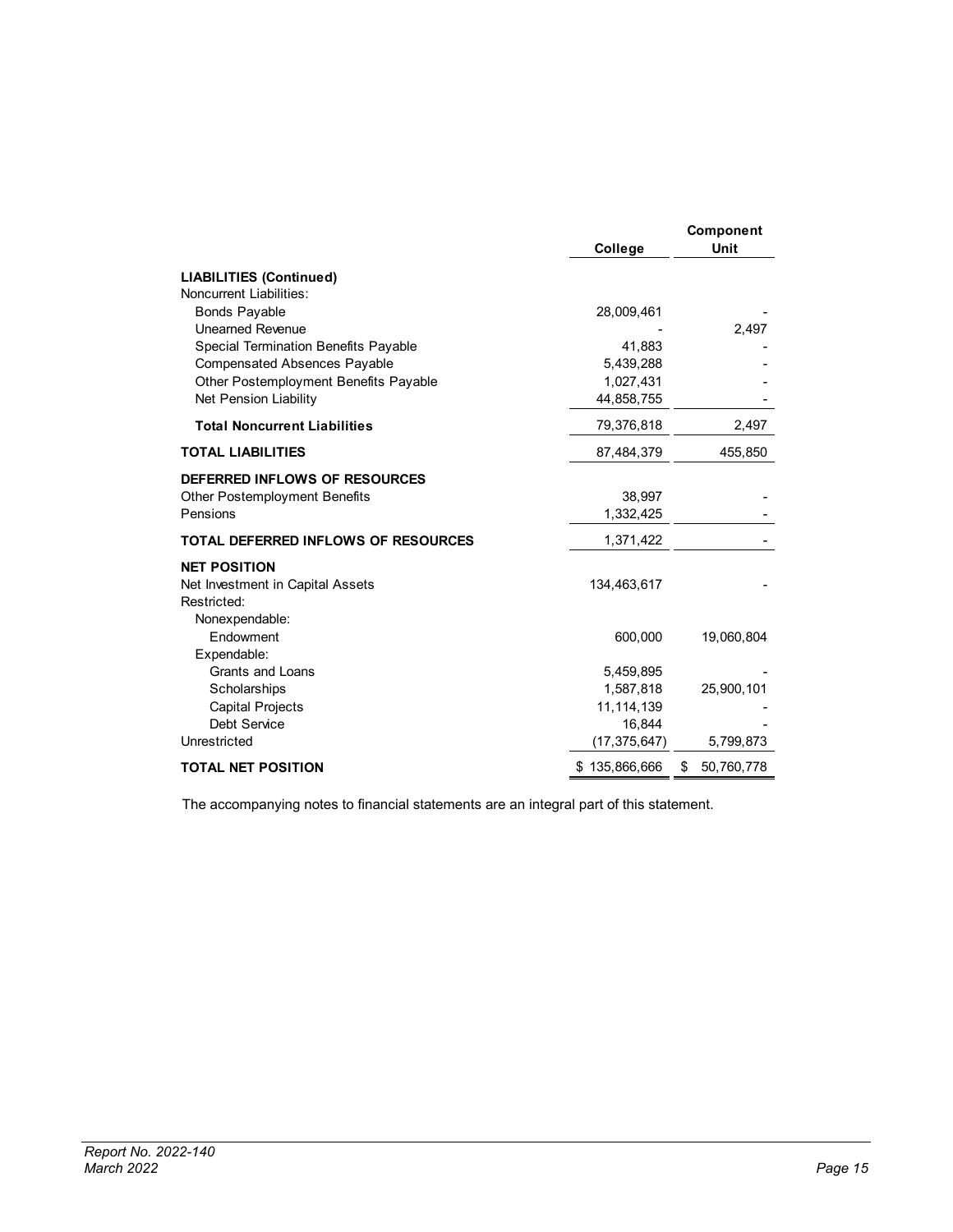THIS PAGE INTENTIONALLY LEFT BLANK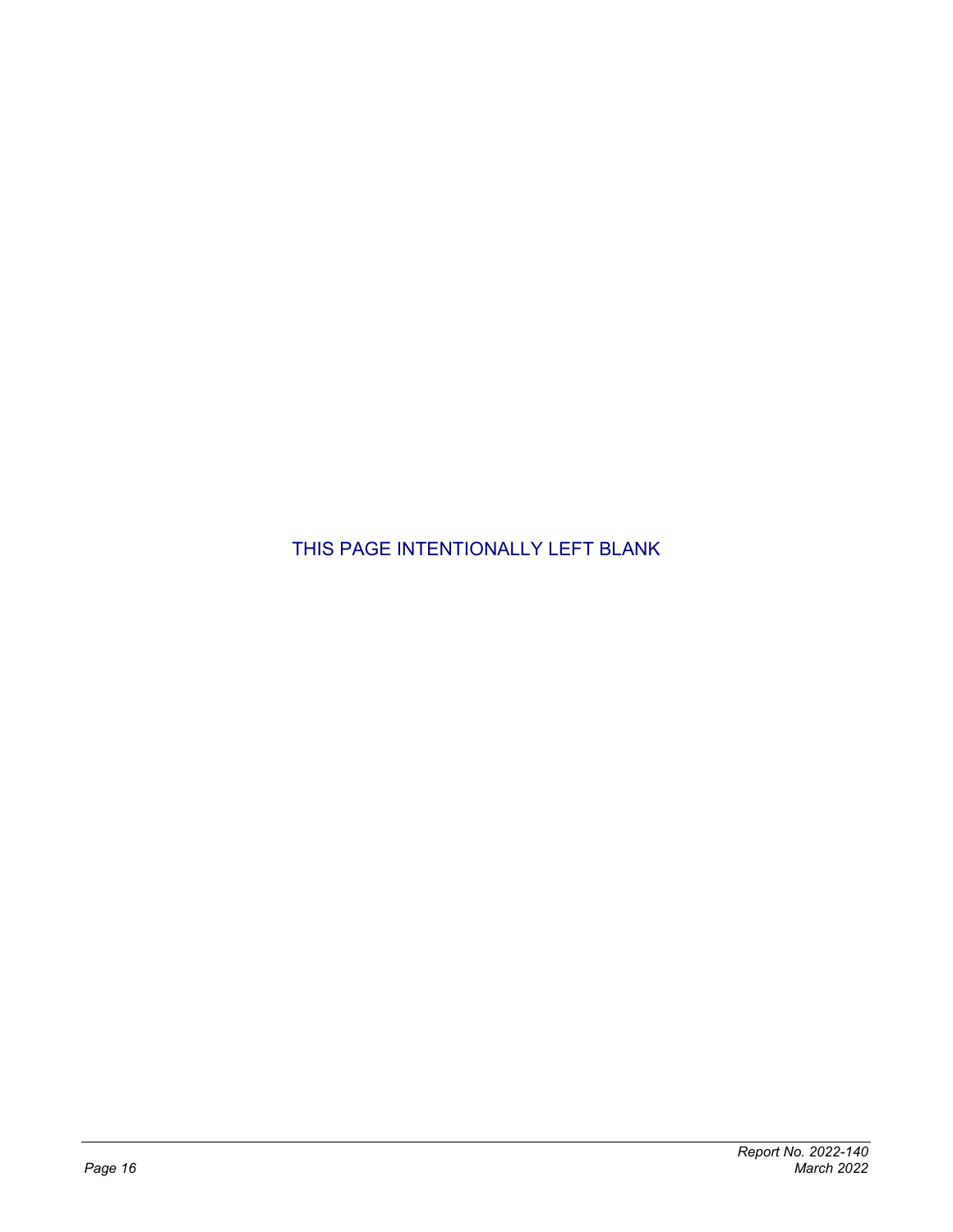### **FLORIDA SOUTHWESTERN STATE COLLEGE A Component Unit of the State of Florida Statement of Revenues, Expenses, and Changes in Net Position**

### **For the Fiscal Year Ended June 30, 2021**

<span id="page-20-0"></span>

|                                                                        |                  | Component        |
|------------------------------------------------------------------------|------------------|------------------|
|                                                                        | College          | Unit             |
| <b>REVENUES</b>                                                        |                  |                  |
| <b>Operating Revenues:</b>                                             |                  |                  |
| Student Tuition and Fees, Net of Scholarship                           |                  |                  |
| Allowances of \$18,601,565                                             | \$<br>16,717,872 | \$               |
| <b>Federal Grants and Contracts</b>                                    | 860,178          |                  |
| State and Local Grants and Contracts                                   | 2,497,247        |                  |
| Nongovernmental Grants and Contracts                                   | 2,704,947        |                  |
| Sales and Services of Educational Departments                          | 937,482          |                  |
| <b>Auxiliary Enterprises</b>                                           | 3,258,152        |                  |
| <b>Other Operating Revenues</b>                                        | 50,603           | 729,175          |
| <b>Total Operating Revenues</b>                                        | 27,026,481       | 729,175          |
| <b>EXPENSES</b>                                                        |                  |                  |
| <b>Operating Expenses:</b>                                             |                  |                  |
| <b>Personnel Services</b>                                              | 67,361,255       |                  |
| Scholarships and Waivers                                               | 14,092,132       | 2,360,127        |
| Utilities and Communications                                           | 2,600,410        |                  |
| <b>Contractual Services</b>                                            | 16,054,596       | 262,235          |
| Other Services and Expenses                                            | 7,239,430        | 781,391          |
| <b>Materials and Supplies</b>                                          | 6,183,142        |                  |
| Depreciation                                                           | 6,875,437        |                  |
| <b>Total Operating Expenses</b>                                        | 120,406,402      | 3,403,753        |
| <b>Operating Loss</b>                                                  | (93, 379, 921)   | (2,674,578)      |
| <b>NONOPERATING REVENUES (EXPENSES)</b>                                |                  |                  |
| <b>State Noncapital Appropriations</b>                                 | 42,660,606       |                  |
| Federal and State Student Financial Aid                                | 35,921,031       |                  |
| Gifts and Grants Received for Other Than Capital or Endowment Purposes | 7,207,894        |                  |
| Investment Income                                                      | 272,666          | 1,120,148        |
| Net Gain on Investments                                                | 81,943           | 10,726,283       |
| <b>Other Nonoperating Revenues</b>                                     | 53,505           |                  |
| Loss on Disposal of Capital Asset                                      |                  | (52, 774)        |
| Interest on Capital Asset-Related Debt                                 | (1,080,265)      |                  |
| <b>Net Nonoperating Revenues</b>                                       | 85, 117, 380     | 11,793,657       |
| Income (Loss) Before Other Revenues                                    | (8, 262, 541)    | 9,119,079        |
| <b>State Capital Appropriations</b>                                    | 722,959          |                  |
| Capital Grants, Contracts, Gifts, and Fees                             | 4, 132, 181      |                  |
| Increases in Permanent Endowments                                      |                  | 10,950           |
| <b>Other Expenses</b>                                                  | (5,916)          |                  |
| <b>Total Other Revenues</b>                                            | 4,849,224        | 10,950           |
| Increase(Decrease) in Net Position                                     | (3, 413, 317)    | 9,130,029        |
| Net Position, Beginning of Year                                        | 139,279,983      | 41,630,749       |
| Net Position, End of Year                                              | \$135,866,666    | \$<br>50,760,778 |

The accompanying notes to financial statements are an integral part of this statement.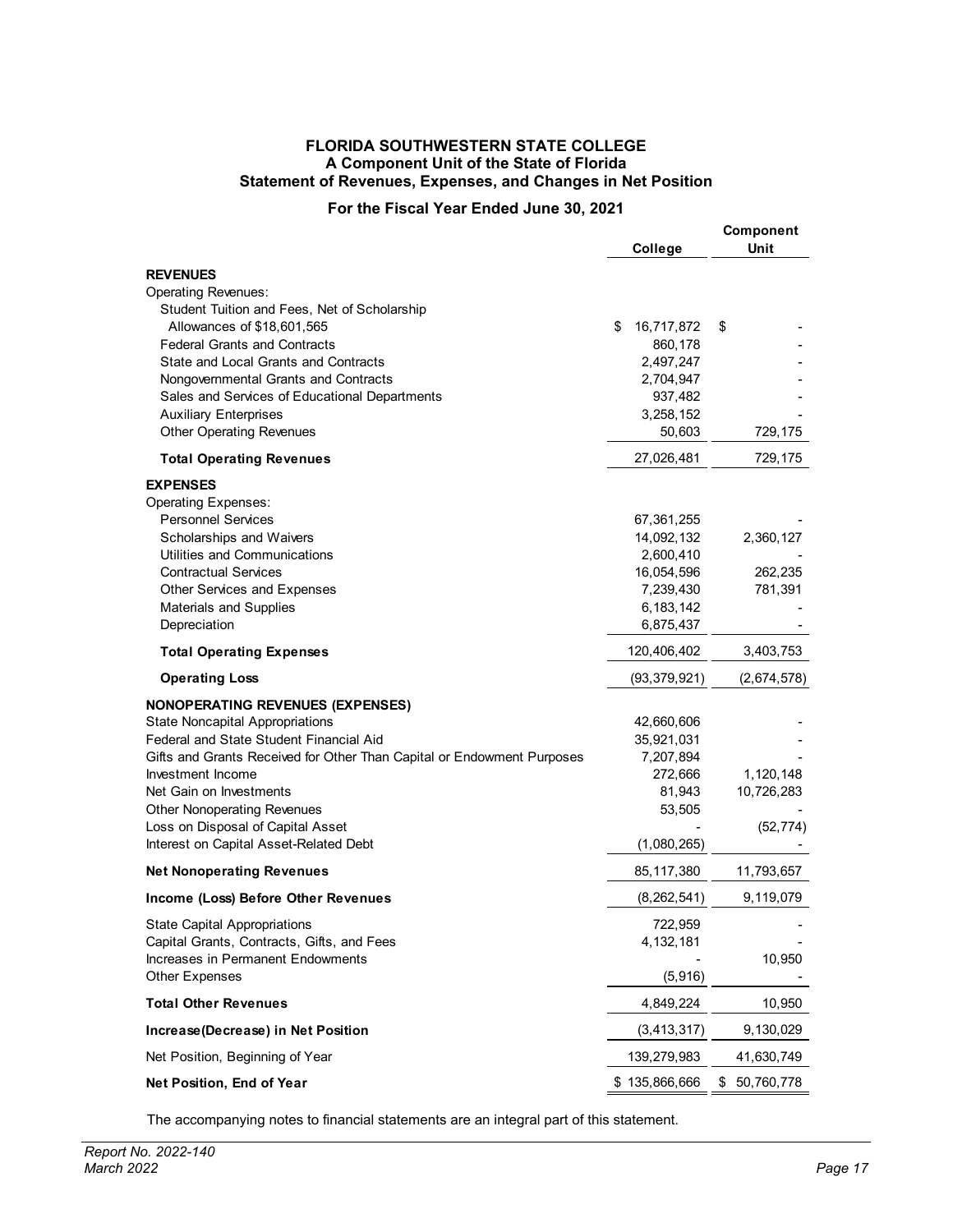### **FLORIDA SOUTHWESTERN STATE COLLEGE A Component Unit of the State of Florida Statement of Cash Flows**

**For the Fiscal Year Ended June 30, 2021** 

<span id="page-21-0"></span>

|                                                                                                                                                                                                                                                                                                                                                                                                                        | College                                                                                                                                                           |
|------------------------------------------------------------------------------------------------------------------------------------------------------------------------------------------------------------------------------------------------------------------------------------------------------------------------------------------------------------------------------------------------------------------------|-------------------------------------------------------------------------------------------------------------------------------------------------------------------|
| <b>CASH FLOWS FROM OPERATING ACTIVITIES</b><br>Student Tuition and Fees, Net<br><b>Grants and Contracts</b><br>Payments to Suppliers<br>Payments for Utilities and Communications<br>Payments to Employees<br>Payments for Employee Benefits<br>Payments for Scholarships<br>Collection on Loans to Students<br><b>Auxiliary Enterprises</b><br>Sales and Services of Educational Departments<br><b>Other Receipts</b> | \$<br>17, 176, 959<br>6,034,746<br>(29, 131, 869)<br>(2,385,966)<br>(48, 608, 189)<br>(13, 424, 022)<br>(14,092,132)<br>28,051<br>2,529,101<br>937,482<br>169,339 |
| <b>Net Cash Used by Operating Activities</b>                                                                                                                                                                                                                                                                                                                                                                           | (80, 766, 500)                                                                                                                                                    |
| <b>CASH FLOWS FROM NONCAPITAL FINANCING ACTIVITIES</b><br><b>State Noncapital Appropriations</b><br>Federal and State Student Financial Aid<br>Federal Direct Loan Program Receipts<br>Federal Direct Loan Program Disbursements<br>Gifts and Grants Received for Other Than Capital or Endowment Purposes<br><b>Other Nonoperating Receipts</b>                                                                       | 42,660,606<br>35,798,016<br>8,384,617<br>(8,384,617)<br>7,207,894<br>80,572                                                                                       |
| Net Cash Provided by Noncapital Financing Activities                                                                                                                                                                                                                                                                                                                                                                   | 85,747,088                                                                                                                                                        |
| <b>CASH FLOWS FROM CAPITAL AND RELATED FINANCING ACTIVITIES</b><br><b>State Capital Appropriations</b><br><b>Capital Grants and Gifts</b><br>Purchases of Capital Assets<br>Principal Paid on Capital Debt and Leases<br>Interest Paid on Capital Debt and Leases                                                                                                                                                      | 765,115<br>4,379,530<br>(2, 170, 881)<br>(2,311,045)<br>(1,048,938)                                                                                               |
| Net Cash Used by Capital and Related Financing Activities                                                                                                                                                                                                                                                                                                                                                              | (386, 219)                                                                                                                                                        |
| <b>CASH FLOWS FROM INVESTING ACTIVITIES</b><br>Proceeds from Sales and Maturities of Investments<br>Purchases of Investments<br>Investment Income                                                                                                                                                                                                                                                                      | 4,977,821<br>(4,770,452)<br>275,431                                                                                                                               |
| <b>Net Cash Provided by Investing Activities</b>                                                                                                                                                                                                                                                                                                                                                                       | 482,800                                                                                                                                                           |
| Net Increase in Cash and Cash Equivalents<br>Cash and Cash Equivalents, Beginning of Year                                                                                                                                                                                                                                                                                                                              | 5,077,169<br>18,813,155                                                                                                                                           |
| Cash and Cash Equivalents, End of Year                                                                                                                                                                                                                                                                                                                                                                                 | \$<br>23,890,324                                                                                                                                                  |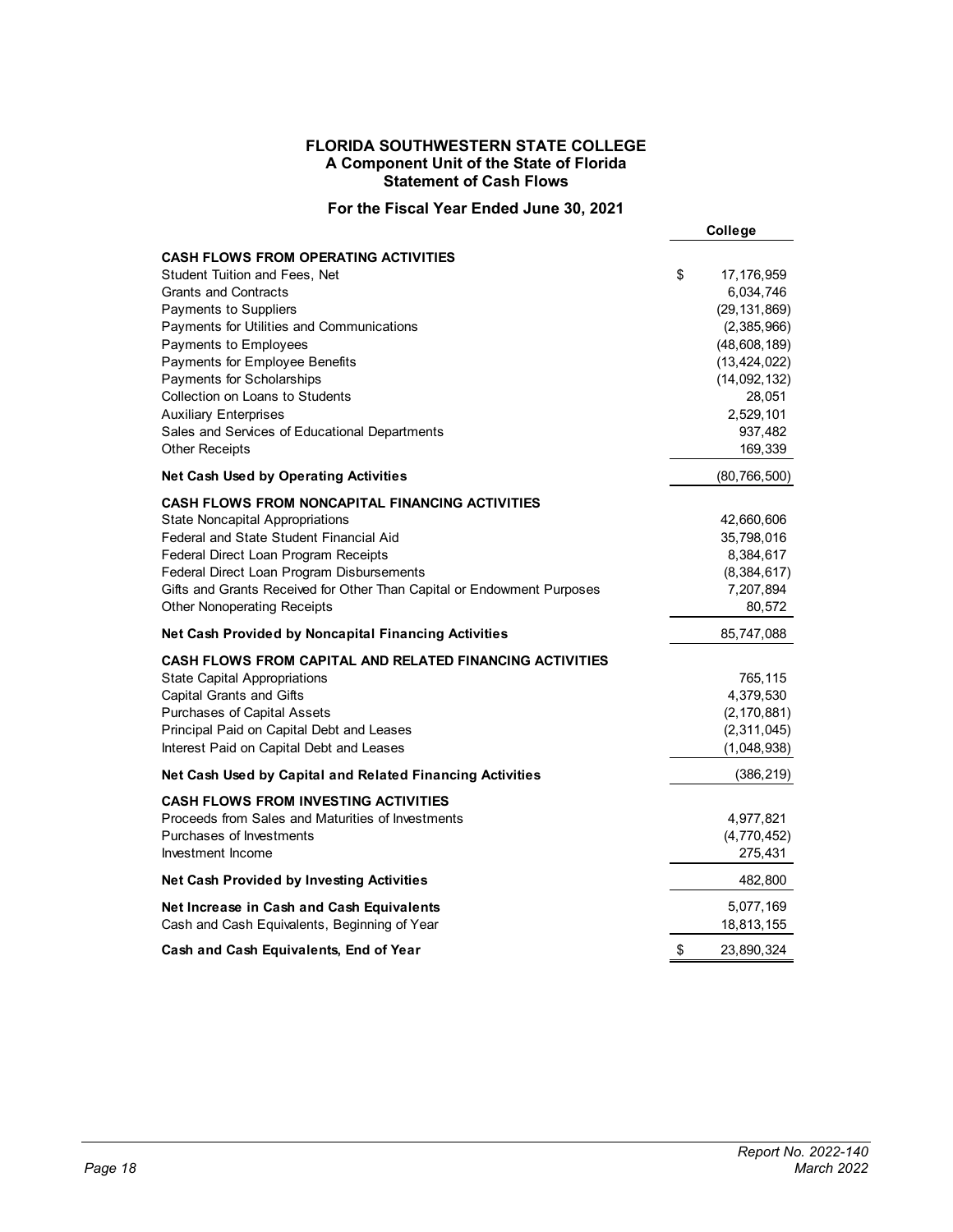|                                                                                                                                                                                           | College              |
|-------------------------------------------------------------------------------------------------------------------------------------------------------------------------------------------|----------------------|
| <b>RECONCILIATION OF OPERATING LOSS</b>                                                                                                                                                   |                      |
| TO NET CASH USED BY OPERATING ACTIVITIES                                                                                                                                                  |                      |
| <b>Operating Loss</b>                                                                                                                                                                     | \$<br>(93, 379, 921) |
| Adjustments to Reconcile Operating Loss                                                                                                                                                   |                      |
| to Net Cash Used by Operating Activities:                                                                                                                                                 |                      |
| <b>Depreciation Expense</b>                                                                                                                                                               | 6,875,437            |
| Changes in Assets, Liabilities, Deferred Outflows of Resources,                                                                                                                           |                      |
| and Deferred Inflows of Resources:                                                                                                                                                        |                      |
| Receivables, Net                                                                                                                                                                          | 984,833              |
| Notes Receivable                                                                                                                                                                          | 28,457               |
| <b>Prepaid Expenses</b>                                                                                                                                                                   | (148, 399)           |
| Due From Other Governmental Agencies                                                                                                                                                      | 6.136                |
| Due from Component Unit                                                                                                                                                                   | 177,261              |
| Inventories                                                                                                                                                                               | 3,237                |
| Salaries and Payroll Taxes Payable                                                                                                                                                        | 292.211              |
| <b>Accounts Payable</b>                                                                                                                                                                   | (209, 684)           |
| <b>Unearned Revenue</b>                                                                                                                                                                   | 220,698              |
| Deposits Held for Others                                                                                                                                                                  | 54,131               |
| Special Termination Benefits Payable                                                                                                                                                      | (124, 650)           |
| <b>Compensated Absences Payable</b>                                                                                                                                                       | 263,843              |
| Other Postemployment Benefits Payable                                                                                                                                                     | 74.810               |
| Net Pension Liability                                                                                                                                                                     | 7,607,863            |
| Deferred Outflows of Resources Related to Other Postemployment Benefits                                                                                                                   | (10, 166)            |
| Deferred Inflows of Resources Related to Other Postemployment Benefits                                                                                                                    | (7,076)              |
| Deferred Outflows of Resources Related to Pensions                                                                                                                                        | (1,728,858)          |
| Deferred Inflows of Resources Related to Pensions                                                                                                                                         | (1,746,663)          |
| <b>NET CASH USED BY OPERATING ACTIVITIES</b>                                                                                                                                              | \$<br>(80, 766, 500) |
| SUPPLEMENTAL DISCLOSURE OF NONCASH INVESTING<br><b>ACTIVITIES</b>                                                                                                                         |                      |
| Unrealized gains on investments were recognized on the statement of revenues,<br>expenses, and changes in net position, but are not cash transactions for the<br>statement of cash flows. | \$<br>81,943         |

The accompanying notes to financial statements are an integral part of this statement.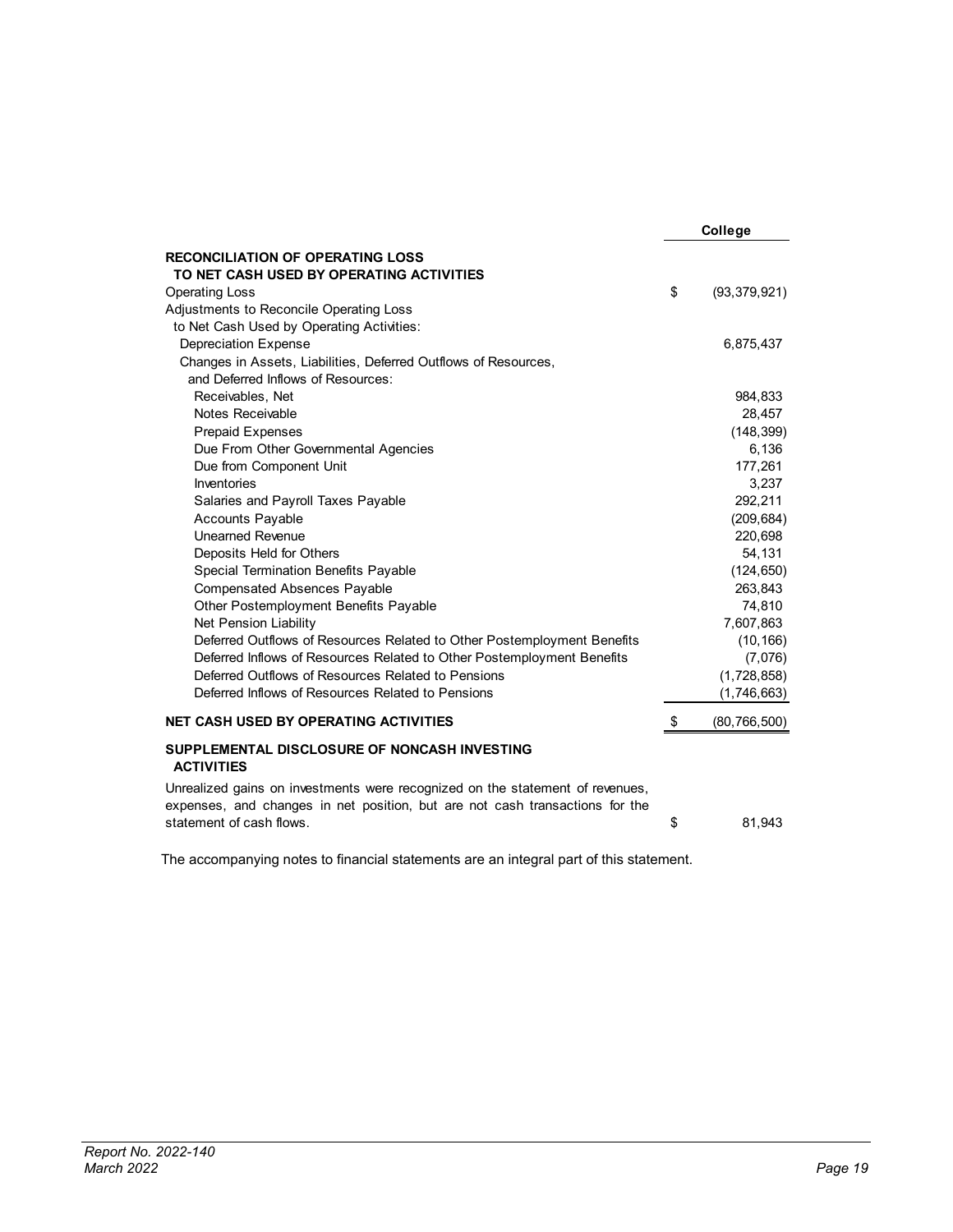# <span id="page-23-0"></span>*NOTES TO FINANCIAL STATEMENTS*

## **1. Summary of Significant Accounting Policies**

**Reporting Entity**. The governing body of Florida SouthWestern State College, a component unit of the State of Florida, is the College Board of Trustees. The Board of Trustees constitutes a corporation and is composed of nine members appointed by the Governor and confirmed by the Senate. The Board of Trustees is under the general direction and control of the Florida Department of Education, Division of Florida Colleges, and is governed by State law and State Board of Education (SBE) rules. However, the Board of Trustees is directly responsible for the day-to-day operations and control of the College within the framework of applicable State laws and SBE rules. The College serves Charlotte, Collier, Glades, Hendry, and Lee Counties.

Criteria for defining the reporting entity are identified and described in the Governmental Accounting Standards Board's (GASB) *Codification of Governmental Accounting and Financial Reporting Standards*, Sections 2100 and 2600. These criteria were used to evaluate potential component units for which the Board of Trustees is financially accountable and other organizations for which the nature and significance of their relationship with the Board of Trustees are such that exclusion would cause the College's financial statements to be misleading. Based on the application of these criteria, the College is a component unit of the State of Florida, and its financial balances and activities are reported in the State's Annual Comprehensive Financial Report by discrete presentation.

**Blended Component Unit**. Based on the application of the criteria for determining component units, the Florida SouthWestern State College Financing Corporation (Financing Corporation), a legally separate entity, is included within the College's reporting entity as a blended component unit. The Financing Corporation is a not-for-profit Florida corporation under the provisions of Chapter 617, Florida Statutes, and is also a direct-support organization, as defined in Section 1004.70 Florida Statutes. The Financing Corporation is managed independently, outside the College's budgeting process, and its powers generally are vested in a governing board pursuant to various State Statutes. The Financing Corporation was established to finance and/or operate parking, student housing, and other capital projects for the exclusive benefit of the College and its students. Due to the substantial economic relationship between the Financing Corporation and the College, the financial activities of the Financing Corporation are included in the College's financial statements. The financial data reported on the accompanying financial statements was derived from the Financing Corporation's audited financial statements for the fiscal year ended March 31, 2021.

The Financing Corporation is audited by other auditors, pursuant to Section 1004.70(6), Florida Statutes. The Financing Corporation's audited financial statements are available to the public at the College's administrative offices. Additionally, condensed financial statements for the Financing Corporation are shown in a subsequent note.

**Discretely Presented Component Unit**. Based on the application of the criteria for determining component units, the Florida SouthWestern State College Foundation, Inc. (Foundation), a legally separate entity, is included within the College's reporting entity as a discretely presented component unit and is governed by a separate board. The Foundation is also a direct-support organization, as defined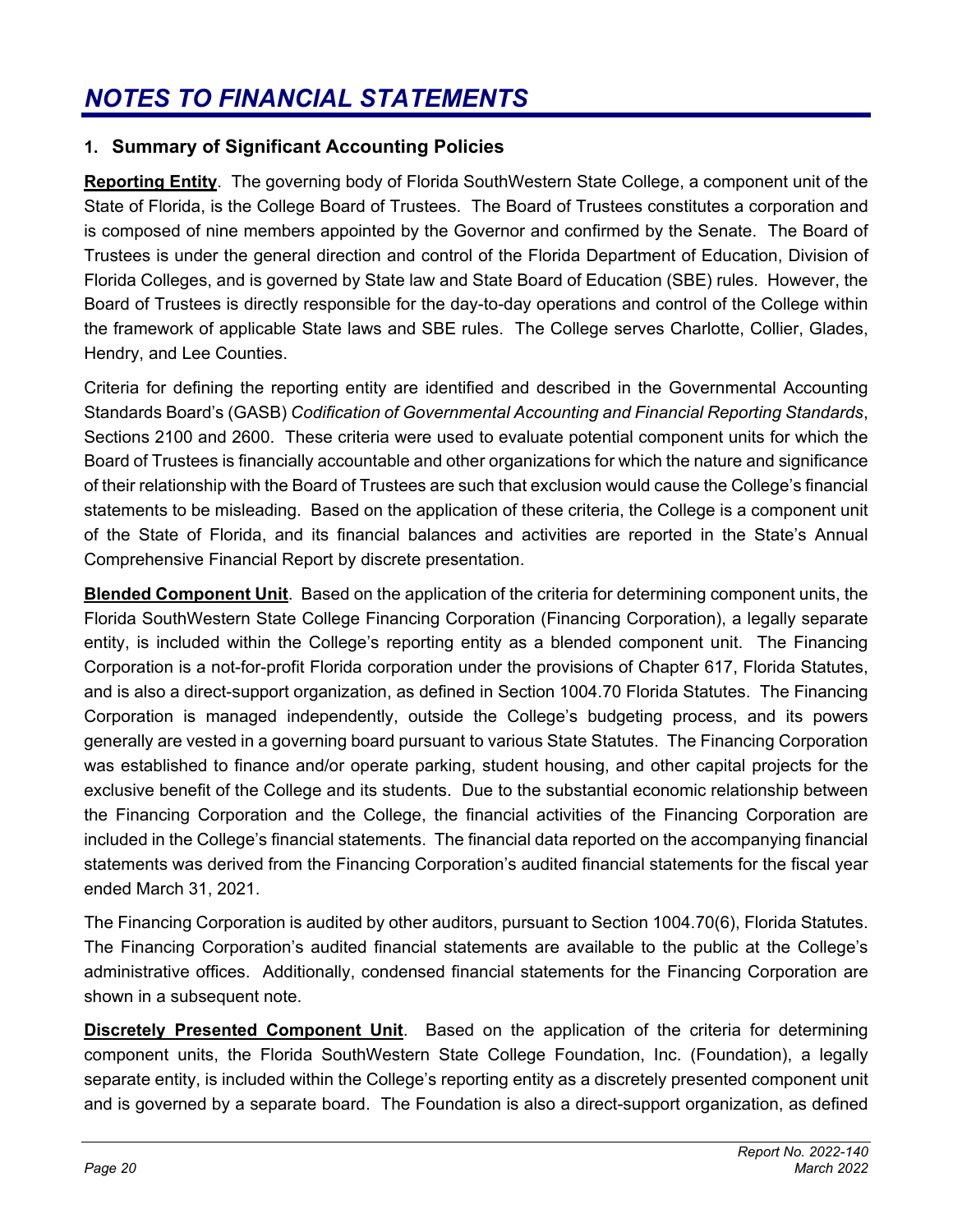in Section 1004.70, Florida Statutes, and although legally separate from the College, is financially accountable to the College. The Foundation is managed independently, outside the College's budgeting process, and its powers generally are vested in a governing board pursuant to various State statutes. The Foundation receives, holds, invests, and administers property, and makes expenditures to or for the benefit of the College.

The Foundation is audited by other auditors pursuant to Section 1004.70(6), Florida Statutes. The Foundation's audited financial statements are available to the public and can be obtained at the College's administrative offices at 8099 College Parkway, Fort Myers, Florida 33919.

The financial data reported on the accompanying financial statements was derived from the Foundation's audited financial statements for the fiscal year ended March 31, 2021.

**Basis of Presentation**. The College's accounting policies conform with accounting principles generally accepted in the United States of America applicable to public colleges and universities as prescribed by GASB. The National Association of College and University Business Officers (NACUBO) also provides the College with recommendations prescribed in accordance with generally accepted accounting principles promulgated by GASB and the Financial Accounting Standards Board (FASB). GASB allows public colleges various reporting options. The College has elected to report as an entity engaged in only business-type activities. This election requires the adoption of the accrual basis of accounting and entitywide reporting including the following components:

- Management's Discussion and Analysis
- Basic Financial Statements:
	- o Statement of Net Position
	- o Statement of Revenues, Expenses, and Changes in Net Position
	- o Statement of Cash Flows
	- o Notes to Financial Statements
- Other Required Supplementary Information

**Measurement Focus and Basis of Accounting**. Basis of accounting refers to when revenues, expenses, assets, deferred outflows of resources, liabilities, and deferred inflows of resources are recognized in the accounts and reported in the financial statements. Specifically, it relates to the timing of the measurements made, regardless of the measurement focus applied. The College's financial statements are presented using the economic resources measurement focus and the accrual basis of accounting. Revenues, expenses, gains, losses, assets, deferred outflows of resources, liabilities, and deferred inflows of resources resulting from exchange and exchange-like transactions are recognized when the exchange takes place. Revenues, expenses, gains, losses, assets, deferred outflows of resources, liabilities, and deferred inflows of resources resulting from nonexchange activities are generally recognized when all applicable eligibility requirements, including time requirements, are met. The College follows GASB standards of accounting and financial reporting.

The College's component units use the economic resources measurement focus and accrual basis of accounting and follows GASB standards of accounting and financial reporting.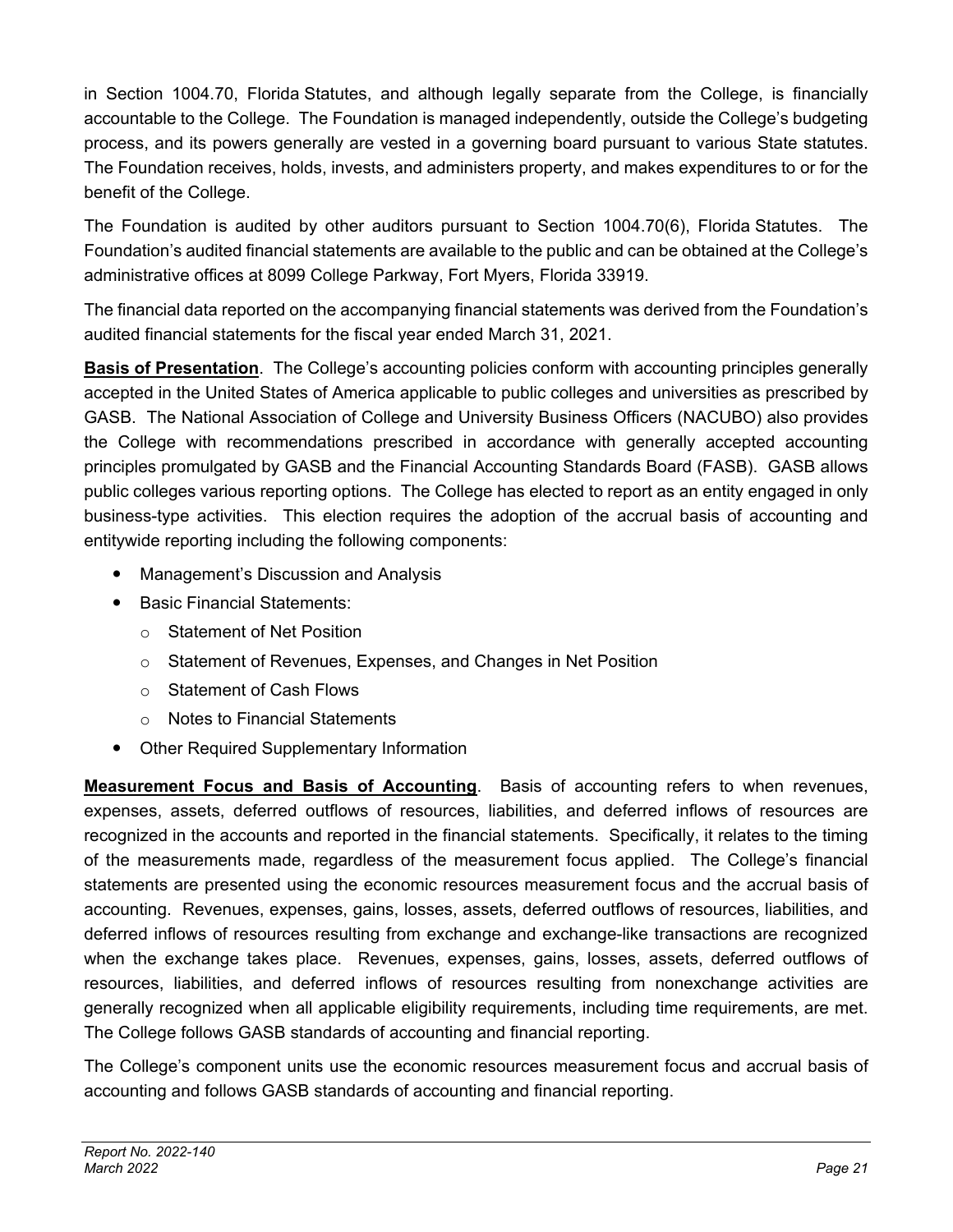Significant interdepartmental sales between auxiliary service departments and other institutional departments have been accounted for as reductions of expenses and not revenues of those departments.

The College's principal operating activity is instruction. Operating revenues and expenses generally include all fiscal transactions directly related to instruction as well as administration, academic support, student services, physical plant operations, and depreciation of capital assets. Nonoperating revenues include State noncapital appropriations, Federal and State student financial aid, and investment income. Interest on capital asset-related debt is a nonoperating expense. Other revenues generally include revenues for capital construction projects.

The statement of net position is presented in a classified format to distinguish between current and noncurrent assets and liabilities. When both restricted and unrestricted resources are available to fund certain programs, it is the College's policy to first apply the restricted resources to such programs followed by the use of the unrestricted resources.

The statement of revenues, expenses, and changes in net position is presented by major sources and is reported net of tuition scholarship allowances. Tuition scholarship allowances are the difference between the stated charge for goods and services provided by the College and the amount that is actually paid by the student or the third party making payment on behalf of the student. The College applied the "Alternate Method" as prescribed in NACUBO Advisory Report 2000-05 to determine the reported net tuition scholarship allowances. Under this method, the College computes these amounts by allocating the cash payments to students, excluding payments for services, using a ratio of total aid to aid not considered third-party aid.

The statement of cash flows is presented using the direct method in compliance with GASB Statement No. 9, *Reporting Cash Flows of Proprietary and Nonexpendable Trust Funds and Governmental Entities That Use Proprietary Fund Accounting*.

**Cash and Cash Equivalents**. The amount reported as cash and cash equivalents consists of cash on hand, cash in demand accounts, cash invested overnight in a money market mutual fund, and cash placed with State Treasury Special Purpose Investment Account (SPIA) and State Board of Administration (SBA) Florida PRIME investment pools. For reporting cash flows, the College considers all highly liquid investments with original maturities of 3 months or less, that are not held solely for income or profit, to be cash equivalents. Under this definition, the College considers amounts invested in the State Treasury SPIA and SBA Florida PRIME investment pools to be cash equivalents.

College cash deposits are held in banks qualified as public depositories under Florida law. All such deposits are insured by Federal depository insurance, up to specified limits, or collateralized with securities held in Florida's multiple financial institution collateral pool required by Chapter 280, Florida Statutes. Cash and cash equivalents that are externally restricted to make debt service payments, maintain sinking or reserve funds, or to purchase or construct capital or other restricted assets are classified as restricted.

At June 30, 2021, the College reported as cash equivalents at fair value \$48,217 in the State Treasury SPIA investment pool representing ownership of a share of the pool, not the underlying securities (Level 3 inputs, as discussed in Note 3.). Pooled investments with the State Treasury are not registered with the Securities and Exchange Commission. Oversight of the pooled investments with the State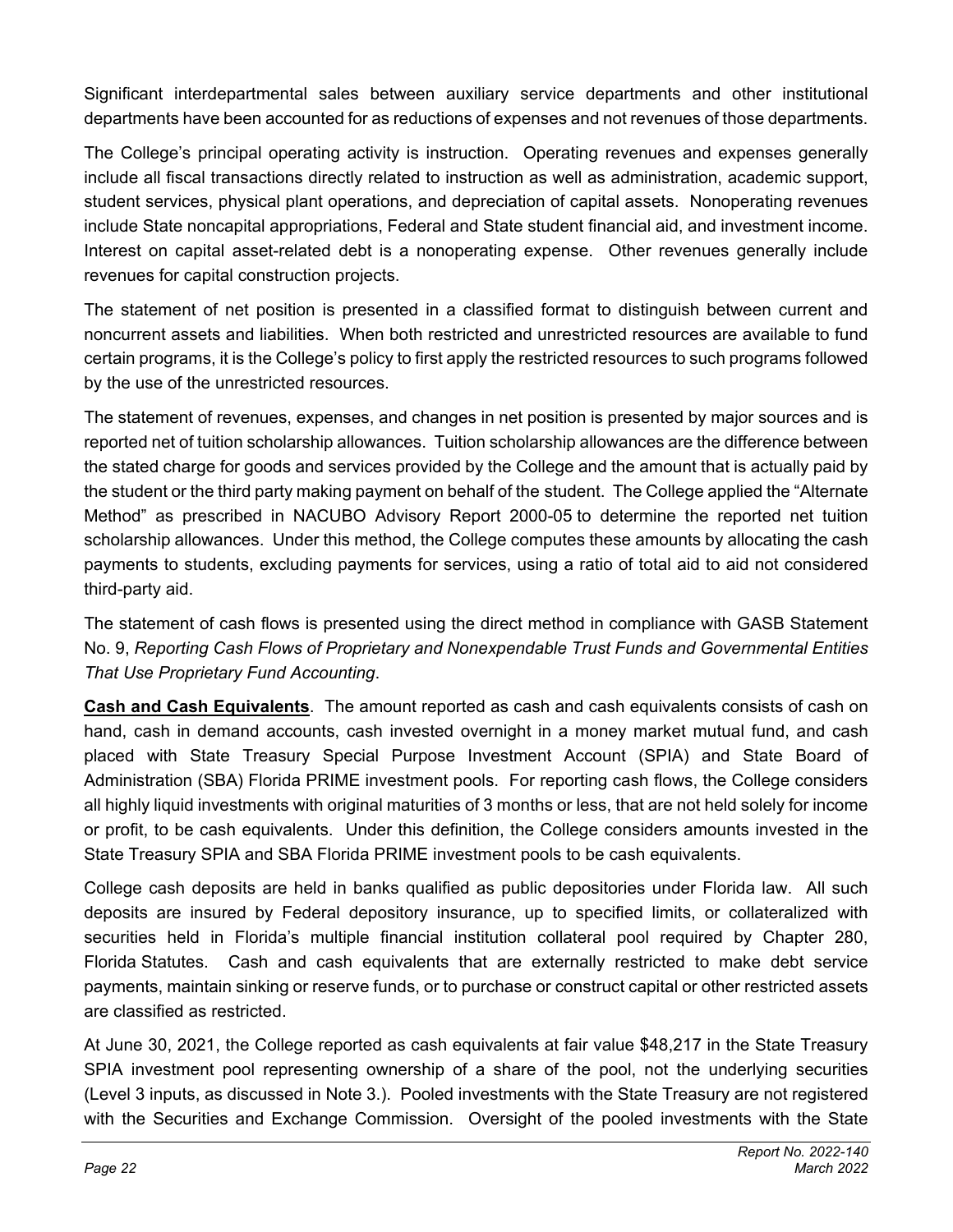Treasury is provided by the Treasury Investment Committee per Section 17.575, Florida Statutes. The authorized investment types are set forth in Section 17.57, Florida Statutes. The State Treasury SPIA investment pool carried a credit rating of AA-f by Standard & Poor's, had an effective duration of 2.6 years and fair value factor of 0.984 at June 30, 2021. Participants contribute to the State Treasury SPIA investment pool on a dollar basis. These funds are commingled and a fair value of the pool is determined from the individual values of the securities. The fair value of the securities is summed and a total pool fair value is determined. A fair value factor is calculated by dividing the pool's total fair value by the pool participant's total cash balance. The fair value factor is the ratio used to determine the fair value of an individual participant's pool balance. The College relies on policies developed by the State Treasury for managing interest rate risk or credit risk for this investment pool. Disclosures for the State Treasury SPIA investment pool are included in the notes to financial statements of the State's Annual Comprehensive Financial Report.

At June 30, 2021, the College reported as cash equivalents \$200,604 in the Florida PRIME investment pool administered by the SBA pursuant to Section 218.405, Florida Statutes. The College's investments in the Florida PRIME investment pool, which the SBA indicates is a Securities and Exchange Commission Rule 2a7-like external investment pool, are similar to money market funds in which shares are owned in the fund rather than the underlying investments. The Florida PRIME investment pool carried a credit rating of AAAm by Standard & Poor's and had a weighted-average days to maturity (WAM) of 50 days as of June 30, 2021. A portfolio's WAM reflects the average maturity in days based on final maturity or reset date, in the case of floating-rate instruments. WAM measures the sensitivity of the Florida PRIME investment pool to interest rate changes. The investments in the Florida PRIME investment pool are reported at amortized cost.

Section 218.409(8)(a), Florida Statutes, provides that "the principal, and any part thereof, of each account constituting the trust fund is subject to payment at any time from the moneys in the trust fund. However, the executive director may, in good faith, on the occurrence of an event that has a material impact on liquidity or operations of the trust fund, for 48 hours limit contributions to or withdrawals from the trust fund to ensure that the Board [State Board of Administration] can invest moneys entrusted to it in exercising its fiduciary responsibility. Such action must be immediately disclosed to all participants, the trustees, the Joint Legislative Auditing Committee, and the Investment Advisory Council. The trustees shall convene an emergency meeting as soon as practicable from the time the executive director has instituted such measures and review the necessity of those measures. If the trustees are unable to convene an emergency meeting before the expiration of the 48-hour moratorium on contributions and withdrawals, the moratorium may be extended by the executive director until the trustees are able to meet to review the necessity for the moratorium. If the trustees agree with such measures, the trustees shall vote to continue the measures for up to an additional 15 days. The trustees must convene and vote to continue any such measures before the expiration of the time limit set, but in no case may the time limit set by the trustees exceed 15 days." As of June 30, 2021, there were no redemption fees or maximum transaction amounts, or any other requirements that serve to limit a participant's daily access to 100 percent of their account value.

**Capital Assets**. College capital assets consist of land, artwork, construction in progress, buildings, other structures and improvements, and furniture, machinery, and equipment. These assets are capitalized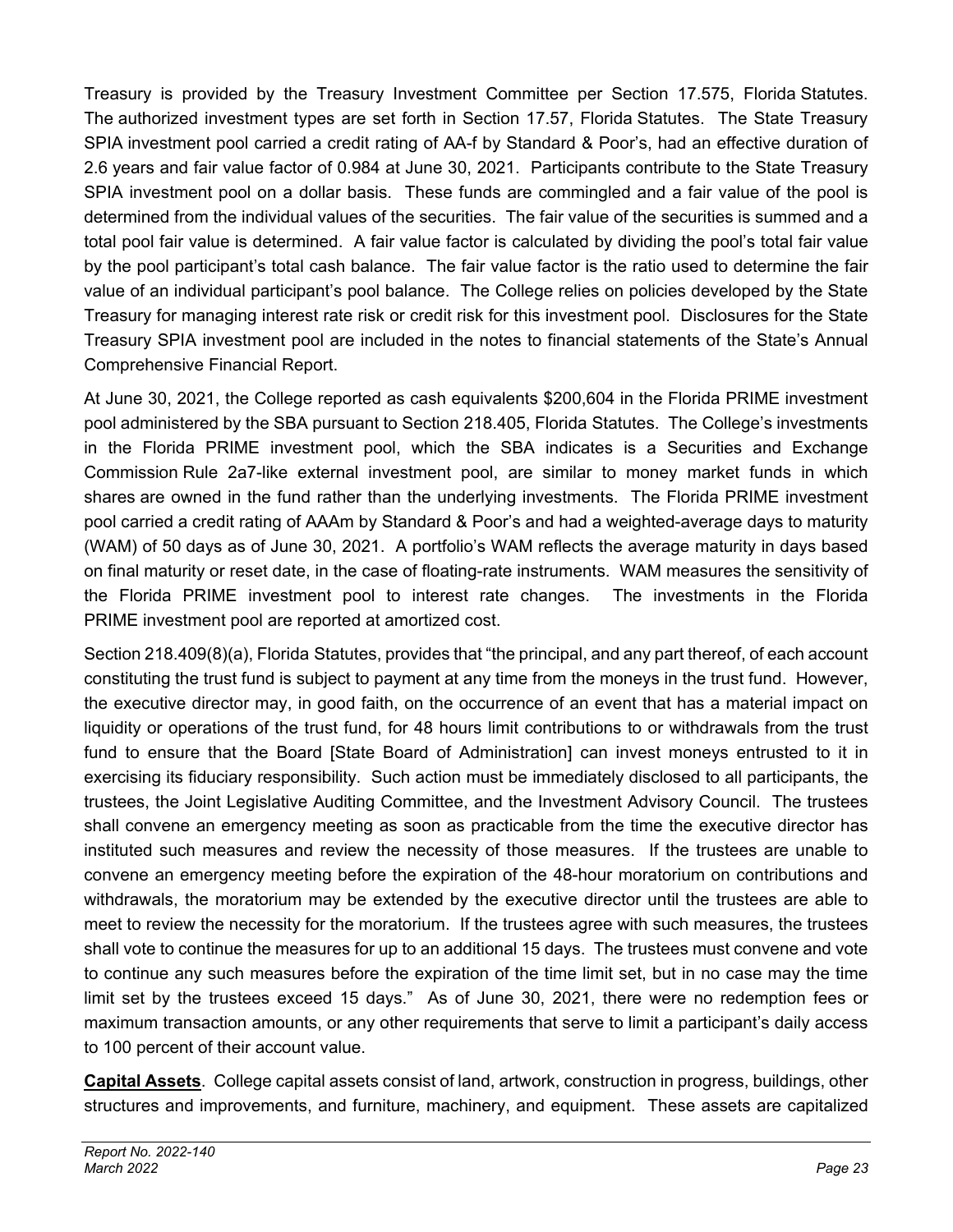and recorded at cost at the date of acquisition or at acquisition value at the date received in the case of gifts and purchases of State surplus property. Additions, improvements, and other outlays that significantly extend the useful life of an asset are capitalized. Other costs incurred for repairs and maintenance are expensed as incurred. The College has a capitalization threshold of \$5,000 for tangible personal property and \$25,000 for buildings and other structures and improvements. Depreciation is computed on the straight-line basis over the following estimated useful lives:

- $\bullet$  Buildings  $-$  40 years
- Other Structures and Improvements 10 years
- Furniture, Machinery, and Equipment:
	- $\circ$  Computer Equipment 3 years
	- $\circ$  Vehicles, Office Machines, and Educational Equipment 3-7 years
	- $\circ$  Furniture 7 years

**Noncurrent Liabilities**. Noncurrent liabilities include bonds payable, loan payable, special termination benefits payable, compensated absences payable, other postemployment benefits payable (OPEB), and net pension liabilities that are not scheduled to be paid within the next fiscal year.

**Pensions**. For purposes of measuring the net pension liability, deferred outflows of resources and deferred inflows of resources related to pensions, and pension expense, information about the fiduciary net positions of the Florida Retirement System (FRS) defined benefit plan and the Health Insurance Subsidy (HIS) defined benefit plan and additions to/deductions from the FRS and HIS fiduciary net positions have been determined on the same basis as they are reported by the FRS and the HIS plans. Benefit payments (including refunds of employee contributions) are recognized when due and payable in accordance with benefit terms. Investments are reported at fair value.

# **2. Deficit Net Position in Individual Funds**

The College reported an unrestricted net position which included a deficit in the current funds - unrestricted, as shown below. This deficit can be attributed to the full recognition of long-term liabilities (i.e., compensated absences payable, OPEB payable, and net pension liabilities) in the current unrestricted funds.

| Fund                                                               | <b>Net Position</b>            |
|--------------------------------------------------------------------|--------------------------------|
| College:<br>Current Funds - Unrestricted<br><b>Auxiliary Funds</b> | \$ (29, 273, 881)<br>2,586,180 |
| <b>Total College Net Position</b>                                  | (26, 687, 701)                 |
| <b>Blended Component Unit -</b><br><b>Financing Corporation</b>    | 9,312,054                      |
| Total                                                              | (17, 375, 647)                 |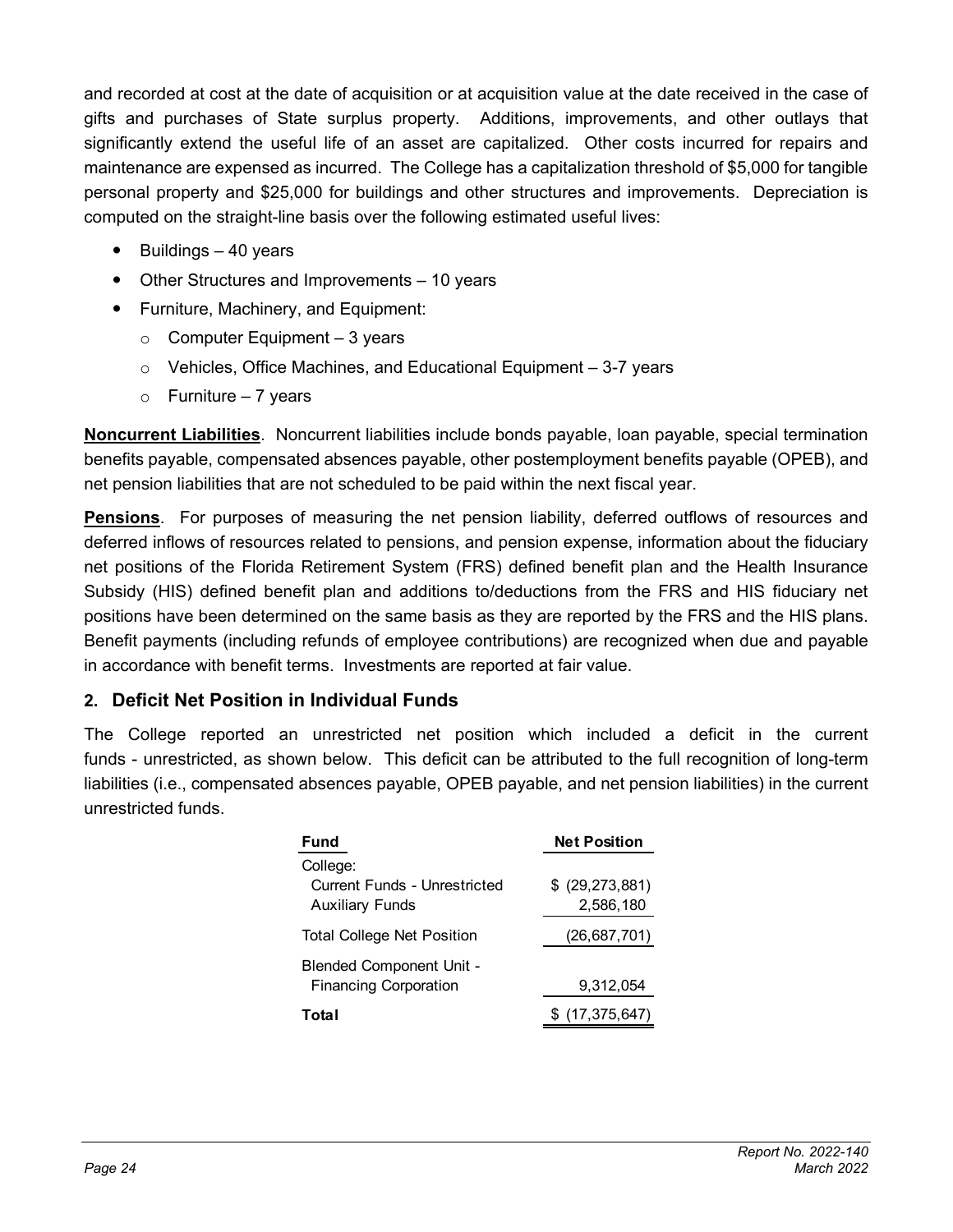# **3. Investments**

The Board of Trustees has adopted a written investment policy providing that surplus funds of the College shall be invested in those institutions and instruments permitted under the provisions of Florida Statutes. Section 218.415(16), Florida Statutes, authorizes the College to invest in the Florida PRIME investment pool administered by the SBA; Securities and Exchange Commission registered money market funds with the highest credit quality rating from a nationally recognized rating agency; interest-bearing time deposits and savings accounts in qualified public depositories, as defined by Section 280.02, Florida Statutes; direct obligations of the United States Treasury; obligations of Federal agencies and instrumentalities; securities of, or interests in, certain open-end or closed-end management type investment companies; and other investments approved by the Board of Trustees as authorized by law. SBE Rule 6A-14.0765(3), Florida Administrative Code, provides that College loan, endowment, annuity, and life income funds may also be invested pursuant to Section 215.47, Florida Statutes. Investments authorized by Section 215.47, Florida Statutes, include bonds, notes, commercial paper, and various other types of investments.

Investments set aside to make debt service payments, maintain sinking or reserve funds, or to purchase or construct capital assets are classified as restricted.

**Fair Value Measurement**. The College categorizes its fair value measurements within the fair value hierarchy established by generally accepted accounting principles. The hierarchy is based on the valuation inputs used to measure the fair value of the asset. Level 1 inputs are quoted prices in active markets for identical assets, Level 2 inputs are significant other observable inputs, and Level 3 inputs are significant unobservable inputs.

The College's recurring fair value measurements as of June 30, 2021, are valued using significant observable inputs (Level 2 inputs):

- Federal Agencies of \$2,560,962 and State and Municipal Bonds of \$1,214,511 are valued using pricing models maximizing the use of observable inputs for similar securities.
- Corporate Bonds of \$1,158,049 are valued using a matrix pricing model.
- For the remainder investments, market prices are derived from closing bid prices as of the last business day of the month as supplied by ICE Data Services or Bloomberg. Where prices are not available from generally recognized sources, the securities are priced using a yield-based matrix system to arrive at an estimated market value. Prices that fall between data points are interpolated.

The College's investments at June 30, 2021, are reported as follows: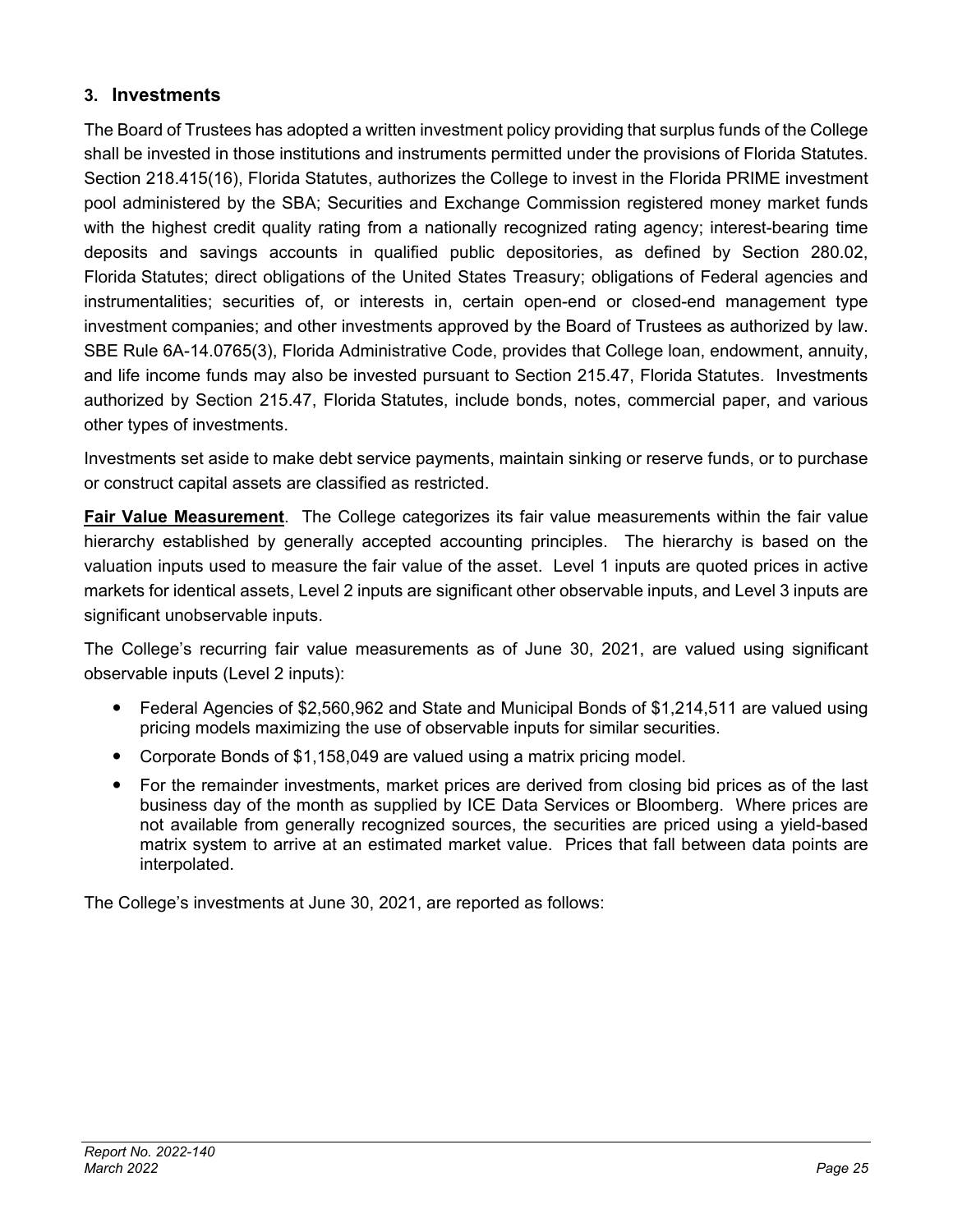|                                                                                                          |               |            | <b>Fair Value Measurements Using</b> |                                                                                                 |     |                                                                         |    |                                                           |
|----------------------------------------------------------------------------------------------------------|---------------|------------|--------------------------------------|-------------------------------------------------------------------------------------------------|-----|-------------------------------------------------------------------------|----|-----------------------------------------------------------|
| Investments by fair value level                                                                          | <b>Amount</b> |            |                                      | <b>Quoted Prices</b><br>in Active<br><b>Markets for</b><br><b>Identical Assets</b><br>(Level 1) |     | <b>Significant</b><br><b>Other</b><br>Observable<br>Inputs<br>(Level 2) |    | <b>Significant</b><br>Unobservable<br>Inputs<br>(Level 3) |
| State Board of Administration Debt Service Accounts \$<br><b>Obligations of United States Government</b> |               | 1.175.739  | S                                    | 1.175.739                                                                                       | -\$ | $\sim$                                                                  | \$ |                                                           |
| Agencies and Instrumentalities                                                                           |               | 8.853.345  |                                      |                                                                                                 |     | 8.853.345                                                               |    |                                                           |
| Short Term Investments                                                                                   |               | 14.372     |                                      | 14.372                                                                                          |     |                                                                         |    |                                                           |
| Corporate Bonds                                                                                          |               | 4,019,146  |                                      |                                                                                                 |     | 4.019.146                                                               |    |                                                           |
| <b>Mutual Funds</b>                                                                                      |               | 872.623    |                                      |                                                                                                 |     | 872,623                                                                 |    |                                                           |
| Total investments by fair value level                                                                    |               | 14,935,225 |                                      | 1,190,111                                                                                       | \$. | 13,745,114                                                              |    |                                                           |

**State Board of Administration Debt Service Accounts**. The College reported investments totaling \$1,175,739 at June 30, 2021, in the SBA Debt Service Accounts. These investments are used to make debt service payments on bonds issued by the SBE for the benefit of the College. The College's investments consist of United States Treasury securities, with maturity dates of 6 months or less, and are reported at fair value. The College relies on policies developed by the SBA for managing interest rate risk and credit risk for these accounts. Disclosures for the Debt Service Accounts are included in the notes to financial statements of the State's Annual Comprehensive Financial Report.

**Other Investments**. The College's other investments at June 30, 2021, totaling \$13,759,486 consisted of obligations of United States agencies and instrumentalities of \$8,853,345, short-term investments of \$14,372, and corporate bonds of \$4,019,146 reported at fair value. The College also had investments at June 30, 2021, totaling \$872,623 that consisted of mutual funds reported at fair value and held as part of its endowments.

The following risks apply to these investments:

*Interest Rate Risk*: Interest rate risk is the risk that changes in interest rates will adversely affect the fair value of an investment. The College's investment policy limits interest rate risk by attempting to match investment maturities with known cash needs and anticipated cash flow requirements. Investments of non-operating funds ("core funds") shall have a term appropriate to the need for funds but should not exceed 3 years. The College utilizes "effective duration" as a measurement of interest rate risk and as of June 30, 2021, the effective duration on investments was 3 years. The College's investments in mutual funds at June 30, 2021, do not have reported maturities.

As a means of managing its exposure to fair-value losses arising from increasing interest rates, the Financing Corporation has established a target duration of its fixed-income portfolio to be between 1.5 and 3 years. As of March 31, 2021, the fair value of the Financing Corporation's investment portfolio was \$4,957,212. The portion attributed to fixed income investments totaled \$4,933,522 and was available by percentage of its portfolio as follows: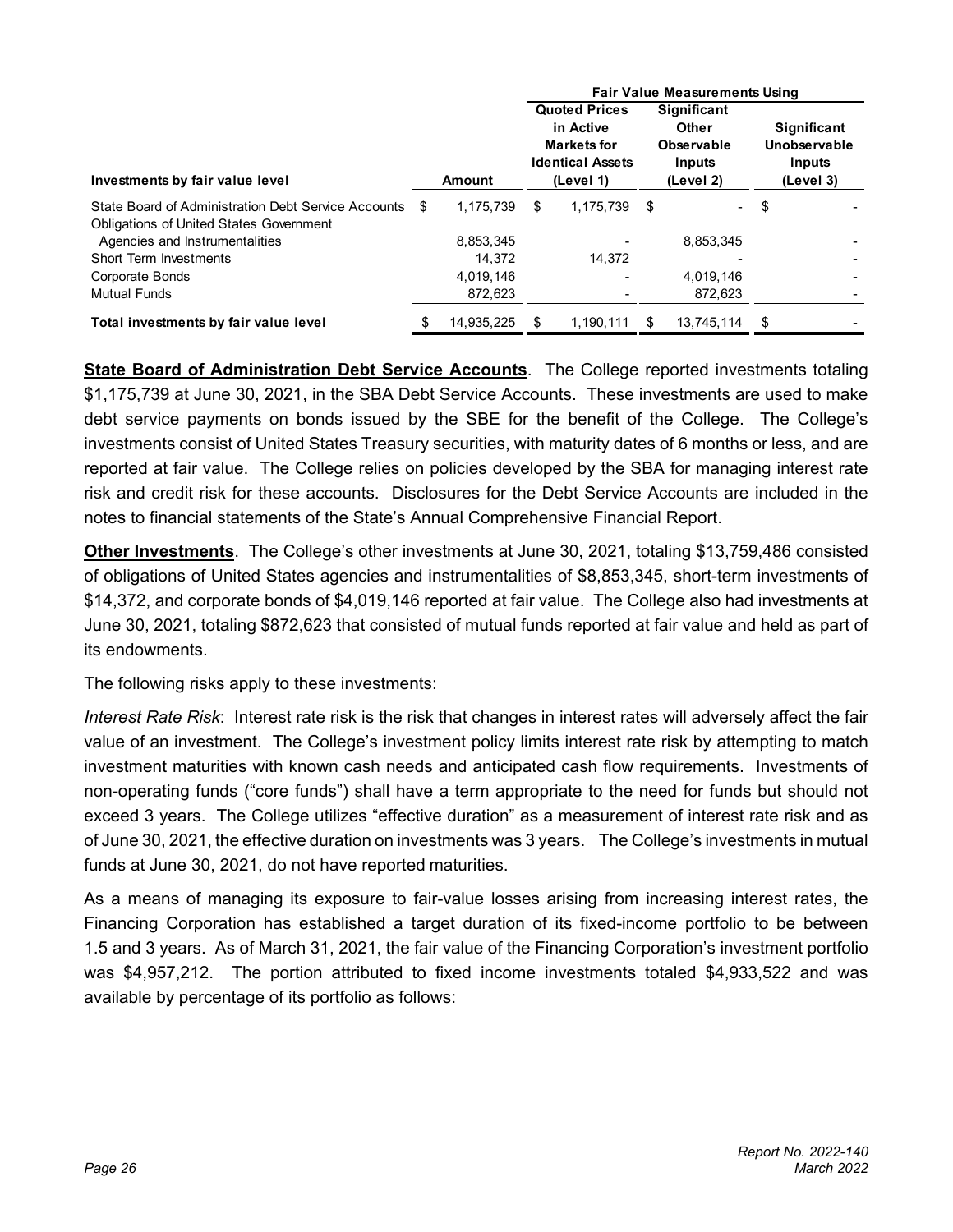| <b>Investment Maturities</b>  | Percentage of<br><b>Portfolio</b> |
|-------------------------------|-----------------------------------|
| Less than 1 year<br>1-3 years | 25.40<br>74.60                    |
| Total                         | 100.00                            |

*Credit Risk*: Credit risk is the risk that an issuer or other counterparty to an investment will not fulfill its obligations. The College's investment policy does not address credit risk. The College's investments in Federal agency obligations and collateralized mortgage obligations at June 30, 2021, were rated at least Aaa by Standard & Poor's and Moody's at June 30, 2021. The College's investments in mutual funds at June 30, 2021 were unrated.

It is the Financing Corporation's policy that the fixed income portfolio must be rated at A or higher for corporate bond investments and AA or higher for all other investments by any of the three rating services. At March 31, 2021, the Financing Corporation's fixed income investments were rated as follows:

| Rating | Percentage of<br><b>Portfolio</b> |
|--------|-----------------------------------|
| AAA    | 61.77                             |
| AA     | 26.47                             |
| А      | 11.76                             |
| Total  | 100.00                            |

*Custodial Credit Risk*: Custodial credit risk is the risk that, in the event of failure of the counterparty, the College will not be able to recover the value of its investments or collateral securities that are in the possession of an outside party.

The College's investment policy pursuant to Section 218.415(18), Florida Statutes, requires securities, with the exception of certificates of deposits, be held with a third-party custodian; and all securities purchased by, and all collateral obtained by the College should be properly designated as an asset of the College.

The securities must be held in an account separate and apart from the assets of the financial institution. A third-party custodian is defined as any bank depository chartered by the Federal Government, the State of Florida, or any other state or territory of the United States which has a branch or principal place of business in the State of Florida, or by a national association organized and existing under the laws of the United States which is authorized to accept and execute trusts and is doing business in the State of Florida. Certificates of deposit will be placed in the provider's safekeeping department for the term of the deposit.

As of June 30, 2021, the College's Federal agency obligations were held with a third-party custodian as required by the College's investment policy.

The Financing Corporation utilizes the services of investment managers, FineMark National Bank and Trust, for its investments. The investments held by the investment manager are uninsured and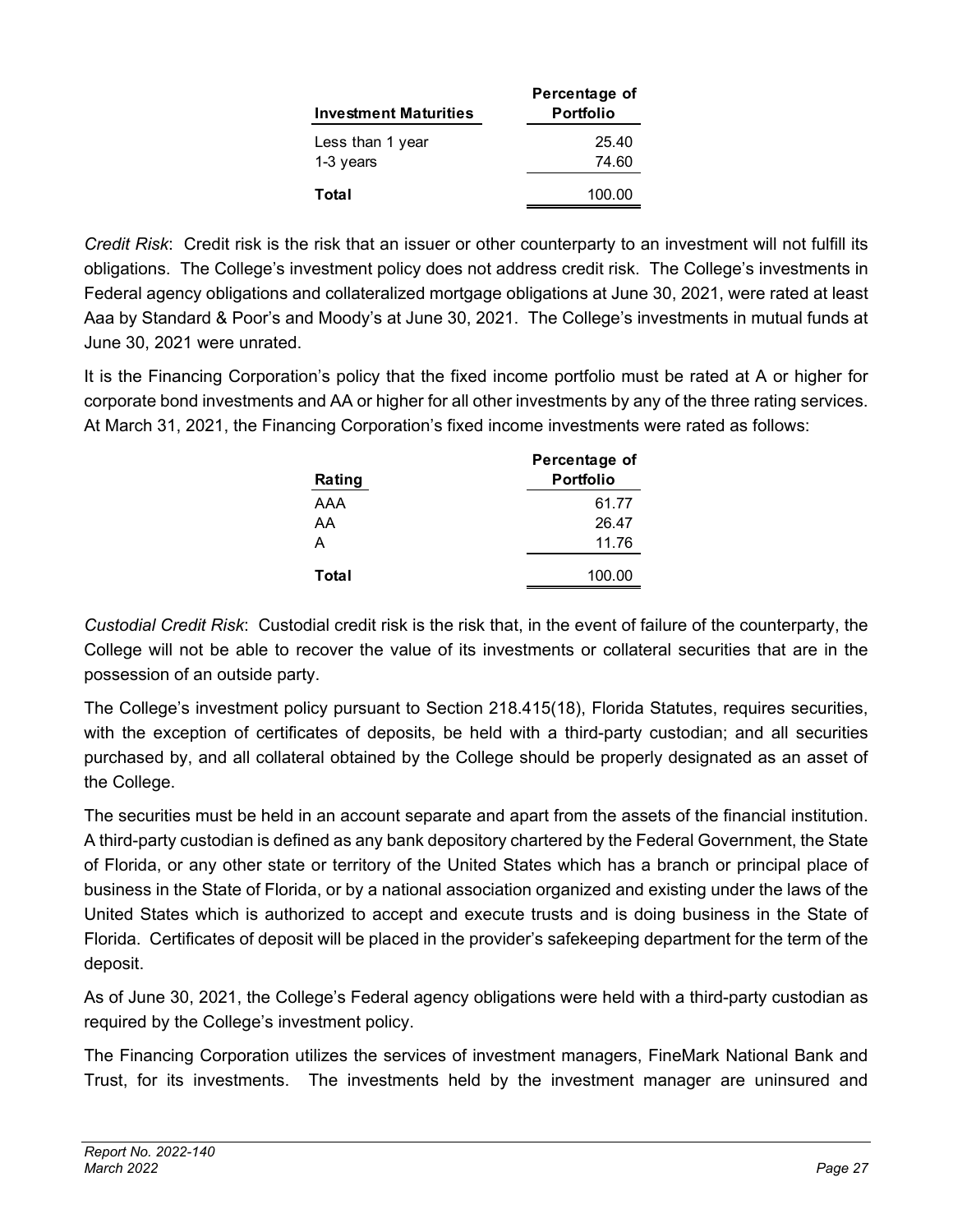unregistered, with securities held by the counterparty's trust department or agent in the Financing Corporation's name.

The Money Market Mutual Fund account, in the amount of \$23,690, is not insured through either the Federal Deposit Insurance Corporation (FDIC) or Chapter 280, Florida Statutes. Investments in these money market mutual funds are not categorized as to custodial credit risk as they are not evidenced by securities that exist in physical or book entry form.

*Concentration of Credit Risk*: Concentration of credit risk is the risk of loss attributable to the magnitude of the College's investments in a single issuer. The College's investment policy has established asset allocation and issuer limits on the following investments which are designed to reduce concentration of credit risk of the College's investment portfolio. A maximum of 100 percent of available funds may be invested in intergovernmental pools, money market mutual funds, United States government securities; and in United States government agencies; 75 percent of available funds may be invested in Federal agencies and instrumentalities; 50 percent of available funds may be invested in corporate bonds, non-negotiable certificates of deposit and savings accounts, and commercial paper; 40 percent of available funds may be invested in repurchase agreements; 25 percent of available funds may be invested in supranational, municipal bonds, agency mortgage-backed securities, asset-backed securities, and Florida local government surplus funds trust funds (Florida PRIME); and 20 percent of available funds may be invested in fixed-income mutual funds.

The Financing Corporation policy limits investments to United States Treasuries, government agency debt including mortgage-backed securities, taxable municipal bonds, and corporate bonds. The maximum exposure to A and AA rated bonds is 25 percent and 25 percent, respectively, of the portfolio's fair value. Obligations of the U.S. Government or obligations explicitly guaranteed by the U.S. Government are not considered to have credit risk and do not have purchase limitations. Management of the Financing Corporation believes the concentration of credit risk with respect to its investments is mitigated by investing through the use of a national investment manager in U.S. Treasuries, government agencies, highly rated corporate bonds, municipal bonds, and widely traded mutual funds.

**Component Unit Investments**. The Foundation categorizes its fair value measurements within the fair value hierarchy established by generally accepted accounting principles. The hierarchy is based on the valuation inputs used to measure the fair value of the asset. Level 1 inputs are quoted prices in active markets for identical assets, Level 2 inputs are significant other observable inputs, and Level 3 inputs are significant unobservable inputs.

The investments held by the Foundation at March 31, 2021, are reported as follows: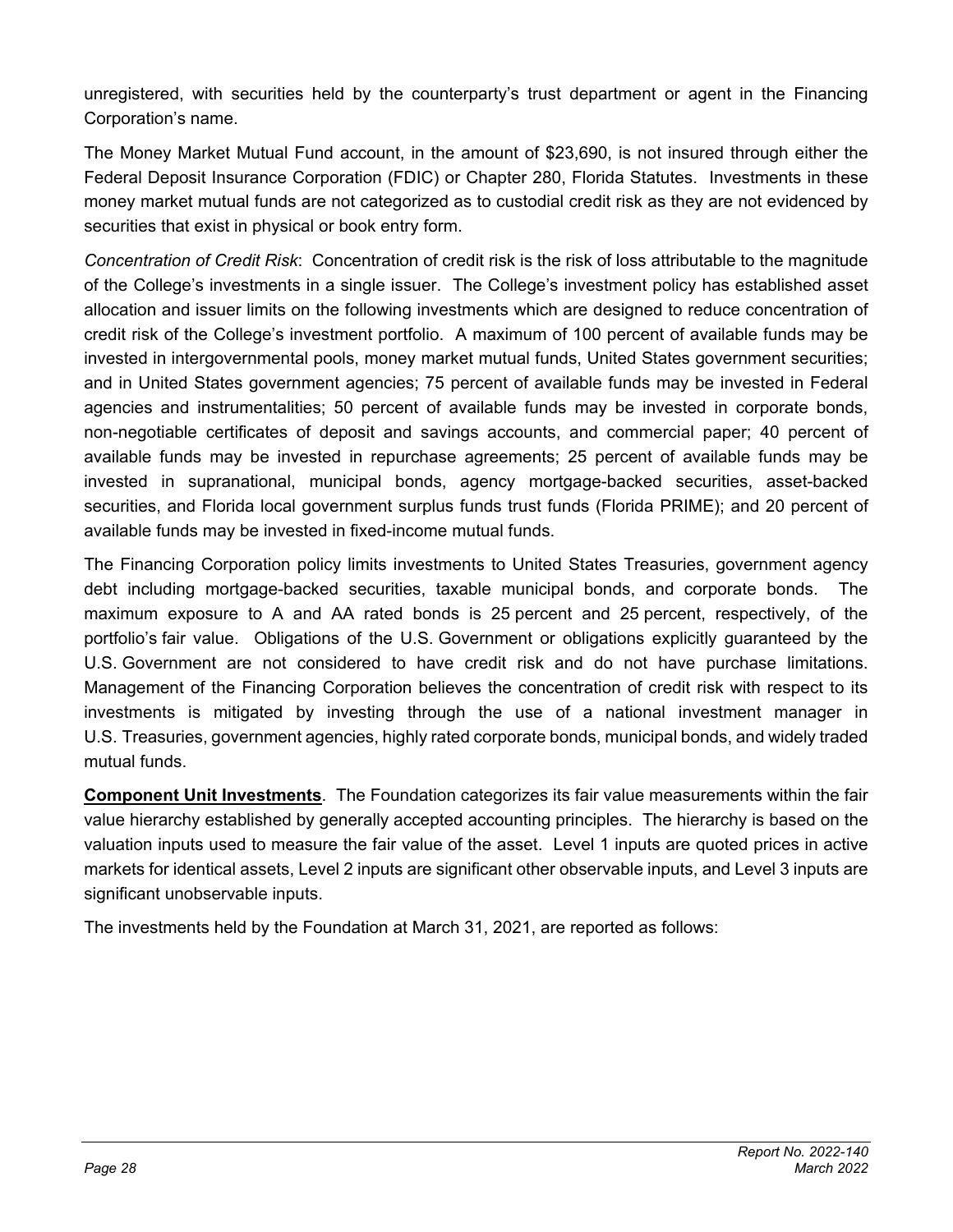|                                         |               |            | <b>Fair Value Measurements Using</b>                                                            |            |                                                                                       |           |                                                           |   |
|-----------------------------------------|---------------|------------|-------------------------------------------------------------------------------------------------|------------|---------------------------------------------------------------------------------------|-----------|-----------------------------------------------------------|---|
| Investments by fair value level         | <b>Amount</b> |            | <b>Quoted Prices</b><br>in Active<br><b>Markets for</b><br><b>Identical Assets</b><br>(Level 1) |            | <b>Significant</b><br><b>Other</b><br><b>Observable</b><br><b>Inputs</b><br>(Level 2) |           | Significant<br>Unobservable<br><b>Inputs</b><br>(Level 3) |   |
| Mutual Funds:                           |               |            |                                                                                                 |            |                                                                                       |           |                                                           |   |
| Hedge                                   | \$            | 1.682.567  | \$                                                                                              | $\sim$ $-$ | -S                                                                                    | 1.682.567 | \$                                                        |   |
| Equities                                |               | 43,838,977 |                                                                                                 | 43,838,977 |                                                                                       |           |                                                           | ۰ |
| <b>Bonds</b>                            |               | 3,992,377  |                                                                                                 | 3,992,377  |                                                                                       |           |                                                           |   |
| <b>Total Component Unit Investments</b> |               | 49,513,921 |                                                                                                 | 47,831,354 | \$                                                                                    | 1,682,567 | \$                                                        |   |

*Investments Held in Trust*: As of March 31, 2021, the Foundation's investments held in trust of \$2,497 are offset by a liability (unearned revenue) until such time as the restrictive conditions are met.

The following risks apply to the Foundation investments:

*Interest Rate Risk*: As a means of managing its exposure to fair-value losses arising from increasing interest rates, the Foundation has established a target for the duration of its fixed-income portfolio to be between 3 and 7 years.

As of March 31, 2021, the maturities of the Foundation's fixed income investments of \$21,173,393 by percentage of its portfolio, are presented in the following table:

| <b>Investment Maturities</b> | Percentage of<br><b>Portfolio</b> |
|------------------------------|-----------------------------------|
| $0 - 3$ years                | 9.70                              |
| $3 - 5$ years                | 11.80                             |
| 5 - 10 years                 | 33.70                             |
| More than 10 years           | 44.80                             |
| Total                        | 100.00                            |

Investments held by the Foundation are part of large mutual funds and are not individual securities held by the Foundation. Therefore, it is not possible to disclose maturities by actual security held.

*Credit Risk*: The investments held by the Foundation are part of large mutual funds and therefore it is not possible to isolate credit risk by actual security held, but rather by mutual fund total.

It is the Foundation's policy that the investment grade portion of the fixed-income portfolio must be rated "BBB" or better, or a comparable rating by Moody's or Standard & Poor's rating services, respectively. The high-yield portion of the fixed-income portfolio will consist of below investment grade securities. There is no bottom limit on the ratings of the high-yield portfolio.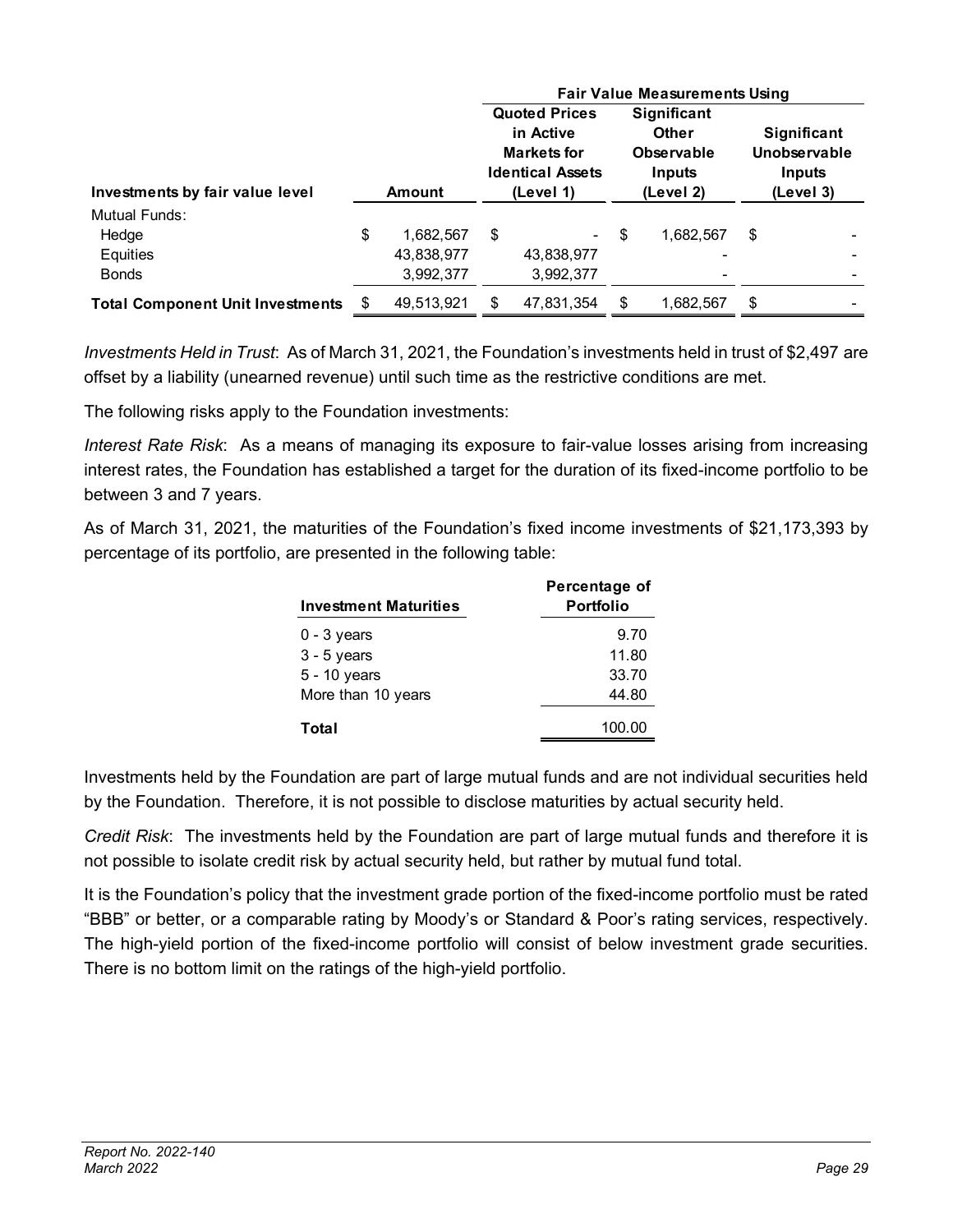| Rating             | Percentage of<br><b>Portfolio</b> |
|--------------------|-----------------------------------|
| Ааа                | 45.50                             |
| Αа                 | 4.70                              |
| A                  | 11.10                             |
| BBB                | 17.60                             |
| <b>Below Grade</b> | 21.10                             |
| Total              | 100.00                            |

The Foundation's fixed-income investments at March 31, 2021 were rated as follows:

*Custodial Credit Risk*: The Foundation utilizes the services of investment managers. The investments held by these managers are uninsured and unregistered, with the securities held by the counterparty's trust department or agent in the Foundation's name. There were no losses during the period due to default by counterparties to investment transactions.

*Concentration of Credit Risk*: The Foundation's policies state that the non-United States investment grade portion of the fixed-income portfolio must consist of securities of non-United States issuers located in at least three non-United States countries. The Foundation's policies do not specifically limit the debt of securities maturity dates.

The investments held in trust include various types of investments that are not insured. These investments are subject to market and economic factors that may result in loss of Foundation principal.

# **4. Accounts Receivable**

Accounts receivable represent amounts for student fee deferments, various student services provided by the College, uncollected commissions for food service and vending machine sales, unused credit memos, and contract and grant reimbursements due from third parties. The accounts receivable are reported net of a \$568,653 allowance for doubtful accounts.

# **5. Notes Receivable**

Notes receivable represent student loans of \$32,237 made under the short-term loan program. Notes receivable are reported net of a \$4,855 allowance for doubtful notes.

# **6. Due From Other Governmental Agencies**

The amount due from other governmental agencies primarily consists of \$636,214 of Coronavirus Aid, Relief, and Economic Security (CARES) Act funding due from the Federal government.

# **7. Capital Assets**

Capital assets activity for the fiscal year ended June 30, 2021, is shown in the following table: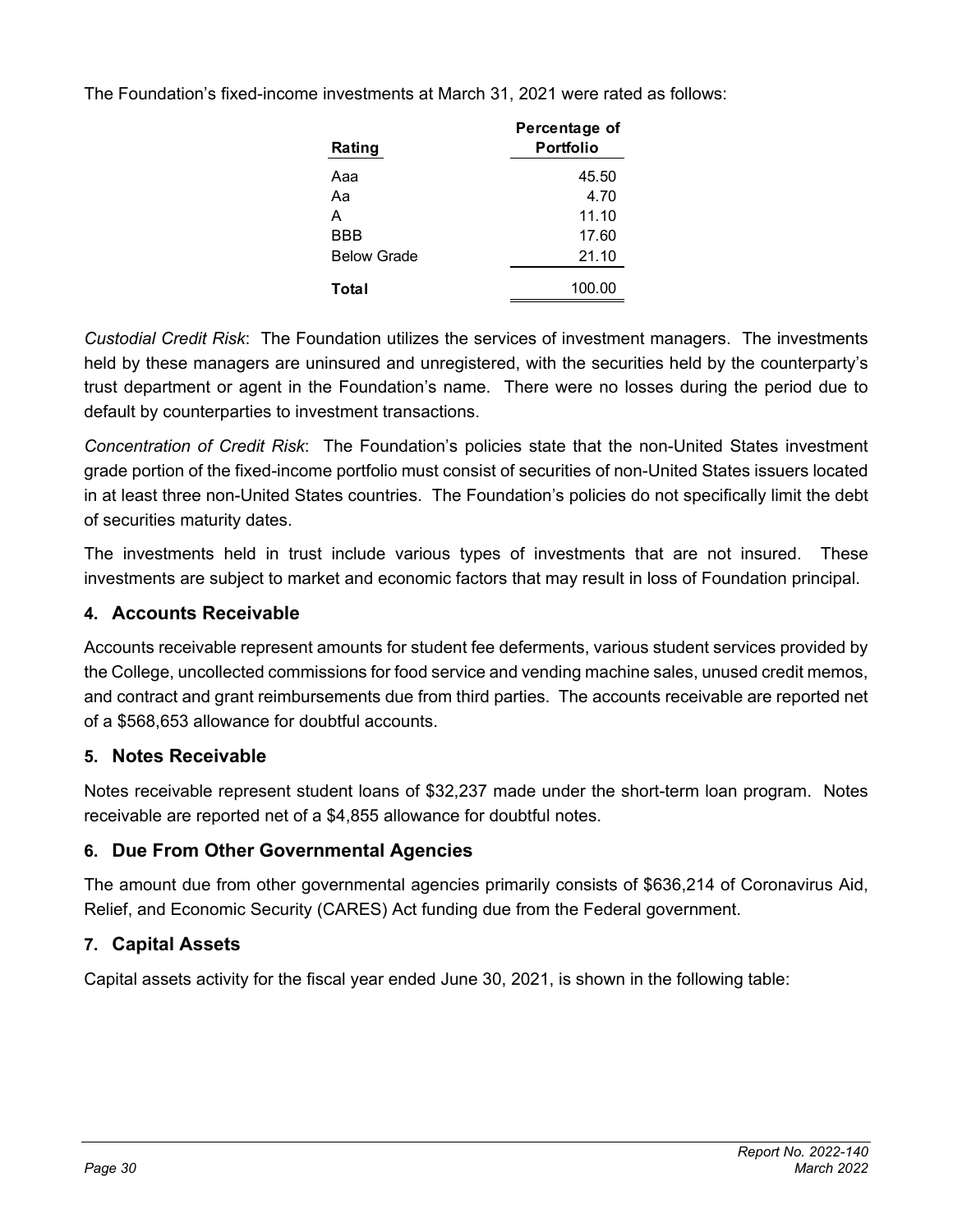| <b>Description</b>                           | <b>Beginning</b><br><b>Balance</b> |    | <b>Additions</b> | <b>Reductions</b> | <b>Ending</b><br><b>Balance</b> |
|----------------------------------------------|------------------------------------|----|------------------|-------------------|---------------------------------|
|                                              |                                    |    |                  |                   |                                 |
| Nondepreciable Capital Assets:               |                                    |    |                  |                   |                                 |
| Land                                         | \$<br>4,140,830                    | \$ |                  | \$                | \$<br>4,140,830                 |
| Artwork                                      | 573,093                            |    | 70,000           |                   | 643,093                         |
| <b>Construction in Progress</b>              | 93,393                             |    | 542,914          | 144,289           | 492,018                         |
| <b>Total Nondepreciable Capital Assets</b>   | \$<br>4,807,316                    | \$ | 612,914          | \$<br>144,289     | \$<br>5,275,941                 |
| Depreciable Capital Assets:                  |                                    |    |                  |                   |                                 |
| <b>Buildings</b>                             | \$248,020,886                      | \$ | 134,309          | \$                | \$248,155,195                   |
| Other Structures and Improvements            | 17,685,230                         |    | 9,980            |                   | 17,695,210                      |
| Furniture, Machinery, and Equipment          | 12,406,404                         |    | 1,590,385        | 216,700           | 13,780,089                      |
| <b>Total Depreciable Capital Assets</b>      | 278, 112, 520                      |    | 1,734,674        | 216,700           | 279,630,494                     |
| Less, Accumulated Depreciation:              |                                    |    |                  |                   |                                 |
| <b>Buildings</b>                             | 89,753,787                         |    | 5,404,441        |                   | 95, 158, 228                    |
| Other Structures and Improvements            | 14,274,727                         |    | 531,680          |                   | 14,806,407                      |
| Furniture, Machinery, and Equipment          | 9,640,766                          |    | 939,316          | 210,784           | 10,369,298                      |
| <b>Total Accumulated Depreciation</b>        | 113,669,280                        |    | 6,875,437        | 210,784           | 120,333,933                     |
| <b>Total Depreciable Capital Assets, Net</b> | \$164,443,240                      | S  | (5, 140, 763)    | \$<br>5,916       | \$159,296,561                   |

## **8. Unearned Revenue**

Unearned revenue at June 30, 2021, primarily consists of student dorm fees of \$223,929 paid to the Financing Corporation that was not received prior to fiscal year end related to subsequent accounting periods.

# **9. Long-Term Liabilities**

Long-term liabilities activity for the fiscal year ended June 30, 2021, is shown in the following table:

| <b>Description</b>                   | <b>Beginning</b><br><b>Balance</b> | <b>Additions</b> | <b>Reductions</b> | <b>Ending</b><br><b>Balance</b> | <b>Current</b><br><b>Portion</b> |
|--------------------------------------|------------------------------------|------------------|-------------------|---------------------------------|----------------------------------|
| <b>Bonds Payable</b>                 | \$31,360,998                       | \$<br>۰.         | 1.645.829<br>S    | \$29,715,169                    | 1,705,708<br>S                   |
| Loan Payable                         | 1,160,933                          |                  | 767.216           | 393,717                         | 393,717                          |
| Special Termination Benefits Payable | 239.492                            | 37.394           | 162.044           | 114.842                         | 72,959                           |
| <b>Compensated Absences Payable</b>  | 5,221,237                          | 1,498,033        | 1,234,189         | 5,485,081                       | 45,793                           |
| Other Postemployment                 |                                    |                  |                   |                                 |                                  |
| <b>Benefits Payable</b>              | 994,662                            | 368.229          | 293.419           | 1,069,472                       | 42.041                           |
| Net Pension Liability                | 37,387,835                         | 22,603,458       | 14,995,595        | 44,995,698                      | 136,943                          |
| <b>Total Long-Term Liabilities</b>   | \$76,365,157                       | \$24,507,114     | \$19,098,292      | \$81,773,979                    | 2,397,161<br>\$.                 |

**Bonds Payable**. Various bonds were issued to finance capital outlay projects of the College. The following is a description of the bonded debt issues:

• SBE Capital Outlay Bonds. The SBE issues capital outlay bonds on behalf of the College. These bonds mature serially and are secured by a pledge of the College's portion of the State-assessed motor vehicle license tax and by the State's full faith and credit. The SBE and the SBA administer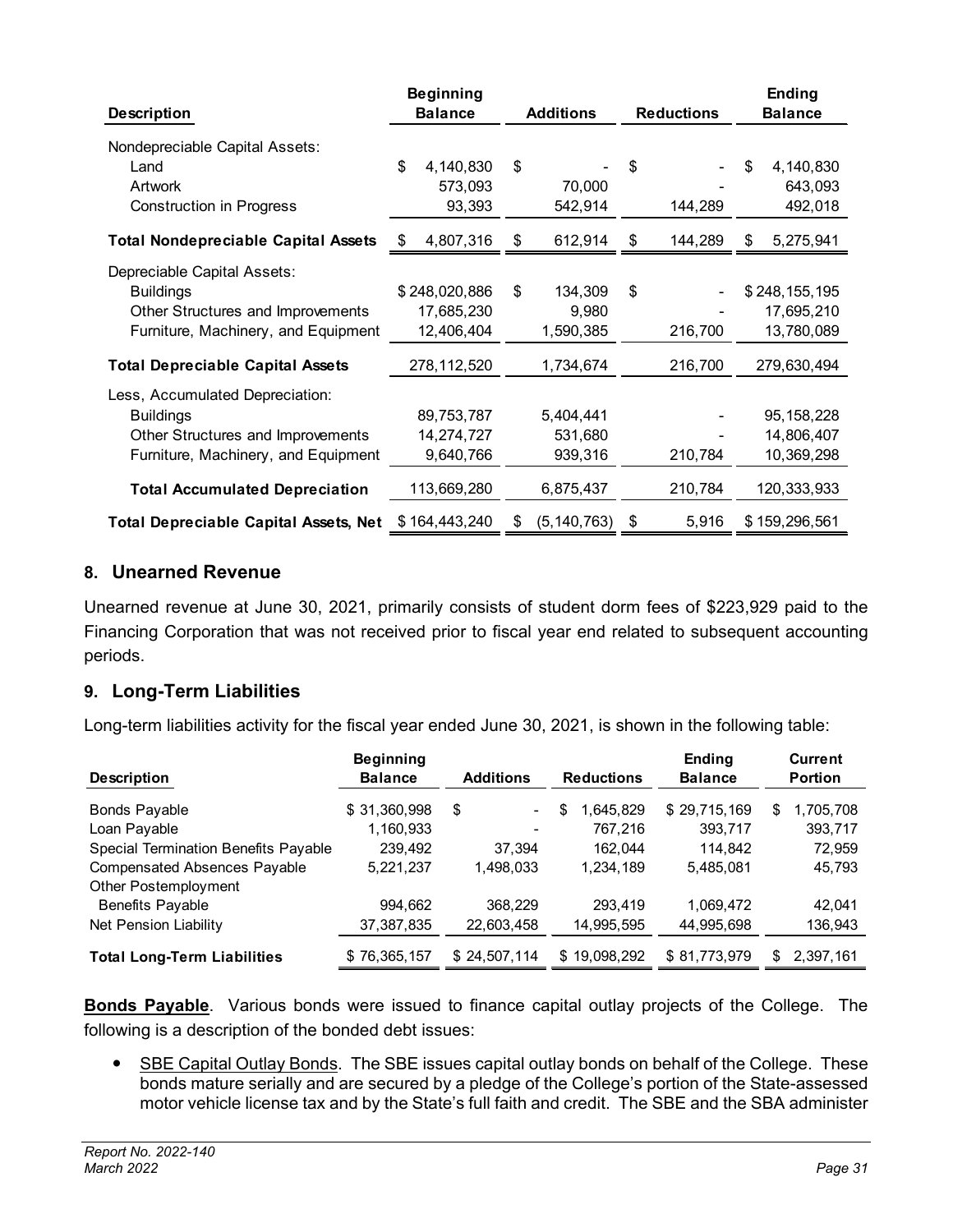the principal and interest payments, investment of debt service resources, and compliance with reserve requirements.

 Capital Improvement Revenue Bonds, Series 2010A. These bonds are authorized by Article VII, Section 11(d) of the Florida Constitution; Sections 215.57 through 215.83 and 1009.23, Florida Statutes; and other applicable provisions of law. Principal and interest on these bonds are secured by and payable solely from a first lien pledge of the capital improvement fees collected pursuant to Section 1009.23(11), Florida Statutes, by the Series 2010A participating colleges on a parity with any additional bonds issued subsequent to the issuance of the Series 2010A bonds. The Series 2010A bonds constitute the first series of bonds to be issued pursuant to a Master Authorizing Resolution. Upon the issuance of additional bonds, all bonds will share a parity first lien on the pledged revenues of all colleges participating in any series of bonds then outstanding. The Series 2010A bonds will share the lien of such additional bonds on the Series 2010A pledged revenues and on the revenues pledged by the colleges participating in such additional bonds. The bonds were issued for new construction and renovation and remodeling of educational facilities.

The College had the following bonds payable at June 30, 2021:

| <b>Bond Type</b>                                                                                                                                                |   | Amount<br>Outstanding | Interest<br><b>Rates</b><br>(Percent) | Annual<br><b>Maturity</b><br>To |
|-----------------------------------------------------------------------------------------------------------------------------------------------------------------|---|-----------------------|---------------------------------------|---------------------------------|
| <b>SBE Capital Outlay Bonds:</b><br>Series 2014A, Refunding<br>Series 2017A, Refunding<br>Florida Department of Education<br>Capital Improvement Revenue Bonds: | S | 116,000<br>725.000    | $3.0 - 5.0$<br>$3.0 - 5.0$            | 2025<br>2028                    |
| Series 2010A                                                                                                                                                    |   | 8,660,000             | $4.0 - 4.375$                         | 2031                            |
| Total                                                                                                                                                           |   | 9,501,000             |                                       |                                 |

Annual requirements to amortize all bonded debt outstanding as of June 30, 2021, are as follows:

|                       | <b>SBE Capital Outlay Bonds and</b> |           |    |                                          |   |              |
|-----------------------|-------------------------------------|-----------|----|------------------------------------------|---|--------------|
| <b>Fiscal Year</b>    |                                     |           |    | <b>Capital Improvement Revenue Bonds</b> |   |              |
| <b>Ending June 30</b> | Principal                           |           |    | Interest                                 |   | Total        |
| 2022                  | \$                                  | 924,000   | \$ | 396,160                                  | S | 1,320,160    |
| 2023                  |                                     | 968,000   |    | 358,110                                  |   | 1,326,110    |
| 2024                  |                                     | 1,013,000 |    | 318,210                                  |   | 1,331,210    |
| 2025                  |                                     | 1,046,000 |    | 276,410                                  |   | 1,322,410    |
| 2026                  |                                     | 1,066,000 |    | 233,770                                  |   | 1,299,770    |
| 2027-2031             |                                     | 4,484,000 |    | 477,334                                  |   | 4,961,334    |
| Total                 | \$                                  | 9,501,000 | S  | 2,059,994                                |   | \$11,560,994 |

**Bonds Payable – Financing Corporation**. On December 21, 2017, the Financing Corporation issued the Series 2017A, Series 2017B and Series 2017C Refunding Bank Loans in the par amounts of \$10,000,000, \$10,000,000 and \$2,879,067, respectively. The notes were issued for the purpose of refunding the outstanding 2010 Industrial Development Revenue Bond. The final maturity of the refunding notes is October 1, 2040, with interest rates of 3 percent, 2.96 percent, and 3 percent respectively. The refunding notes are subject to mandatory redemption at the option of the holder on or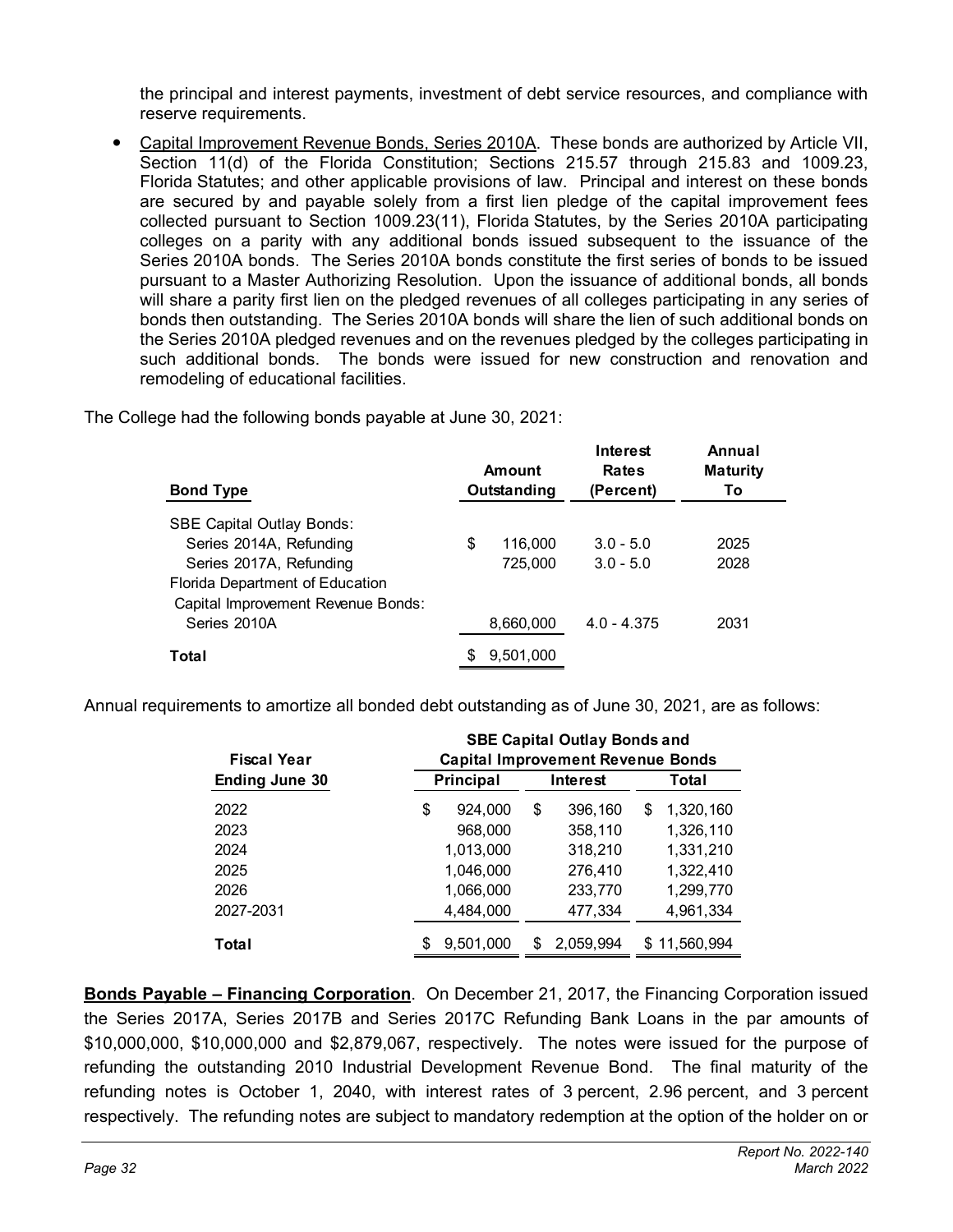after December 21, 2027, upon written notice provided during the period of commencing 90 days prior to the call date and ending 90 days following the call date. The notes are subject to mandatory redemption 180 days from the receipt of the notice from the holder.

|                        | <b>LCDA Industrial</b>           |                 |                 |  |  |  |
|------------------------|----------------------------------|-----------------|-----------------|--|--|--|
| <b>Fiscal Year</b>     | <b>Development Revenue Bonds</b> |                 |                 |  |  |  |
| <b>Ending March 31</b> | <b>Principal</b>                 | Interest        | Total           |  |  |  |
| 2022                   | \$<br>781.708                    | \$<br>597.149   | 1.378.857<br>\$ |  |  |  |
| 2023                   | 805,259                          | 573,661         | 1.378.920       |  |  |  |
| 2024                   | 829.504                          | 549.466         | 1,378,970       |  |  |  |
| 2025                   | 854.495                          | 524.543         | 1.379.038       |  |  |  |
| 2026                   | 880,253                          | 498.868         | 1.379.121       |  |  |  |
| 2027-2031              | 4,815,333                        | 2,081,315       | 6.896.648       |  |  |  |
| 2032-2036              | 5,585,572                        | 1,312,983       | 6,898,555       |  |  |  |
| 2037-2041              | 5.662.045                        | 431,772         | 6,093,817       |  |  |  |
| Total                  | \$20.214.169                     | 6.569.757<br>\$ | \$26,783,926    |  |  |  |

The following is a schedule for future debt service requirements:

Tenant revenues collected are pledged first to be used for debt service. The total amount of rental revenues recorded during the current fiscal year was \$1,820,585.

Under the terms of the refunding notes, the Financing Corporation was required to fund the "debt service reserve fund". This was funded from the existing debt service reserve that had been established for the refunded bonds and \$1,416,792 is reported in restricted cash and cash equivalents.

**Loan Payable**. On September 29, 2016, the College entered into a short-term loan as authorized under Section 1001.64(38), Florida Statutes, with The Suncoast Credit Union. The loan is for the purpose of providing a non-revolving line of credit of \$3,100,000, at a variable interest rate of Prime minus 0.25 percent with a minimum rate of 3.25 percent in order to provide the necessary funds for the construction and completion of the new on-campus 75,000 square foot, 3,300 seat sports arena and convocation facility to be known as the "Suncoast Arena" at the Lee campus. The loan agreement contains a provision, that in the event of default, outstanding amounts become immediately due if the College is unable to make payments.

*Interest Rate*: The rate of interest shall be equal to the Wall Street Journal Prime Rate minus 0.25 percent, to be adjusted on the 15th day of each quarter; provided, however, that the interest rate shall never be less than the initial interest rate at closing. All interest charged on the loan shall be based on a 365 or 366, as applicable, day year for the actual number of days elapsed.

Equal quarterly payments on the 15th day of each quarter of principal and interest based on the outstanding principal balance, bearing interest at the interest rate, with the payment calculated on a quarterly amortization schedule over 51 months; provided, however, that upon any adjustment in the interest rate as the result of any quarterly change in the Wall Street Journal Prime Rate, the quarterly payment may be adjusted by the lender to reflect the new interest rate and the remaining term of the original amortization schedule. The entire outstanding principal balance and all accrued interest shall be due in full at the end of the 51 months, September 28, 2021. The loan may be prepaid in whole or in part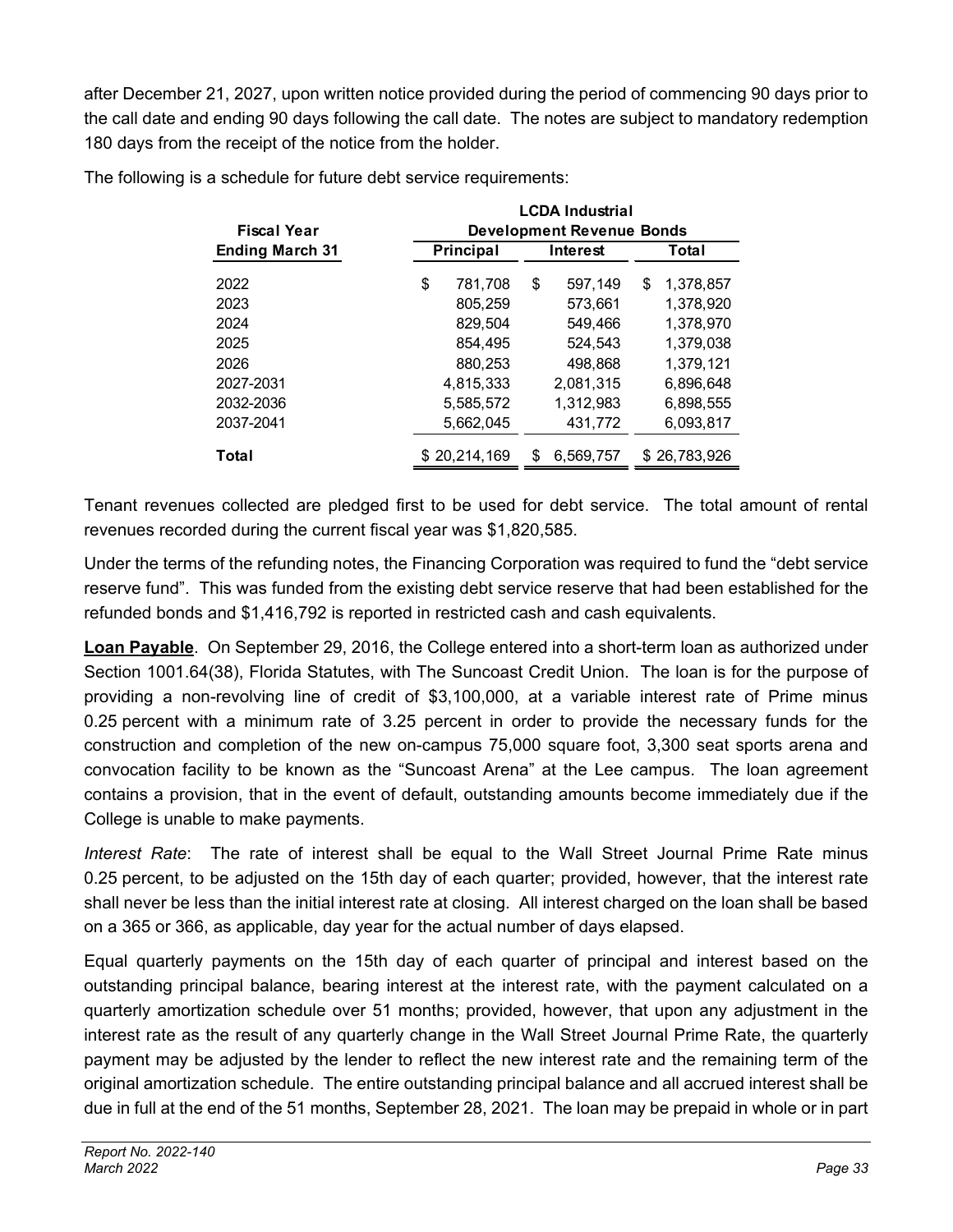at any time without penalty or premium. Annual requirements to amortize the outstanding loan as of June 30, 2021, are as follows:

| <b>Fiscal Year</b><br><b>Ending June 30</b> | Principal | Interest | Total   |
|---------------------------------------------|-----------|----------|---------|
| 2022                                        | 393.717   | 1.810    | 395.527 |

**Special Termination Benefits Payable**. The College reported a special termination benefits payable of \$114,842 as of June 30, 2021, for 6 employees who gave notice to retire under the Retirement Incentive Program, of which \$72,959 represents the current portion.

**Compensated Absences Payable**. College employees may accrue annual and sick leave based on length of service, subject to certain limitations regarding the amount that will be paid upon termination. The College reports a liability for the accrued leave; however, State noncapital appropriations fund only the portion of accrued leave that is used or paid in the current fiscal year. Although the College expects the liability to be funded primarily from future appropriations, generally accepted accounting principles do not permit the recording of a receivable in anticipation of future appropriations. At June 30, 2021, the estimated liability for compensated absences, which includes the College's share of the Florida Retirement System and FICA contributions, totaled \$5,485,081. The current portion of the compensated absences liability, \$45,793, is the amount expected to be paid in the coming fiscal year and eligible payments for unused sick leave on behalf of regular retirees and Deferred Retirement Optional Plan Program participants to a deferred compensation annuity program.

**Other Postemployment Benefits Payable**. The College follows GASB Statement No. 75, *Accounting and Financial Reporting for Postemployment Benefits Other Than Pensions*, for other postemployment benefits administered by the Florida College System Risk Management Consortium.

# *General Information about the OPEB Plan*

*Plan Description*. The Other Postemployment Benefits Plan (OPEB Plan) is a multiple-employer defined benefit plan administered by the Florida College System Risk Management Consortium that provides OPEB for all employees who satisfy the College's retirement eligibility provisions. Pursuant to the provisions of Section 112.0801, Florida Statutes, former employees who retire from the College are eligible to participate in the College's healthcare and life insurance coverage. The College subsidizes the premium rates paid by retirees by allowing them to participate in the OPEB Plan at reduced or blended group (implicitly subsidized) premium rates for both active and retired employees. These rates provide an implicit subsidy for retirees because, on an actuarial basis, their current and future claims are expected to result in higher costs to the OPEB Plan on average than those of active employees. The College does not offer any explicit subsidies for retiree coverage. Retirees are required to enroll in the Federal Medicare (Medicare) program for their primary coverage as soon as they are eligible. The OPEB Plan contribution requirements and benefit terms of the College and the OPEB Plan members are established and may be amended by action from the Board. No assets are accumulated in a trust that meet the criteria in paragraph 4 of GASB Statement No. 75.

*Benefits Provided*. The OPEB Plan provides healthcare benefits for retirees and their dependents. The OPEB Plan only provides an implicit subsidy as described above.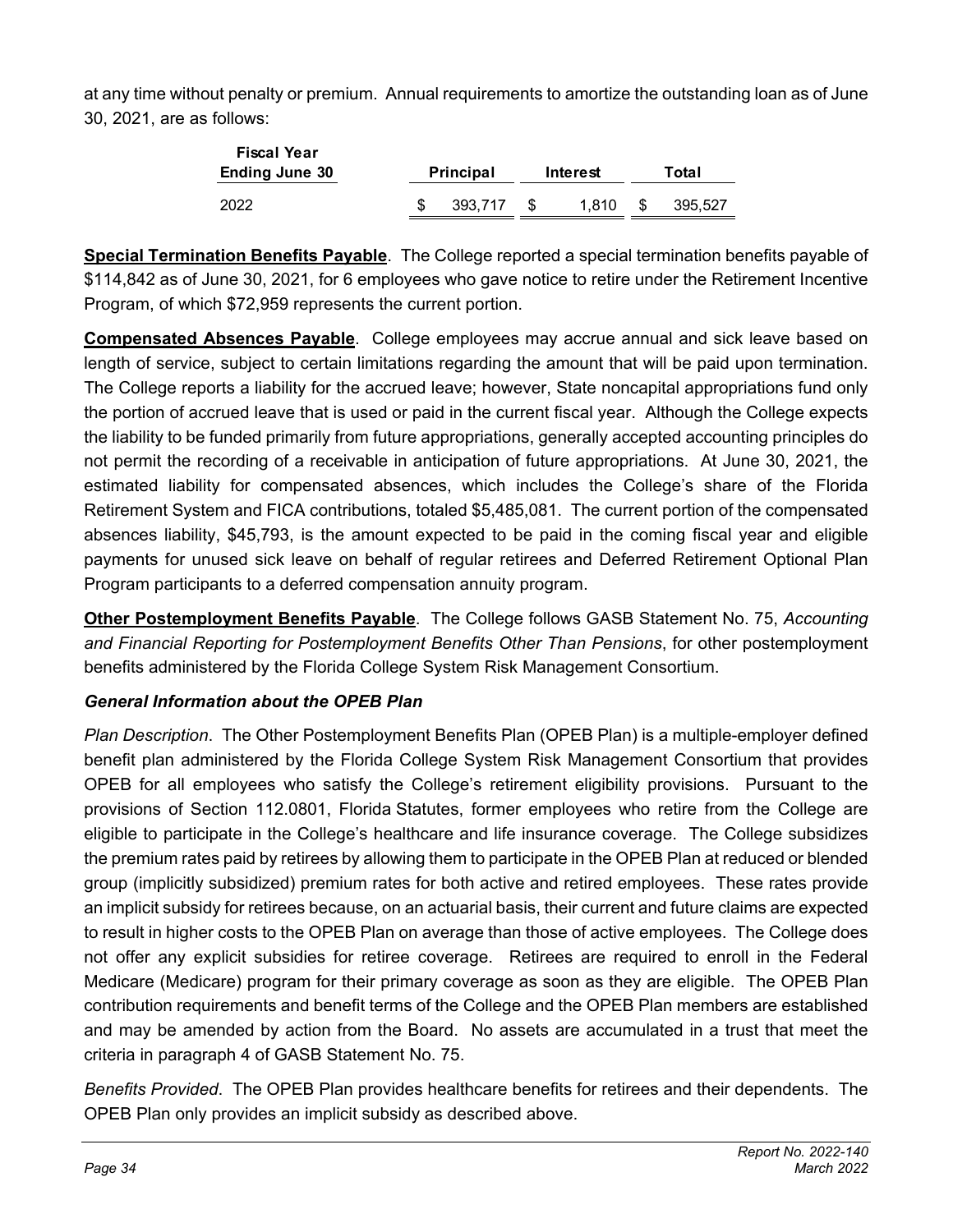*Employees Covered by Benefit Terms*. At June 30, 2020, the following employees were covered by the benefit terms:

| Inactive Employees or Beneficiaries Currently Receiving Benefits | 40  |  |
|------------------------------------------------------------------|-----|--|
| Inactive Employees Entitled to But Not Yet Receiving Benefits    | 12  |  |
| Active Employees                                                 | 621 |  |
| Total                                                            | 673 |  |

# *Total OPEB Liability*

The College's total OPEB liability of \$1,069,472 was measured as of June 30, 2020, and was determined by an actuarial valuation as of June 30, 2019.

*Actuarial Assumptions and Other Inputs*. The total OPEB liability in the June 30, 2019, actuarial valuation was determined using the following actuarial assumptions and other inputs, applied to all periods included in the measurement, unless otherwise specified:

| Inflation                                                                                                                 | 2.40 percent                                                                                                                |
|---------------------------------------------------------------------------------------------------------------------------|-----------------------------------------------------------------------------------------------------------------------------|
| <b>Real Wage Growth</b>                                                                                                   | 0.85 percent                                                                                                                |
| Wage Inflation                                                                                                            | 3.25 percent                                                                                                                |
| Salary Increases, including wage inflation<br><b>Regular Employees</b><br><b>Senior Management</b><br><b>Special Risk</b> | 3.40-7.80 percent<br>4.10-8.20 percent<br>4.80-7.40 percent                                                                 |
| Discount rate<br><b>Prior Measurement Date</b><br><b>Measurement Date</b>                                                 | 3.50 percent<br>2.21 percent                                                                                                |
| Healthcare cost trend rates<br>Pre-Medicare<br>Medicare                                                                   | 7.00 percent for 2019, decreasing to an<br>ultimate rate of 4.60 percent by 2026<br>5.00 percent for 2019, decreasing to an |
|                                                                                                                           | ultimate rate of 4.60 percent by 2021                                                                                       |

The discount rate was based on the Bond Buyer General Obligation 20-year Municipal Bond Index.

Mortality rates were based on the PUB-2010 mortality tables, with adjustments for FRS experience and generational mortality improvements using Scale MP-2018.

The demographic actuarial assumptions for retirement, disability incidence, and withdrawal used in the June 30, 2019, valuation were based on the results of an actuarial experience study for the period January 1, 2013, through June 30, 2018, adopted by the FRS.

The remaining actuarial assumptions (e.g., initial per capita costs, health care cost trends, rate of plan participation, rates of plan election, etc.) used in the June 30, 2019, valuation were based on a review of recent plan experience done concurrently with the June 30, 2019, valuation.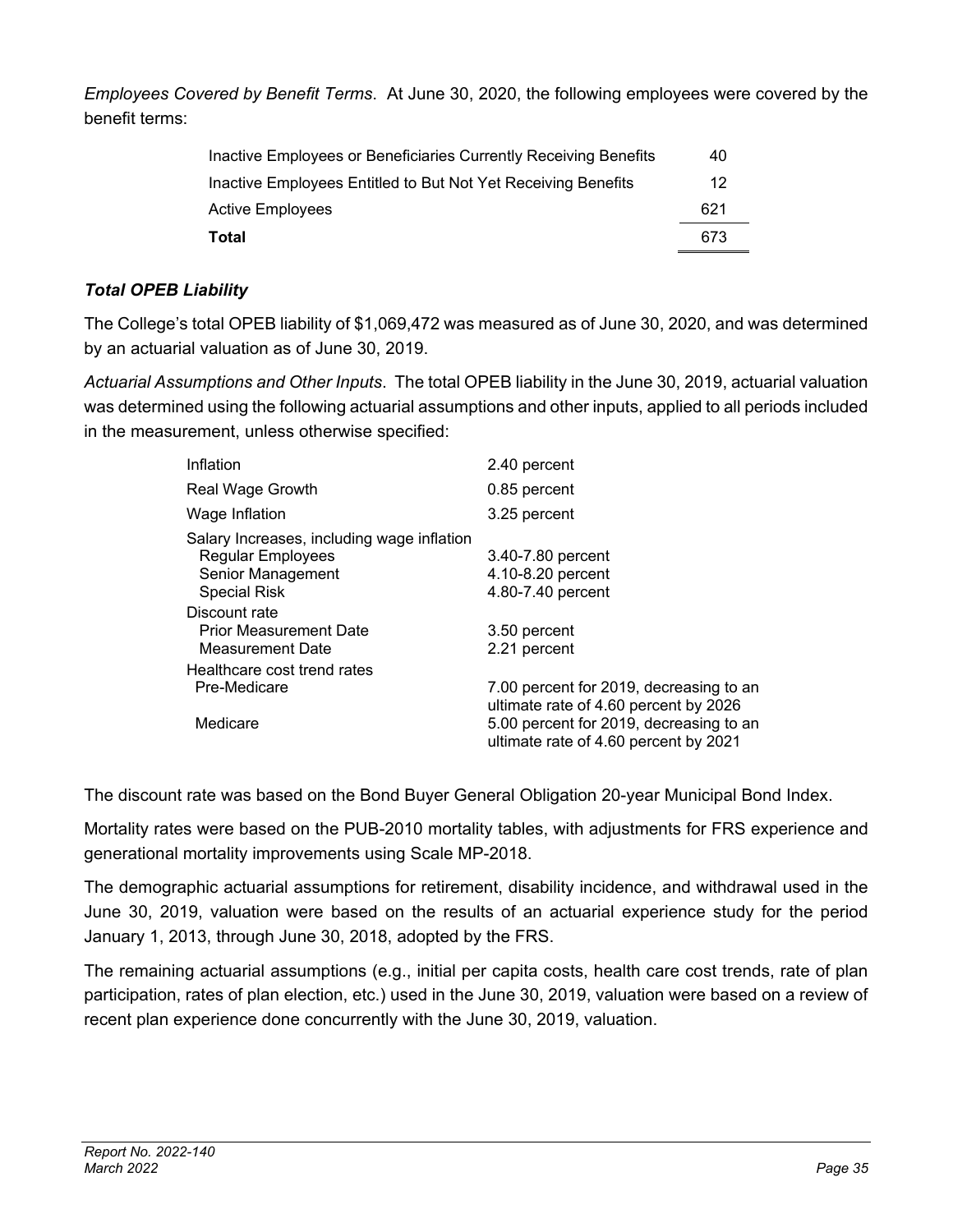### *Changes in the Total OPEB Liability*

|                                        |    | Amount    |
|----------------------------------------|----|-----------|
| Balance at 6/30/20                     | \$ | 994,662   |
| Changes for the year:                  |    |           |
| Service Cost                           |    | 51,651    |
| <b>Interest</b>                        |    | 35,983    |
| Changes in Assumptions or Other Inputs |    | 23,944    |
| <b>Benefit Payments</b>                |    | (36, 768) |
| <b>Net Changes</b>                     |    | 74,810    |
| Balance at 6/30/21                     | S  | 1,069,472 |

Changes of assumptions and other inputs reflect a change in the discount rate from 3.50 percent in 2019 to 2.21 percent in 2020 due to a change in the Municipal Bond Rate.

*Sensitivity of the Total OPEB Liability to Changes in the Discount Rate*. The following table presents the total OPEB liability of the College, as well as what the College's total OPEB liability would be if it were calculated using a discount rate that is 1 percentage point lower (1.21 percent) or 1 percentage point higher (3.21 percent) than the current rate:

|                             | 1%                            | Current                            | $1\%$                         |
|-----------------------------|-------------------------------|------------------------------------|-------------------------------|
|                             | <b>Decrease</b><br>$(1.21\%)$ | <b>Discount Rate</b><br>$(2.21\%)$ | <b>Increase</b><br>$(3.21\%)$ |
| <b>Total OPEB liability</b> | \$1,209,280                   | \$1.069.472                        | \$954.323                     |

*Sensitivity of the Total OPEB Liability to Changes in the Healthcare Cost Trend Rates*. The following table presents the total OPEB liability of the College, as well as what the College's total OPEB liability would be if it were calculated using healthcare cost trend rates that are 1 percentage point lower or 1 percentage point higher than the current healthcare cost trend rates:

|                      |             | <b>Healthcare</b><br><b>Cost Trend</b> |             |
|----------------------|-------------|----------------------------------------|-------------|
|                      | 1% Decrease | Rates                                  | 1% Increase |
| Total OPEB liability | \$925,676   | \$1.069.472                            | \$1.256.311 |

## *OPEB Expense and Deferred Outflows of Resources and Deferred Inflows of Resources Related to OPEB*

For the fiscal year ended June 30, 2021, the College recognized OPEB expense of \$99,609. At June 30, 2021, the College reported deferred outflows of resources and deferred inflows of resources related to OPEB from the following sources: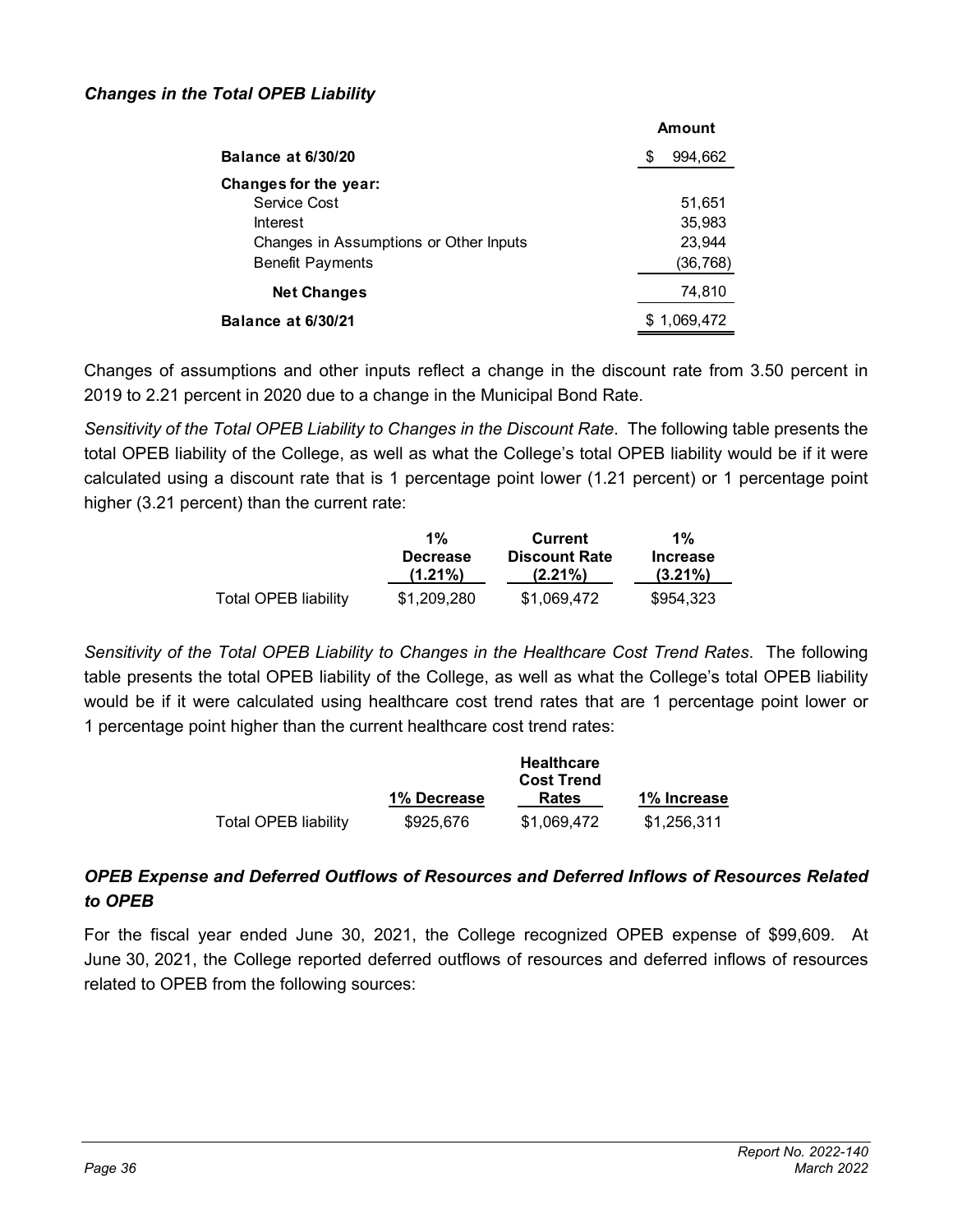| <b>Description</b>                                                      |    | <b>Deferred Outflows</b><br>of Resources | Deferred Inflows<br>of Resources |        |
|-------------------------------------------------------------------------|----|------------------------------------------|----------------------------------|--------|
| Differences between Expected<br>and actual experience                   | \$ | 54.415                                   | \$                               |        |
| Change of assumptions or other inputs<br>Transactions subsequent to the |    | 89,323                                   |                                  | 38,997 |
| measurement date                                                        |    | 42,041                                   |                                  |        |
| Total                                                                   | S  | 185,779                                  | S.                               | 38,997 |

Of the total amount reported as deferred outflows of resources related to OPEB, \$42,041 resulting from benefits paid subsequent to the measurement date and before the end of the fiscal year will be included as a reduction of the total OPEB liability in the year ended June 30, 2022. Other amounts reported as deferred outflows of resources and deferred inflows of resources related to OPEB will be recognized in OPEB expense as follows:

| <b>Fiscal Year Ending June 30</b> |    | Amount  |  |
|-----------------------------------|----|---------|--|
| 2022                              | \$ | 11,975  |  |
| 2023                              |    | 11,975  |  |
| 2024                              |    | 11,975  |  |
| 2025                              |    | 11,975  |  |
| 2026                              |    | 11,975  |  |
| Thereafter                        |    | 44,866  |  |
| Total                             | \$ | 104,741 |  |

**Net Pension Liability**. As a participating employer in the Florida Retirement System (FRS), the College recognizes its proportionate share of the collective net pension liabilities of the FRS cost-sharing multiple-employer defined benefit plans. As of June 30, 2021, the College's proportionate share of the net pension liabilities totaled \$44,995,698. Note 10. includes a complete discussion of defined benefit pension plans.

# **10. Retirement Plans – Defined Benefit Pension Plans**

# *General Information about the Florida Retirement System (FRS)*

The FRS was created in Chapter 121, Florida Statutes, to provide a defined benefit pension plan for participating public employees. The FRS was amended in 1998 to add the Deferred Retirement Option Program (DROP) under the defined benefit plan and amended in 2000 to provide a defined contribution plan alternative to the defined benefit plan for FRS members effective July 1, 2002. This integrated defined contribution pension plan is the FRS Investment Plan. Chapter 121, Florida Statutes, also provides for nonintegrated, optional retirement programs in lieu of the FRS to certain members of the Senior Management Service Class employed by the State and faculty and specified employees of State colleges. Chapter 112, Florida Statutes, established the HIS Program, a cost-sharing multiple-employer defined benefit pension plan to assist retired members of any State-administered retirement system in paying the costs of health insurance.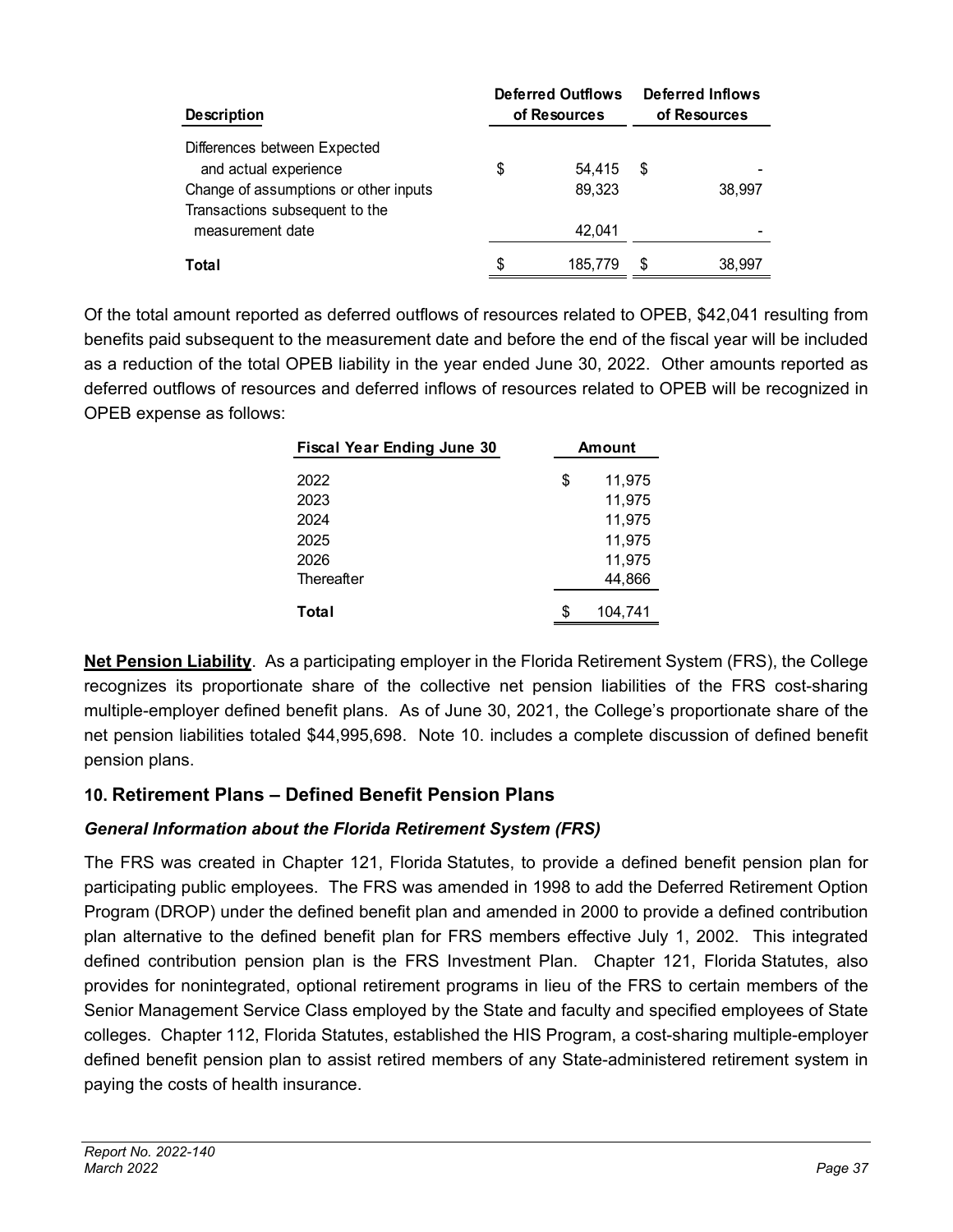Essentially all regular employees of the College are eligible to enroll as members of the State-administered FRS. Provisions relating to the FRS are established by Chapters 121 and 122, Florida Statutes; Chapter 112, Part IV, Florida Statutes; Chapter 238, Florida Statutes; and FRS Rules, Chapter 60S, Florida Administrative Code; wherein eligibility, contributions, and benefits are defined and described in detail. Such provisions may be amended at any time by further action from the Florida Legislature. The FRS is a single retirement system administered by the Florida Department of Management Services, Division of Retirement, and consists of two cost-sharing multiple-employer defined benefit plans and other nonintegrated programs. An annual comprehensive financial report of the FRS, which includes its financial statements, required supplementary information, actuarial report, and other relevant information, is available from the Florida Department of Management Services Web site (www.dms.myflorida.com).

The College's FRS and HIS pension expense totaled \$8,006,545 for the fiscal year ended June 30, 2021.

## **FRS Pension Plan**

*Plan Description*. The FRS Pension Plan (Plan) is a cost-sharing multiple-employer defined benefit pension plan, with a DROP for eligible employees. The general classes of membership are as follows:

- *Regular Class* Members of the FRS who do not qualify for membership in the other classes.
- *Senior Management Service Class* (SMSC) Members in senior management level positions.
- *Special Risk Class* Members who are employed as law enforcement officers and meet the criteria to qualify for this class.

Employees enrolled in the Plan prior to July 1, 2011, vest at 6 years of creditable service and employees enrolled in the Plan on or after July 1, 2011, vest at 8 years of creditable service. All vested members, enrolled prior to July 1, 2011, are eligible for normal retirement benefits at age 62 or at any age after 30 years of creditable service, except for members classified as special risk who are eligible for normal retirement benefits at age 55 or at any age after 25 years of creditable service. All members enrolled in the Plan on or after July 1, 2011, once vested, are eligible for normal retirement benefits at age 65 or any time after 33 years of creditable service, except for members classified as special risk who are eligible for normal retirement benefits at age 60 or at any age after 30 years of creditable service. Employees enrolled in the Plan may include up to 4 years of credit for military service toward creditable service. The Plan also includes an early retirement provision; however, there is a benefit reduction for each year a member retires before his or her normal retirement date. The Plan provides retirement, disability, death benefits, and annual cost-of-living adjustments to eligible participants.

The DROP, subject to provisions of Section 121.091, Florida Statutes, permits employees eligible for normal retirement under the Plan to defer receipt of monthly benefit payments while continuing employment with an FRS-participating employer. An employee may participate in DROP for a period not to exceed 60 months after electing to participate. During the period of DROP participation, deferred monthly benefits are held in the FRS Trust Fund and accrue interest. The net pension liability does not include amounts for DROP participants, as these members are considered retired and are not accruing additional pension benefits.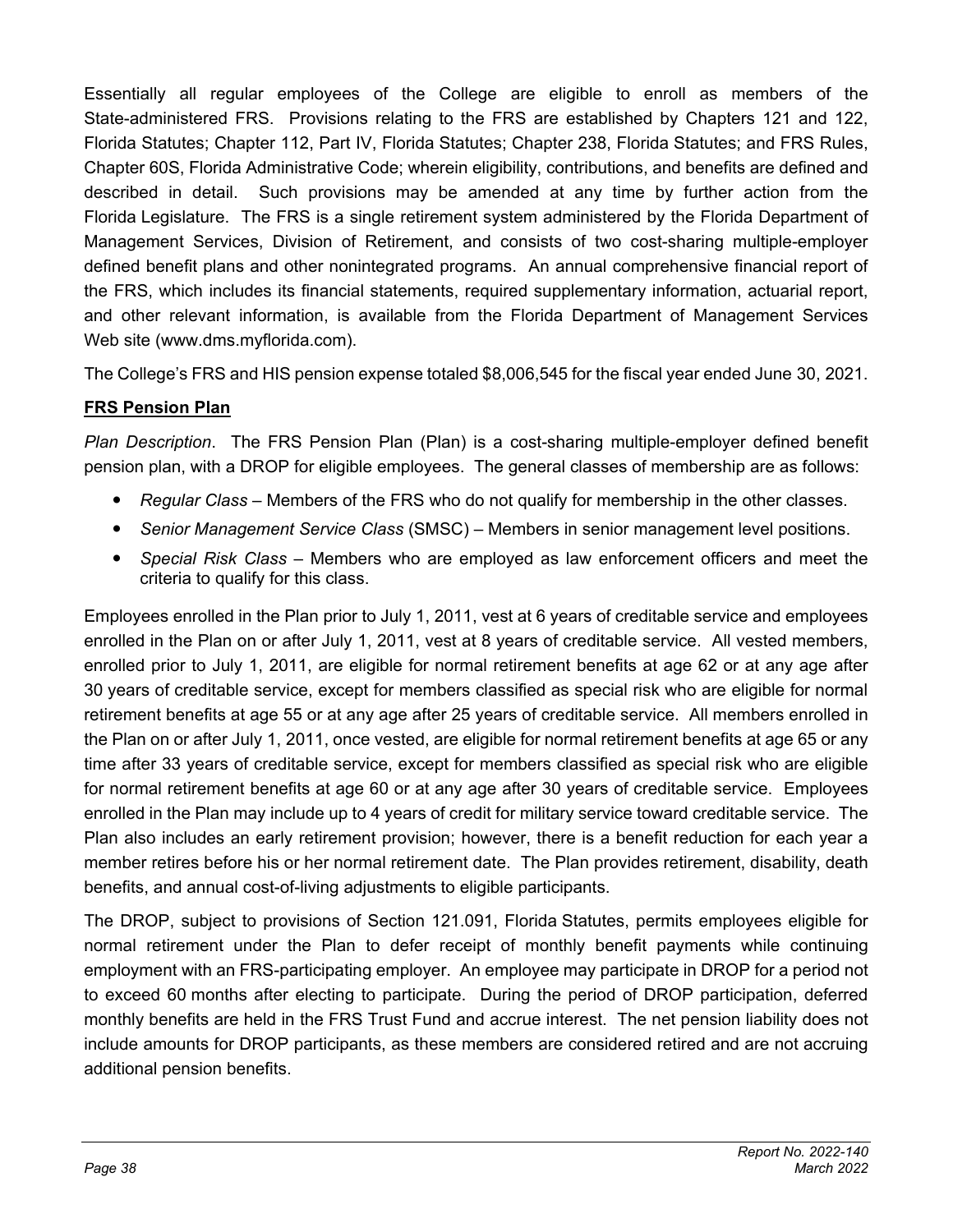*Benefits Provided*. Benefits under the Plan are computed on the basis of age and/or years of service, average final compensation, and service credit. Credit for each year of service is expressed as a percentage of the average final compensation. For members initially enrolled before July 1, 2011, the average final compensation is the average of the 5 highest fiscal years' earnings; for members initially enrolled on or after July 1, 2011, the average final compensation is the average of the 8 highest fiscal years' earnings. The total percentage value of the benefit received is determined by calculating the total value of all service, which is based on retirement plan and/or the class to which the member belonged when the service credit was earned. Members are eligible for in-line-of-duty or regular disability and survivors' benefits. The following table shows the percentage value for each year of service credit earned:

| Class, Initial Enrollment, and Retirement Age/Years of Service    | % Value |
|-------------------------------------------------------------------|---------|
| Regular Class members initially enrolled before July 1, 2011      |         |
| Retirement up to age 62 or up to 30 years of service              | 1.60    |
| Retirement at age 63 or with 31 years of service                  | 1.63    |
| Retirement at age 64 or with 32 years of service                  | 1.65    |
| Retirement at age 65 or with 33 or more years of service          | 1.68    |
| Regular Class members initially enrolled on or after July 1, 2011 |         |
| Retirement up to age 65 or up to 33 years of service              | 1.60    |
| Retirement at age 66 or with 34 years of service                  | 1.63    |
| Retirement at age 67 or with 35 years of service                  | 1.65    |
| Retirement at age 68 or with 36 or more years of service          | 1.68    |
| <b>Senior Management Service Class</b>                            | 2.00    |
| <b>Special Risk Class</b>                                         | 3.00    |

As provided in Section 121.101, Florida Statutes, if the member was initially enrolled in the Plan before July 1, 2011, and all service credit was accrued before July 1, 2011, the annual cost-of-living adjustment is 3 percent per year. If the member was initially enrolled before July 1, 2011, and has service credit on or after July 1, 2011, there is an individually calculated cost-of-living adjustment. The annual cost-of-living adjustment is a proportion of 3 percent determined by dividing the sum of the pre-July 2011 service credit by the total service credit at retirement multiplied by 3 percent. Plan members initially enrolled on or after July 1, 2011, will not have a cost-of-living adjustment after retirement.

*Contributions*. The Florida Legislature establishes contribution rates for participating employers and employees. Contribution rates during the 2020-21 fiscal year were: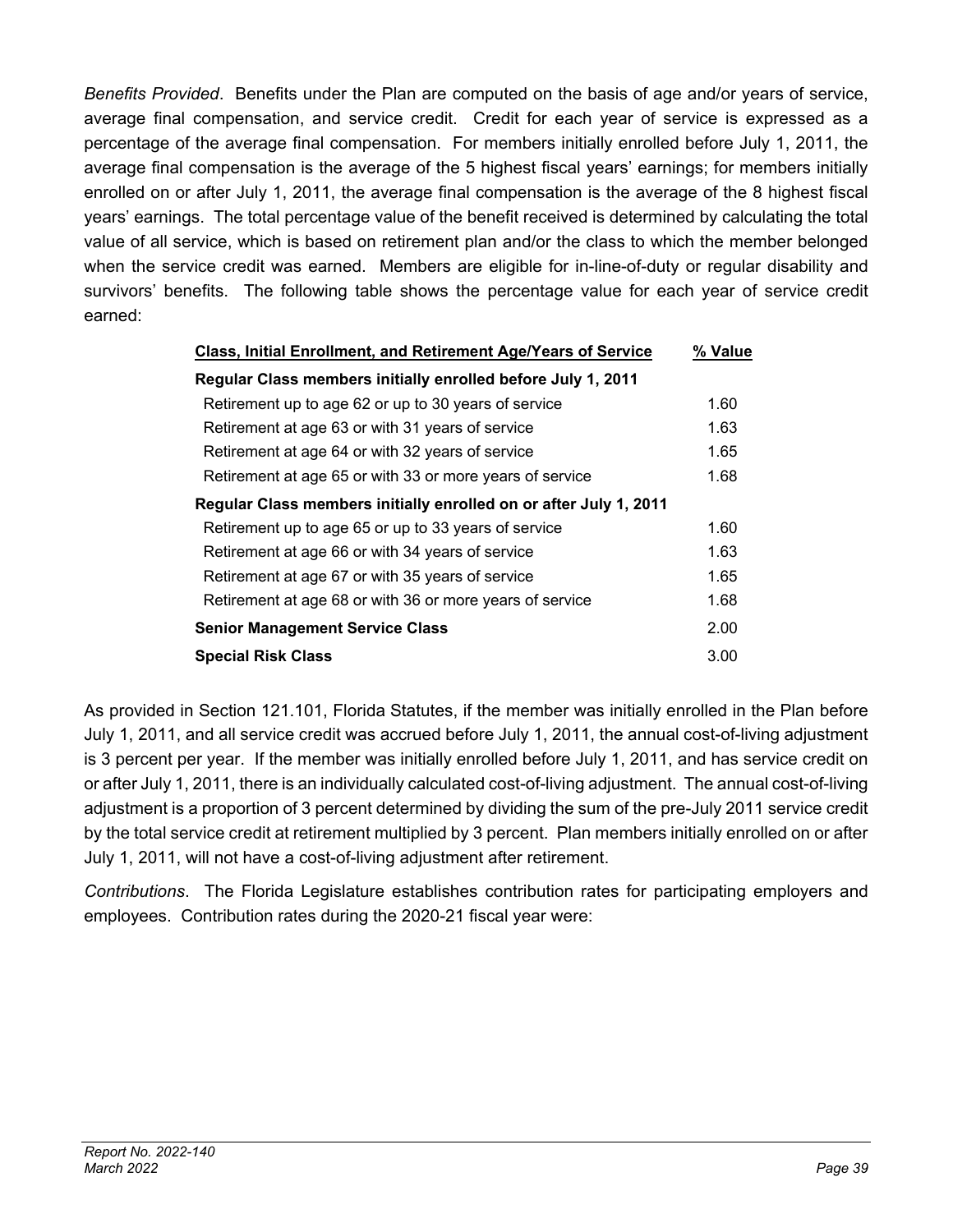|                                                                                             | <b>Percent of Gross Salary</b> |             |
|---------------------------------------------------------------------------------------------|--------------------------------|-------------|
| <b>Class</b>                                                                                | <b>Employee</b>                | Emplover(1) |
| FRS, Regular                                                                                | 3.00                           | 10.00       |
| FRS, Senior Management Service                                                              | 3.00                           | 27.29       |
| FRS, Special Risk                                                                           | 3.00                           | 24.45       |
| Deferred Retirement Option Program (applicable to<br>members from all of the above classes) | 0.00                           | 16.98       |
| FRS, Reemployed Retiree                                                                     | (2)                            | 2)          |

(1) Employer rates include 1.66 percent for the postemployment health insurance subsidy. Also, employer rates, other than for DROP participants, include 0.06 percent for administrative costs of the Investment Plan.

(2) Contribution rates are dependent upon retirement class in which reemployed.

The College's contributions to the Plan totaled \$2,937,090 for the fiscal year ended June 30, 2021.

*Pension Liabilities, Pension Expense, and Deferred Outflows of Resources and Deferred Inflows of Resources Related to Pensions*. At June 30, 2021, the College reported a liability of \$31,859,754 for its proportionate share of the net pension liability. The net pension liability was measured as of June 30, 2020, and the total pension liability used to calculate the net pension liability was determined by an actuarial valuation as of July 1, 2020. The College's proportionate share of the net pension liability was based on the College's 2019-20 fiscal year contributions relative to the total 2019-20 fiscal year contributions of all participating members. At June 30, 2020, the College's proportionate share was 0.073508700 percent, which was an increase of 0.000115889 from its proportionate share measured as of June 30, 2019.

For the fiscal year ended June 30, 2021, the College recognized pension expense of \$6,828,040. In addition, the College reported deferred outflows of resources and deferred inflows of resources related to pensions from the following sources:

| <b>Description</b>                            | <b>Deferred Outflows</b><br>of Resources |            | Deferred Inflows<br>of Resources |         |
|-----------------------------------------------|------------------------------------------|------------|----------------------------------|---------|
| Differences between expected and              |                                          |            |                                  |         |
| actual experience                             | \$                                       | 1,219,338  | S                                |         |
| Change of assumptions                         |                                          | 5,767,629  |                                  |         |
| Net difference between projected and actual   |                                          |            |                                  |         |
| earnings on FRS Plan investments              |                                          | 1.896.960  |                                  |         |
| Changes in proportion and differences between |                                          |            |                                  |         |
| College FRS contributions and proportionate   |                                          |            |                                  |         |
| share of contributions                        |                                          | 295.208    |                                  | 237,723 |
| College FRS contributions subsequent to       |                                          |            |                                  |         |
| the measurement date                          |                                          | 2,937,090  |                                  |         |
| Total                                         | \$                                       | 12,116,225 | \$                               | 237,723 |

The deferred outflows of resources totaling \$2,937,090, resulting from College contributions subsequent to the measurement date will be recognized as a reduction of the net pension liability in the fiscal year ending June 30, 2022. Other amounts reported as deferred outflows of resources and deferred inflows of resources related to pensions will be recognized in pension expense as follows: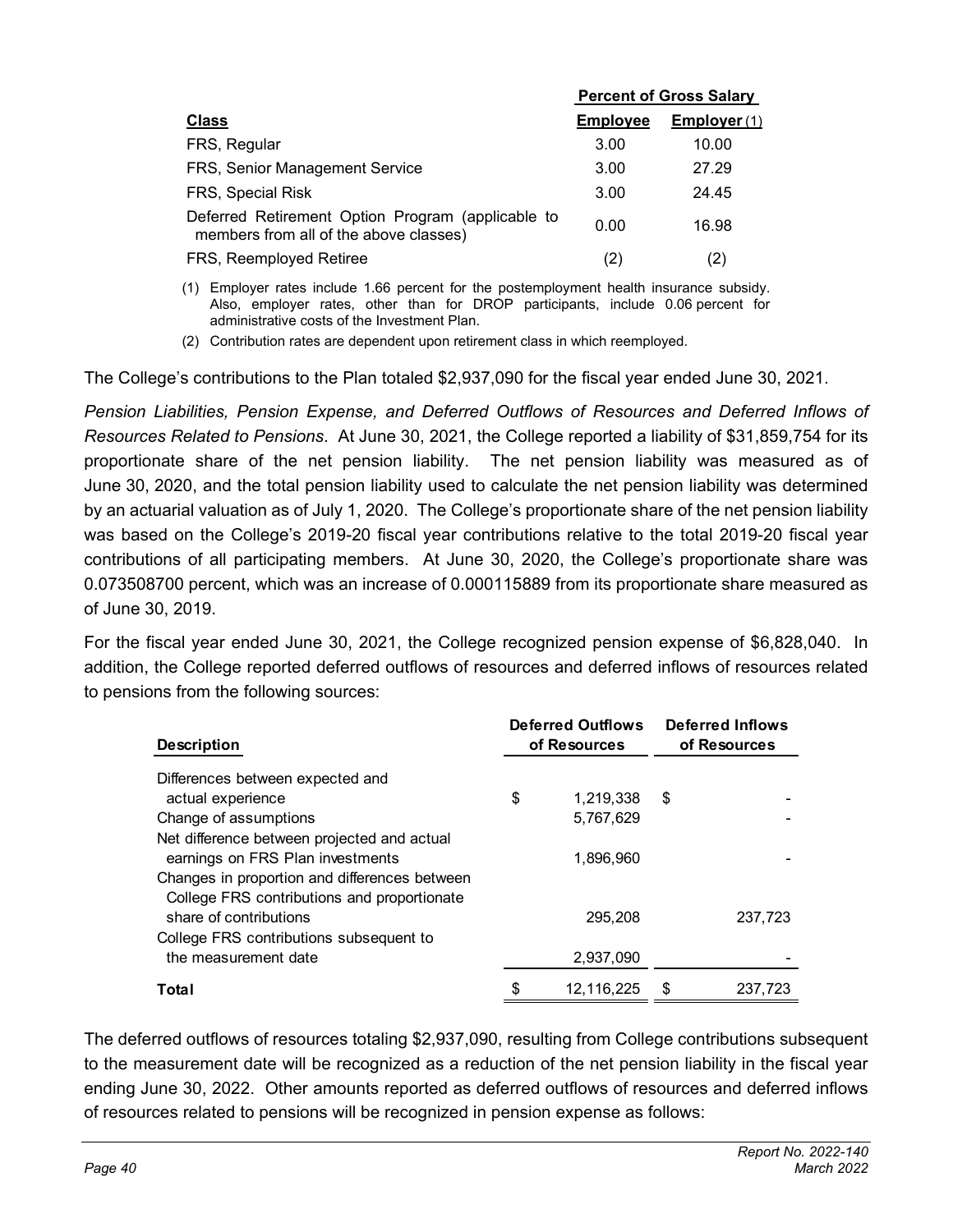| <b>Fiscal Year Ending June 30</b><br>Amount |                |
|---------------------------------------------|----------------|
| 2022                                        | 1,840,877<br>S |
| 2023                                        | 2,857,532      |
| 2024                                        | 2,430,367      |
| 2025                                        | 1,467,830      |
| 2026                                        | 344,806        |
| Total                                       | 8,941,412      |

*Actuarial Assumptions*. The total pension liability in the July 1, 2020, actuarial valuation was determined using the following actuarial assumptions, applied to all periods included in the measurement:

| Inflation                 | 2.40 percent                                                                 |
|---------------------------|------------------------------------------------------------------------------|
| Salary increases          | 3.25 percent, average, including inflation                                   |
| Investment rate of return | 6.80 percent, net of pension plan investment<br>expense, including inflation |

Mortality rates were based on the PUB-2010 base table, projected generationally with Scale MP-2018.

The actuarial assumptions used in the July 1, 2020, valuation were based on the results of an actuarial experience study for the period July 1, 2013, through June 30, 2018.

The long-term expected rate of return on pension plan investments was not based on historical returns, but instead is based on a forward-looking capital market economic model. The allocation policy's description of each asset class was used to map the target allocation to the asset classes shown below. Each asset class assumption is based on a consistent set of underlying assumptions, and includes an adjustment for the inflation assumption. The target allocation and best estimates of arithmetic and geometric real rates of return for each major asset class are summarized in the following table:

| <b>Target</b><br>Allocation (1) | Annual<br><b>Arithmetic</b><br>Return | Compound<br>Annual<br>(Geometric)<br>Return | <b>Standard</b><br><b>Deviation</b> |
|---------------------------------|---------------------------------------|---------------------------------------------|-------------------------------------|
| 1.0%                            | 2.2%                                  | 2.2%                                        | $1.2\%$                             |
| 19.0%                           | 3.0%                                  | 2.9%                                        | 3.5%                                |
| 54.2%                           | 8.0%                                  | 6.7%                                        | 17.1%                               |
| 10.3%                           | 6.4%                                  | 5.8%                                        | 11.7%                               |
| 11.1%                           | 10.8%                                 | 8.1%                                        | 25.7%                               |
| 4.4%                            | 5.5%                                  | 5.3%                                        | 6.9%                                |
| 100.0%                          |                                       |                                             |                                     |
|                                 |                                       | 2.4%                                        | 1.7%                                |
|                                 |                                       |                                             |                                     |

(1) As outlined in the Plan's investment policy.

*Discount Rate*. The discount rate used to measure the total pension liability was 6.80 percent. The Plan's fiduciary net position was projected to be available to make all projected future benefit payments of current active and inactive employees. Therefore, the discount rate for calculating the total pension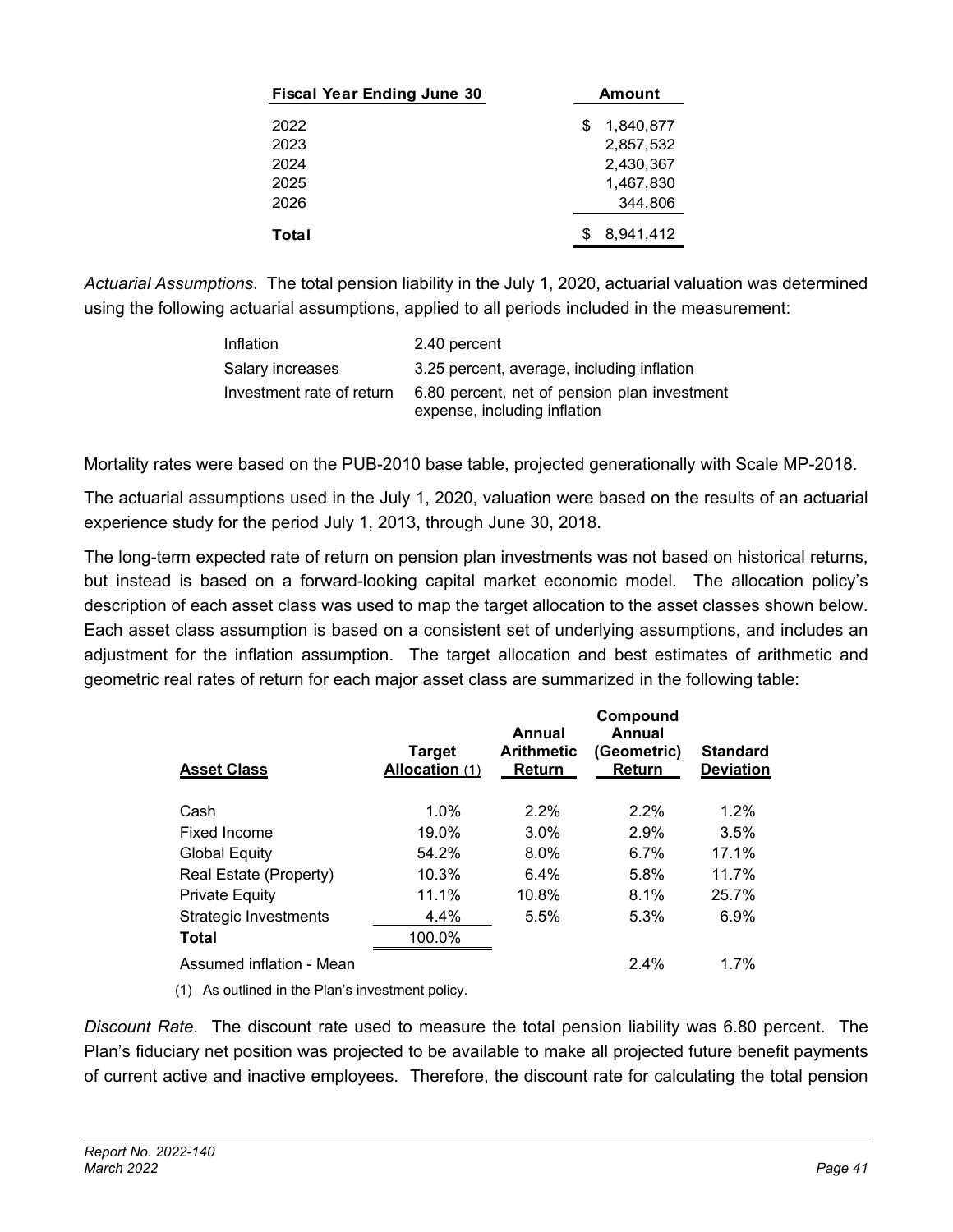liability is equal to the long-term expected rate of return. The discount rate used in the 2020 valuation was updated from 6.90 percent to 6.80 percent.

*Sensitivity of the College's Proportionate Share of the Net Pension Liability to Changes in the Discount Rate*. The following presents the College's proportionate share of the net pension liability calculated using the discount rate of 6.80 percent, as well as what the College's proportionate share of the net pension liability would be if it were calculated using a discount rate that is 1 percentage point lower (5.80 percent) or 1 percentage point higher (7.80 percent) than the current rate:

|                                                               | 1%              | <b>Current</b>       | 1%              |
|---------------------------------------------------------------|-----------------|----------------------|-----------------|
|                                                               | <b>Decrease</b> | <b>Discount Rate</b> | <b>Increase</b> |
|                                                               | $(5.80\%)$      | $(6.80\%)$           | $(7.80\%)$      |
| College's proportionate share<br>of the net pension liability | \$50,874,673    | \$31,859,754         | \$15,978,411    |

*Pension Plan Fiduciary Net Position*. Detailed information about the Plan's fiduciary net position is available in the separately issued FRS Pension Plan and Other State Administered Systems Annual Comprehensive Financial Report.

*Payables to the Pension Plan*. At June 30, 2021, the College reported a payable of \$263,578 for the outstanding amount of contributions to the Plan required for the fiscal year ended June 30, 2021.

## **HIS Pension Plan**

*Plan Description*. The HIS Pension Plan (HIS Plan) is a cost-sharing multiple-employer defined benefit pension plan established under Section 112.363, Florida Statutes. The benefit is a monthly payment to assist retirees of State-administered retirement systems in paying their health insurance costs and is administered by the Florida Department of Management Services, Division of Retirement.

*Benefits Provided*. For the fiscal year ended June 30, 2021, eligible retirees and beneficiaries received a monthly HIS payment of \$5 for each year of creditable service completed at the time of retirement with a minimum HIS payment of \$30 and a maximum HIS payment of \$150 per month, pursuant to Section 112.363, Florida Statutes. To be eligible to receive a HIS benefit, a retiree under a State-administered retirement system must provide proof of health insurance coverage, which can include Medicare.

*Contributions*. The HIS Plan is funded by required contributions from FRS participating employers as set by the Florida Legislature. Employer contributions are a percentage of gross compensation for all active FRS members. For the fiscal year ended June 30, 2021, the contribution rate was 1.66 percent of payroll pursuant to Section 112.363, Florida Statutes. The College contributed 100 percent of its statutorily required contributions for the current and preceding 3 years. HIS Plan contributions are deposited in a separate trust fund from which HIS payments are authorized. HIS Plan benefits are not guaranteed and are subject to annual legislative appropriation. In the event the legislative appropriation or available funds fail to provide full subsidy benefits to all participants, benefits may be reduced or canceled.

The College's contributions to the HIS Plan totaled \$601,566 for the fiscal year ended June 30, 2021.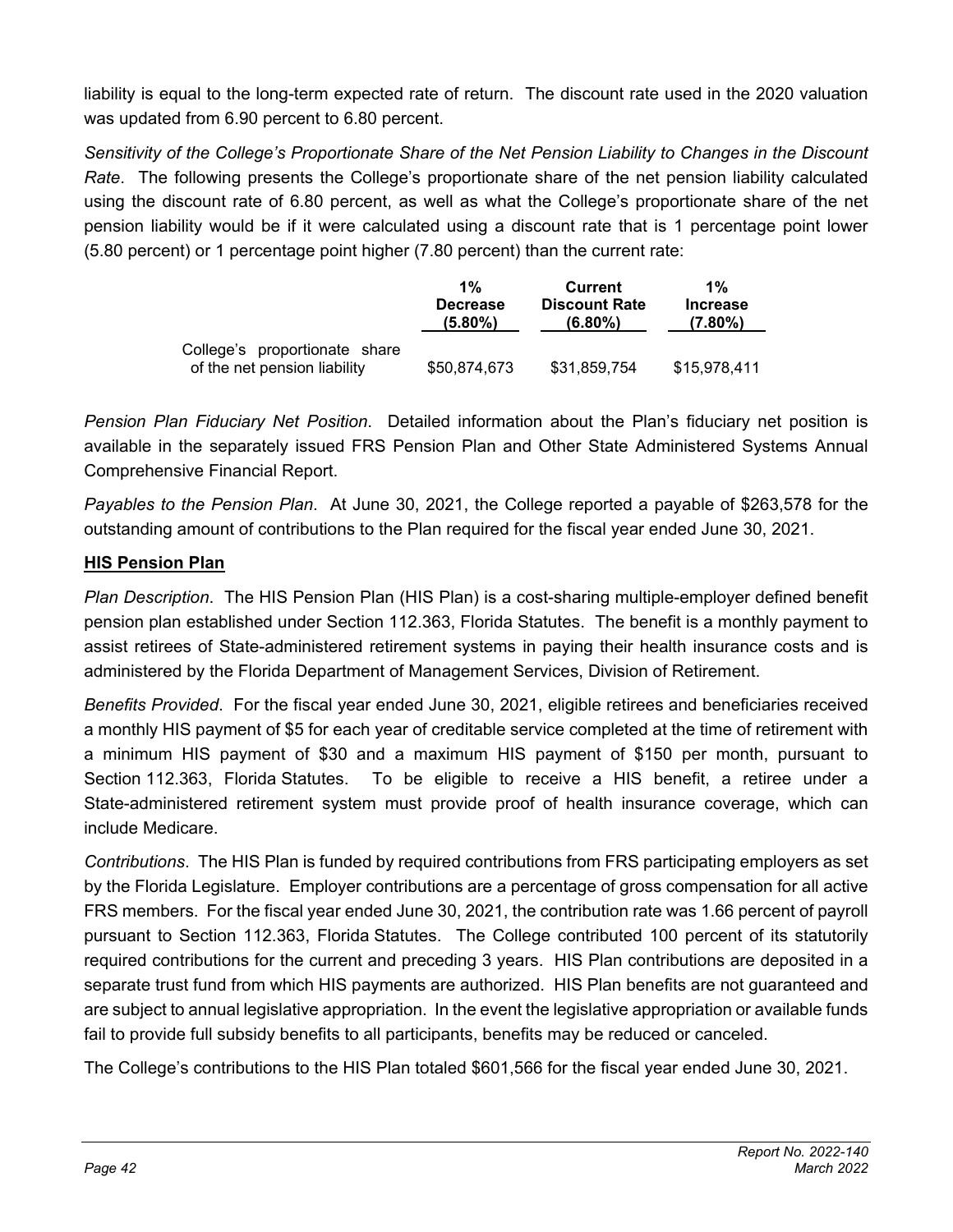*Pension Liabilities, Pension Expense, and Deferred Outflows of Resources and Deferred Inflows of Resources Related to Pensions*. At June 30, 2021, the College reported a net pension liability of \$13,135,944 for its proportionate share of the net pension liability. The current portion of the net pension liability is the College's proportionate share of benefit payments expected to be paid within 1 year, net of the College's proportionate share of the HIS Plan's fiduciary net position available to pay that amount. The net pension liability was measured as of June 30, 2020, and the total pension liability used to calculate the net pension liability was determined by an actuarial valuation as of July 1, 2020. The College's proportionate share of the net pension liability was based on the College's 2019-20 fiscal year contributions relative to the total 2019-20 fiscal year contributions of all participating members. At June 30, 2020, the College's proportionate share was 0.107584927 percent, which was a decrease of 0.000667585 from its proportionate share measured as of June 30, 2019.

For the fiscal year ended June 30, 2021, the College recognized pension expense of \$1,178,505. In addition, the College reported deferred outflows of resources and deferred inflows of resources related to pensions from the following sources:

| <b>Description</b>                            | <b>Deferred Outflows</b><br>of Resources |           | <b>Deferred Inflows</b><br>of Resources |           |
|-----------------------------------------------|------------------------------------------|-----------|-----------------------------------------|-----------|
| Differences between expected and actual       |                                          |           |                                         |           |
| experience                                    | \$                                       | 537,340   | \$                                      | 10.134    |
| Change in assumptions                         |                                          | 1,412,489 |                                         | 763,804   |
| Net differences between projected and actual  |                                          |           |                                         |           |
| earnings on HIS Plan investments              |                                          | 10,488    |                                         |           |
| Changes in proportion and differences between |                                          |           |                                         |           |
| College HIS contributions and proportionate   |                                          |           |                                         |           |
| share of HIS contributions                    |                                          | 379.684   |                                         | 320.764   |
| College contributions subsequent to the       |                                          |           |                                         |           |
| measurement date                              |                                          | 601,566   |                                         |           |
| Total                                         | \$                                       | 2,941,567 |                                         | 1,094,702 |

The deferred outflows of resources totaling \$601,566, resulting from College contributions subsequent to the measurement date will be recognized as a reduction of the net pension liability in the fiscal year ending June 30, 2022. Other amounts reported as deferred outflows of resources and deferred inflows of resources related to pensions will be recognized in pension expense as follows:

| <b>Fiscal Year Ending June 30</b> | Amount        |
|-----------------------------------|---------------|
| 2022                              | \$<br>408,460 |
| 2023                              | 263,333       |
| 2024                              | 52,476        |
| 2025                              | 120,750       |
| 2026                              | 222,361       |
| Thereafter                        | 177,919       |
| Total                             | 1,245,299     |

*Actuarial Assumptions.* The total pension liability at July 1, 2020, actuarial valuation was determined using the following actuarial assumptions, applied to all periods included in the measurement: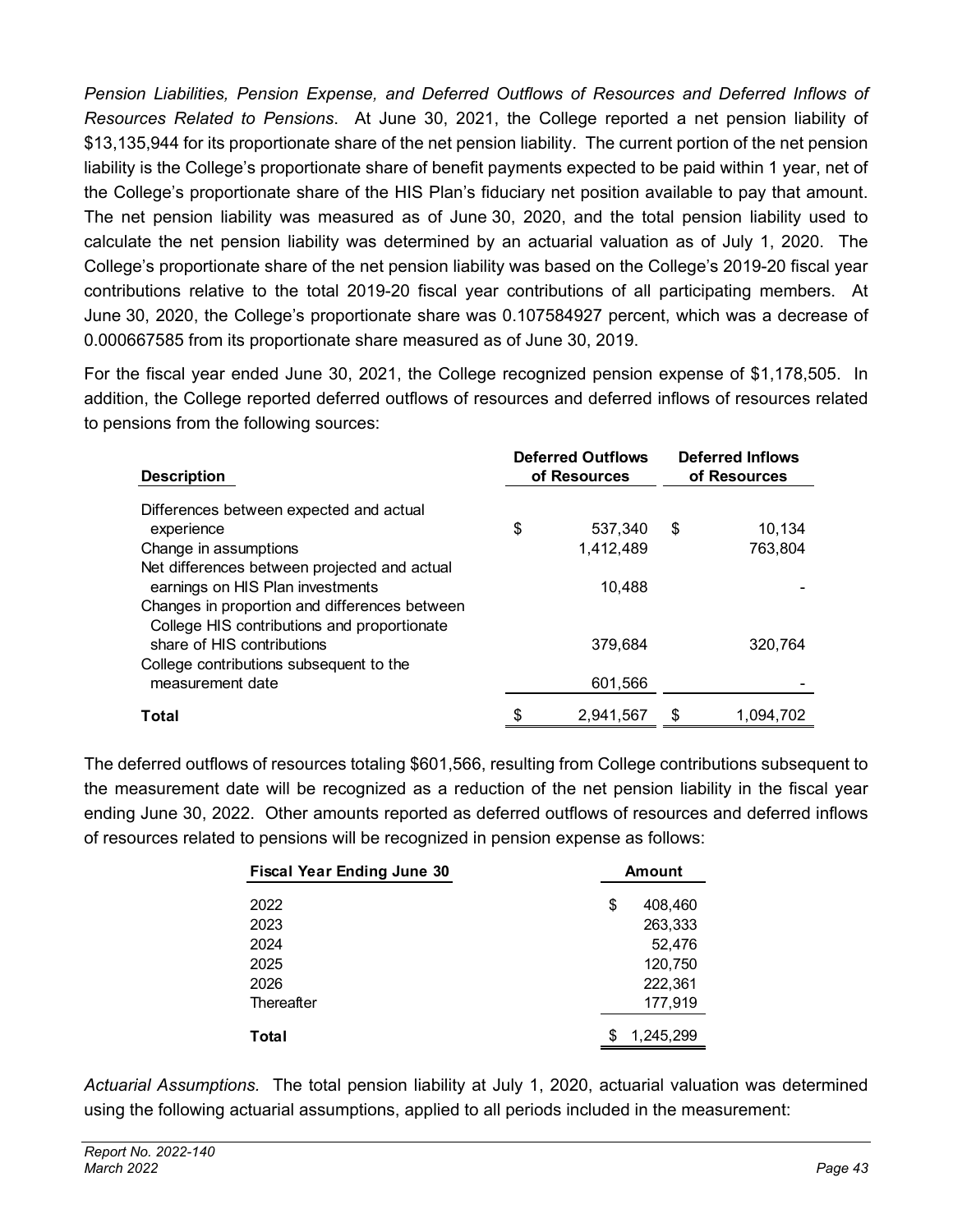| Inflation           | 2.40 percent                               |
|---------------------|--------------------------------------------|
| Salary increases    | 3.25 percent, average, including inflation |
| Municipal bond rate | 2.21 percent                               |

Mortality rates were based on the PUB-2010 base table, projected generationally with Scale MP-2018. This is a change from the prior year mortality assumption which was based on the Generational RP-2000 with Projection Scale BB tables.

While an experience study had not been completed for the HIS Plan, the actuarial assumptions that determined the total pension liability for the HIS Plan were based on certain results of the most recent experience study for the FRS Plan.

*Discount Rate*. The discount rate used to measure the total pension liability was 2.21 percent. In general, the discount rate for calculating the total pension liability is equal to the single rate equivalent to discounting at the long-term expected rate of return for benefit payments prior to the projected depletion date. Because the HIS benefit is essentially funded on a pay-as-you-go basis, the depletion date is considered to be immediate, and the single equivalent discount rate is equal to the municipal bond rate selected by the plan sponsor. The Bond Buyer General Obligation 20-Bond Municipal Bond Index was adopted as the applicable municipal bond index. The discount rate used in the 2020 valuation was updated from 3.50 percent to 2.21 percent.

*Sensitivity of the College's Proportionate Share of the Net Pension Liability to Changes in the Discount Rate*. The following presents the College's proportionate share of the net pension liability calculated using the discount rate of 2.21 percent, as well as what the College's proportionate share of the net pension liability would be if it were calculated using a discount rate that is 1 percentage point lower (1.21 percent) or 1 percentage point higher (3.21 percent) than the current rate:

|                                                               | 1%                            | <b>Current</b>                     | $1\%$                         |
|---------------------------------------------------------------|-------------------------------|------------------------------------|-------------------------------|
|                                                               | <b>Decrease</b><br>$(1.21\%)$ | <b>Discount Rate</b><br>$(2.21\%)$ | <b>Increase</b><br>$(3.21\%)$ |
| College's proportionate share<br>of the net pension liability | \$15,184,989                  | \$13,135,944                       | \$11,459,474                  |

*Pension Plan Fiduciary Net Position*. Detailed information about the HIS Plan's fiduciary net position is available in the separately issued FRS Pension Plan and Other State Administered Systems Annual Comprehensive Financial Report.

*Payables to the Pension Plan*. At June 30, 2021, the College reported a payable of \$47, for the outstanding amount of contributions to the HIS Plan required for the fiscal year ended June 30, 2021.

# **11. Retirement Plans – Defined Contribution Pension Plans**

**FRS Investment Plan**. The SBA administers the defined contribution plan officially titled the FRS Investment Plan (Investment Plan). The Investment Plan is reported in the SBA's annual financial statements and in the State's Annual Comprehensive Financial Report.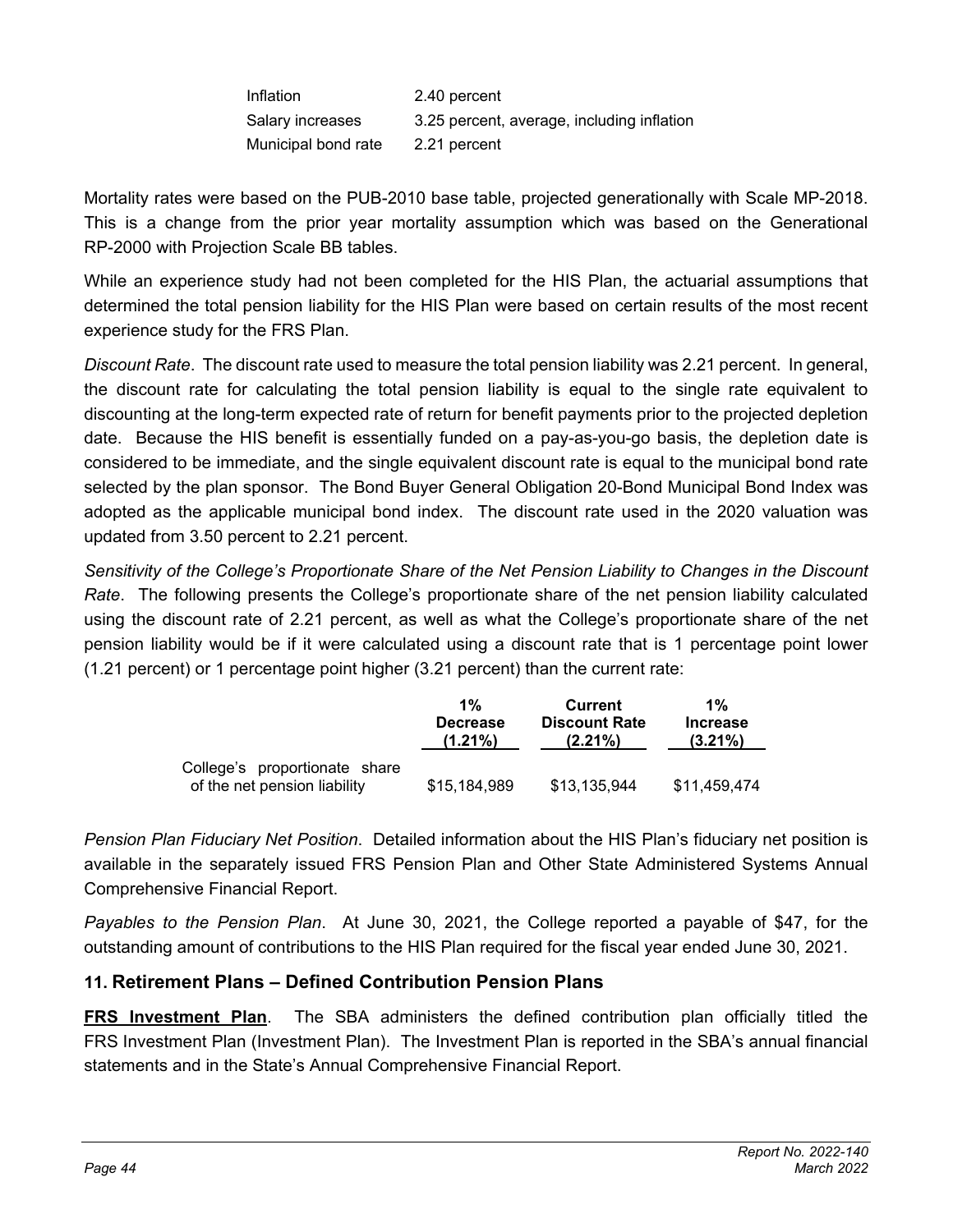As provided in Section 121.4501, Florida Statutes, eligible FRS members may elect to participate in the Investment Plan in lieu of the FRS defined benefit plan. College employees already participating in the State College System Optional Retirement Program or DROP are not eligible to participate in the Investment Plan. Employer and employee contributions are defined by law, but the ultimate benefit depends in part on the performance of investment funds. Service retirement benefits are based upon the value of the member's account upon retirement. Benefit terms, including contribution requirements, are established and may be amended by the Florida Legislature. The Investment Plan is funded with the same employer and employee contributions rates, that are based on salary and membership class (Regular Class, Senior Management Service Class, etc.), as the FRS defined benefit plan. Contributions are directed to individual member accounts and the individual members allocate contributions and account balances among various approved investment choices. Costs of administering the Investment Plan, including the FRS Financial Guidance Program, are funded through an employer contribution of 0.06 percent of payroll and by forfeited benefits of Investment Plan members. Allocations to the Investment Plan member accounts during the 2020-21 fiscal year were as follows:

|                                | <b>Percent of</b><br>Gross |
|--------------------------------|----------------------------|
| Class                          | Compensation               |
| FRS, Regular                   | 6.30                       |
| FRS, Senior Management Service | 7.67                       |
| FRS, Special Risk Regular      | 14.00                      |

For all membership classes, employees are immediately vested in their own contributions and are vested after 1 year of service for employer contributions and investment earnings regardless of membership class. If an accumulated benefit obligation for service credit originally earned under the FRS Pension Plan is transferred to the Investment Plan, the member must have the years of service required for FRS Pension Plan vesting (including the service credit represented by the transferred funds) to be vested for these funds and the earnings on the funds. Nonvested employer contributions are placed in a suspense account for up to 5 years. If the employee returns to FRS-covered employment within the 5-year period, the employee will regain control over their account. If the employee does not return within the 5-year period, the employee will forfeit the accumulated account balance. For the fiscal year ended June 30, 2021, the information for the amount of forfeitures was unavailable from the SBA; however, management believes that these amounts, if any, would be immaterial to the College.

After termination and applying to receive benefits, the member may roll over vested funds to another qualified plan, structure a periodic payment under the Investment Plan, receive a lump-sum distribution, leave the funds invested for future distribution, or any combination of these options. Disability coverage is provided in which the member may either transfer the account balance to the FRS Pension Plan when approved for disability retirement to receive guaranteed lifetime monthly benefits under the FRS Pension Plan, or remain in the Investment Plan and rely upon that account balance for retirement income.

The College's Investment Plan pension expense totaled \$1,235,790 for the fiscal year ended June 30, 2021.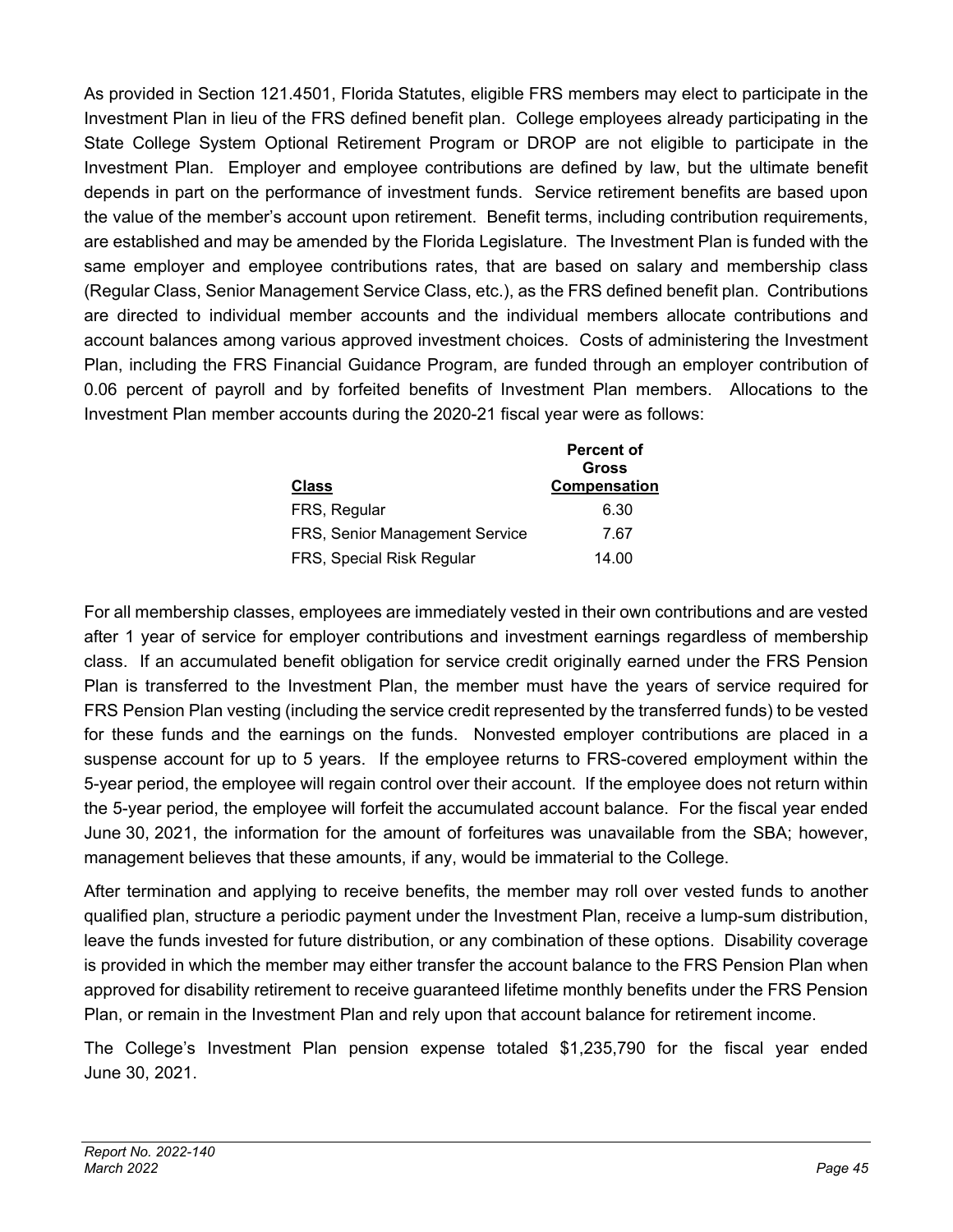**State College System Optional Retirement Program**. Section 1012.875, Florida Statutes, provides for an Optional Retirement Program (Program) for eligible college instructors and administrators. The Program is designed to aid colleges in recruiting employees by offering more portability to employees not expected to remain in the FRS for 8 or more years.

The Program is a defined contribution plan, which provides full and immediate vesting of all contributions submitted to the participating companies on behalf of the participant. Employees in eligible positions can make an irrevocable election to participate in the Program, rather than the FRS, and purchase retirement and death benefits through contracts provided by certain insurance carriers. The employing college contributes 5.15 percent of the participant's salary to the participant's account, 3.44 percent to cover the unfunded actuarial liability of the FRS pension plan, for a total of 8.59 percent, and employees contribute 3 percent of the employee's salary. Additionally, the employee may contribute, by payroll deduction, an amount not to exceed the percentage contributed by the college to the participant's annuity account. The contributions are invested in the company or companies selected by the participant to create a fund for the purchase of annuities at retirement.

The College's contributions to the Program totaled \$213,679 and employee contributions totaled \$124,473 for the 2020-21 fiscal year.

**Senior Management Service Local Annuity Program**. Section 121.055(1)(b)2., Florida Statutes, and Florida Retirement System Rule 60S-1.0057, Florida Administrative Code, provide that local agency employees eligible for the FRS, Senior Management Service Class, may elect to withdraw from the FRS altogether and participate in a local annuity program. Pursuant thereto, the College established the Senior Management Service Class Local Annuity Program (Local Annuity Program). Employees in eligible positions are allowed to make an irrevocable election to participate in the Local Annuity Program, rather than the FRS.

The Local Annuity Program is a defined contribution plan, which provides full and immediate vesting of all contributions submitted to the participating companies on behalf of the employee. The College contributes 14 percent of the employee's salary to the Local Annuity Program. Employees may make contributions toward the Local Annuity Program by way of salary reduction or by deduction of a percentage of the employee's gross compensation not to exceed the percentage contributed by the employer.

The College's contributions to the Local Annuity Program totaled \$297,309 for the 2020-21 fiscal year.

# **12. Other Termination Benefits**

The College provides an Internal Revenue Service (IRS) approved Code Section 401(a) pre-tax program for termination pay that permits the College to disburse termination pay in a tax-advantage manner for both the College and the employee. Contributions are limited by IRS regulation. All employees in designated classes whose combined vacation and/or sick leave pay out is in excess of \$5,000 are mandated to participate in this program.

The College deferred \$587,452 in salaries for 34 employees during the 2020-21 fiscal year for other termination benefits.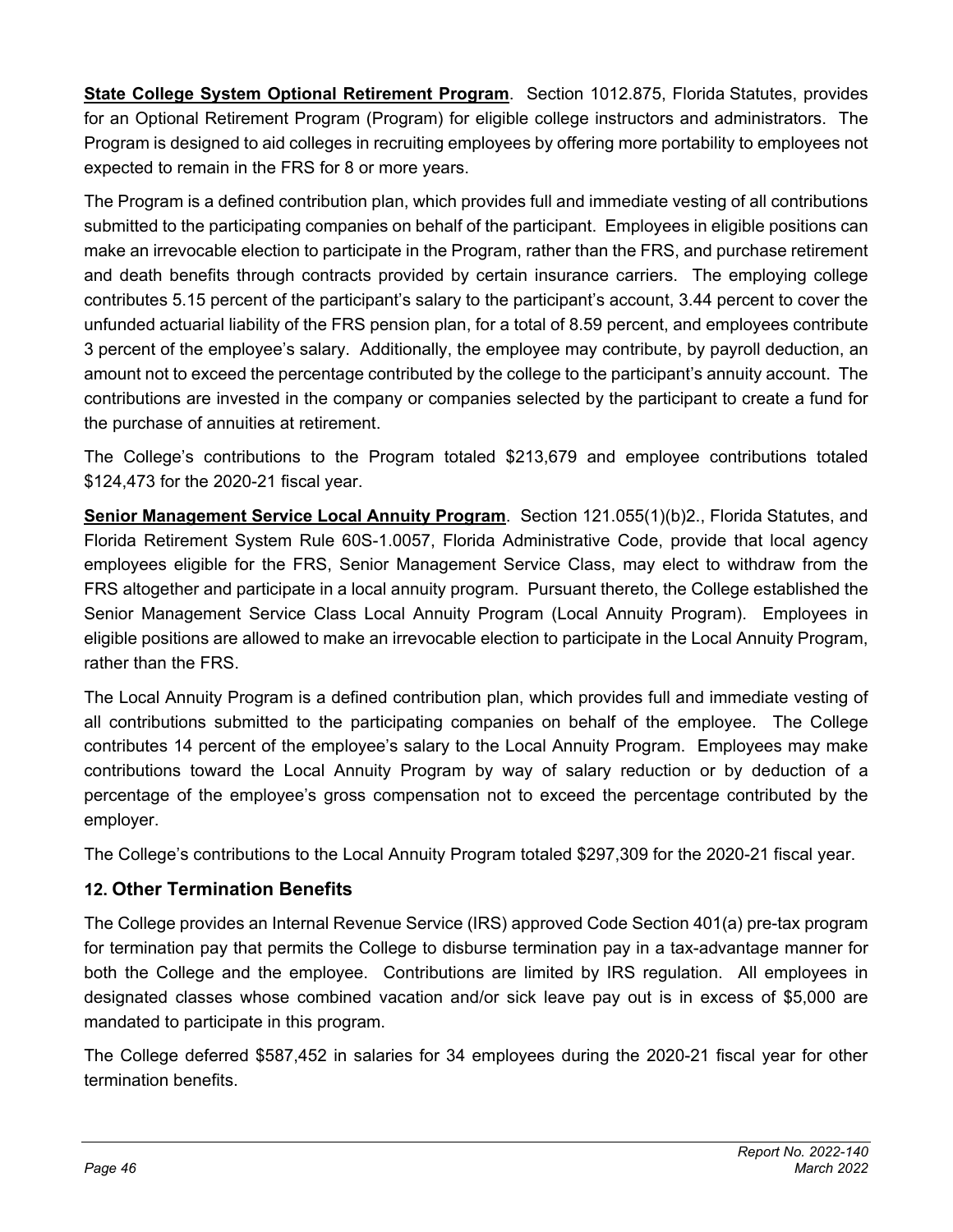# **13. Savings Incentive Plan**

Effective January 1, 1994, the Board approved a Savings Incentive Plan as provided by Section 403(b) of the Internal Revenue Service guidelines. The College may make a matching employer contribution in an amount to be determined annually by the Board at its discretion. During the 2020-21 fiscal year, the College matched one dollar for every dollar deferred by the employee up to the first 3 percent of employee compensation. Each employee is fully vested upon enrollment in the plan, and is allowed to direct the investment of his or her account to any one of the various groups and insurance companies approved for investment by the College. During the 2020-21 fiscal year, the College contributed \$428,468 as matching funds under the plan.

# **14. Construction Commitment**

| <b>Project Description</b> | Total<br><b>Commitment</b> |     | <b>Completed</b><br>to Date | <b>Balance</b><br>Committed |        |  |
|----------------------------|----------------------------|-----|-----------------------------|-----------------------------|--------|--|
| Lee Campus - Building V    |                            |     |                             |                             |        |  |
| Remodel                    | 557.273                    | \$. | 492.018                     |                             | 65,255 |  |

The College's construction commitment at June 30, 2021, was as follows:

# **15. Risk Management Programs**

The College is exposed to various risks of loss related to torts; theft of, damage to, and destruction of assets; errors and omissions; injuries to employees; and natural disasters. The College provided coverage for these risks primarily through the Florida College System Risk Management Consortium (Consortium), which was created under authority of Section 1001.64(27), Florida Statutes, by the boards of trustees of the Florida public colleges for the purpose of joining a cooperative effort to develop, implement, and participate in a coordinated Statewide college risk management program. The Consortium is self-sustaining through member assessments (premiums) and purchases excess insurance through commercial companies for claims in excess of specified amounts. Excess insurance from commercial companies provided coverage of up to \$110 million to February 28, 2021, and up to \$100 million from March 1, 2021, for property insurance. Insurance coverage obtained through the Consortium included health and hospitalization, dental, life, fire and extended property, general and automobile liability, workers' compensation, and other liability coverage. Settled claims resulting from these risks have not exceeded commercial coverage in any of the past 3 fiscal years.

# **16. Functional Distribution of Operating Expenses**

The functional classification of an operating expense (instruction, academic support, etc.) is assigned to a department based on the nature of the activity, which represents the material portion of the activity attributable to the department. For example, activities of an academic department for which the primary departmental function is instruction may include some activities other than direct instruction such as public service. However, when the primary mission of the department consists of instructional program elements, all expenses of the department are reported under the instruction classification. The operating expenses on the statement of revenues, expenses, and changes in net position are presented by natural classifications. The following are those same expenses presented in functional classifications as recommended by NACUBO: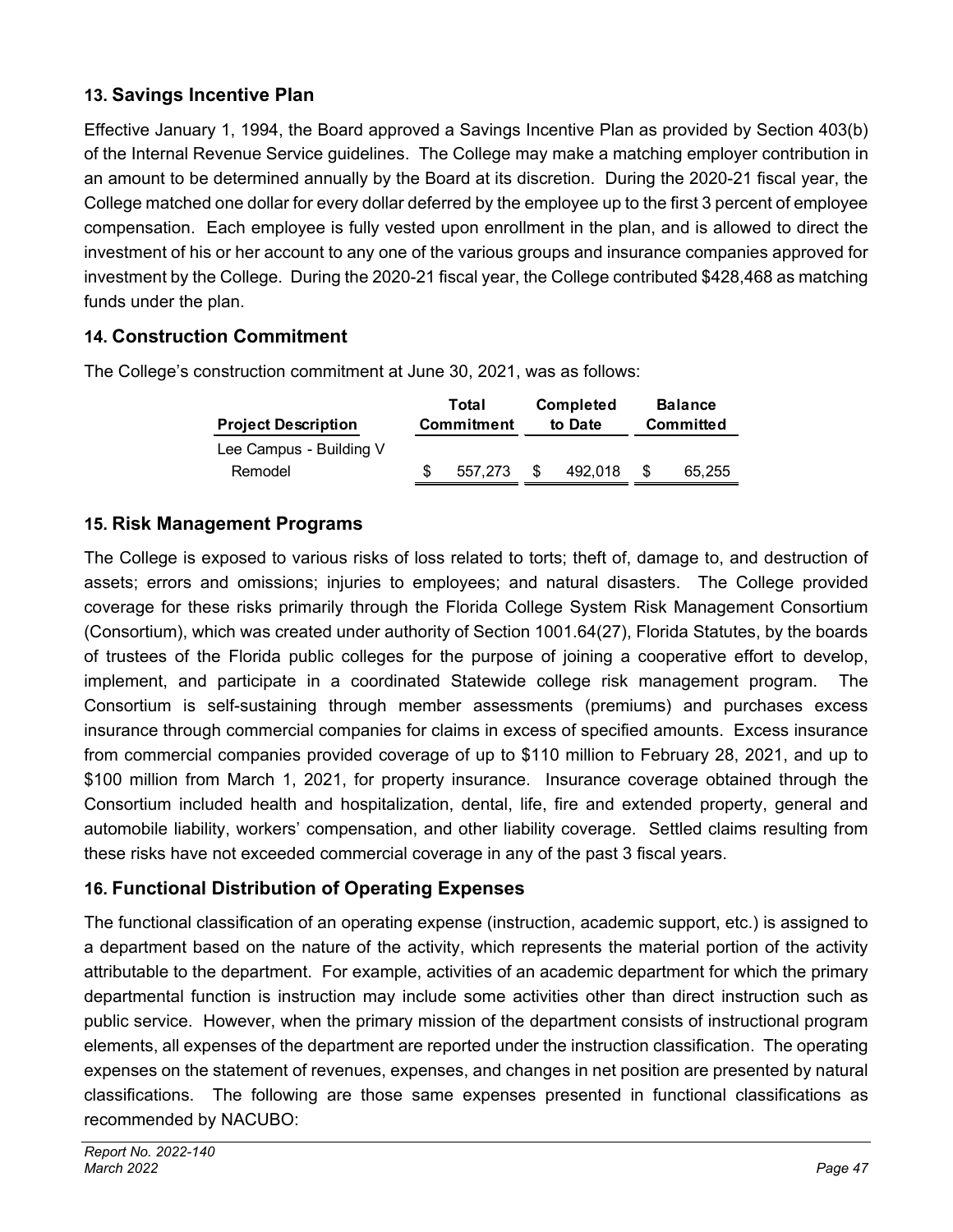| <b>Functional Classification</b>   | <b>Amount</b> |               |  |  |  |
|------------------------------------|---------------|---------------|--|--|--|
| Instruction                        | S             | 36,089,570    |  |  |  |
| <b>Public Services</b>             |               | 150           |  |  |  |
| Academic Support                   |               | 9,985,188     |  |  |  |
| <b>Student Services</b>            |               | 21,398,814    |  |  |  |
| Institutional Support              |               | 17,843,658    |  |  |  |
| Operation and Maintenance of Plant |               | 12,440,508    |  |  |  |
| Scholarships and Waivers           |               | 14,092,132    |  |  |  |
| Depreciation                       |               | 6,875,437     |  |  |  |
| <b>Auxiliary Enterprises</b>       |               | 1,680,945     |  |  |  |
| <b>Total Operating Expenses</b>    |               | \$120,406,402 |  |  |  |

# **17. Blended Component Unit**

The College has one blended component unit as discussed in Note 1. The following financial information is presented net of eliminations for the College's blended component unit:

### **Condensed Statement of Net Position**

|                                                                                                                                   | <b>Florida</b><br>SouthWestern<br><b>State College</b><br><b>Financing</b><br>Corporation | College                                                | <b>Eliminations</b> | <b>Total</b><br>Primary<br>Government                  |  |
|-----------------------------------------------------------------------------------------------------------------------------------|-------------------------------------------------------------------------------------------|--------------------------------------------------------|---------------------|--------------------------------------------------------|--|
| Assets:<br><b>Other Current Assets</b>                                                                                            | \$<br>4.068.006                                                                           | 23,526,306<br>\$                                       | \$                  | 27,594,312<br>\$                                       |  |
| Capital Assets, Net<br><b>Other Noncurrent Assets</b>                                                                             | 17,440,305<br>6,695,058                                                                   | 147, 132, 197<br>10,617,024                            |                     | 164,572,502<br>17,312,082                              |  |
| <b>Total Assets</b>                                                                                                               | 28,203,369                                                                                | 181,275,527                                            |                     | 209,478,896                                            |  |
| <b>Deferred Outflows of Resources</b>                                                                                             |                                                                                           | 15,243,571                                             |                     | 15,243,571                                             |  |
| Liabilities:<br><b>Other Current Liabilities</b><br><b>Noncurrent Liabilities</b>                                                 | 1,304,022<br>19,432,461                                                                   | 6,803,539<br>59,944,357                                |                     | 8,107,561<br>79,376,818                                |  |
| <b>Total Liabilities</b>                                                                                                          | 20,736,483                                                                                | 66,747,896                                             |                     | 87,484,379                                             |  |
| <b>Deferred Inflows of Resources</b>                                                                                              |                                                                                           | 1,371,422                                              |                     | 1,371,422                                              |  |
| <b>Net Position:</b><br>Net Investment in Capital Assets<br>Restricted - Nonexpendable<br>Restricted - Expendable<br>Unrestricted | 413,368<br>7,053,518                                                                      | 134,050,249<br>600,000<br>18,178,696<br>(24, 429, 165) |                     | 134,463,617<br>600,000<br>18,178,696<br>(17, 375, 647) |  |
| <b>Total Net Position</b>                                                                                                         | 7,466,886<br>P.                                                                           | \$128,399,780                                          | \$                  | \$135,866,666                                          |  |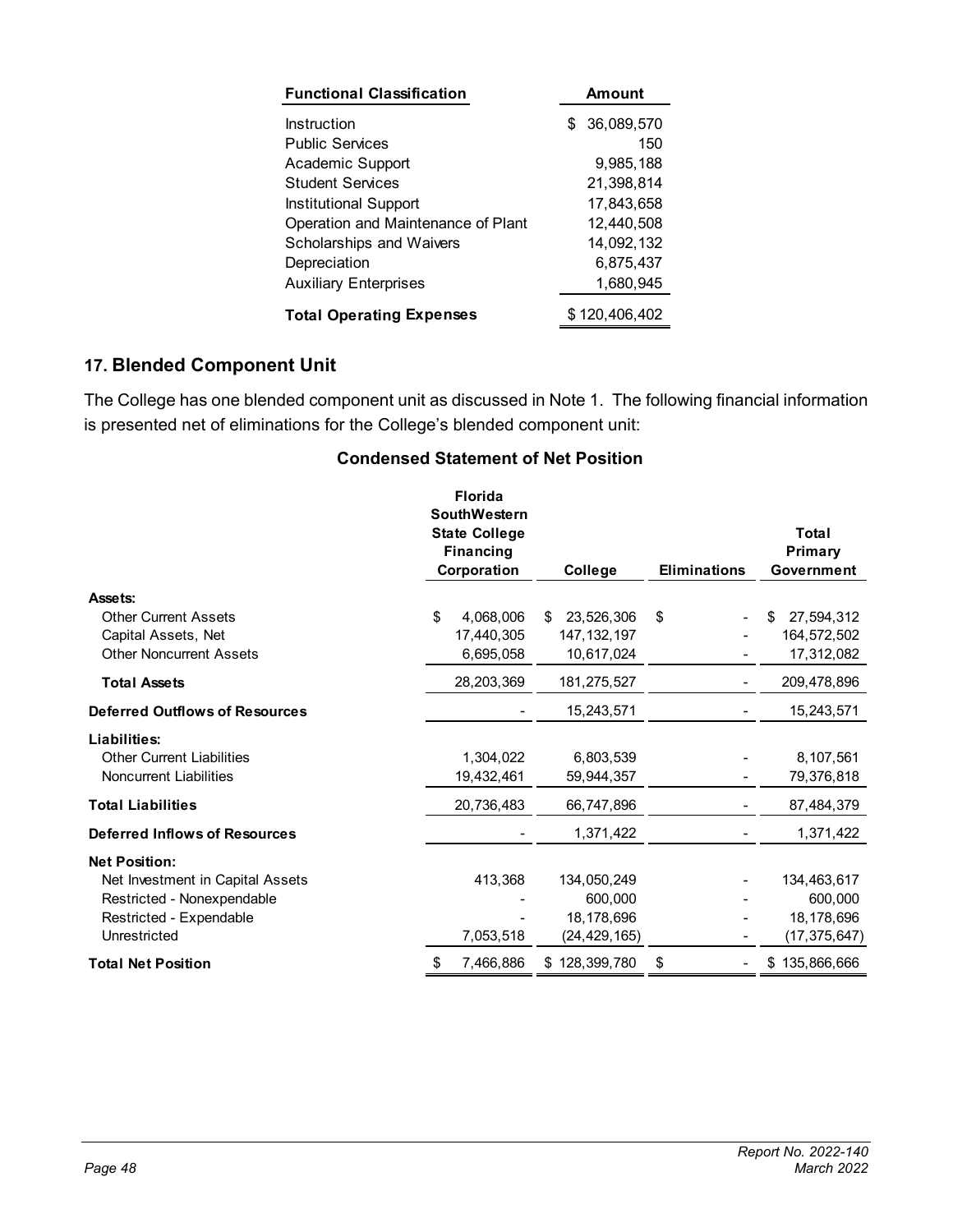### **Condensed Statement of Revenues, Expenses, and Changes in Net Position**

|                                                                | <b>Florida</b><br><b>SouthWestern</b><br><b>State College</b><br><b>Financing</b><br>Corporation | College                          | Total<br>Primary<br>Government |                              |  |
|----------------------------------------------------------------|--------------------------------------------------------------------------------------------------|----------------------------------|--------------------------------|------------------------------|--|
| <b>Operating Revenues</b>                                      | \$<br>1,820,585                                                                                  | 25,205,896<br>S.                 | \$                             | 27,026,481<br>\$             |  |
| <b>Depreciation Expense</b><br><b>Other Operating Expenses</b> | (625, 706)<br>(1,392,617)                                                                        | (6, 249, 731)<br>(112, 138, 348) |                                | (6,875,437)<br>(113,530,965) |  |
| <b>Operating Loss</b>                                          | (197, 738)                                                                                       | (93, 182, 183)                   |                                | (93, 379, 921)               |  |
| Nonoperating Revenues (Expenses):                              |                                                                                                  |                                  |                                |                              |  |
| Nonoperating Revenue                                           | 718,651                                                                                          | 85,478,994                       |                                | 86, 197, 645                 |  |
| Interest Expense                                               | (622, 769)                                                                                       | (457, 496)                       |                                | (1,080,265)                  |  |
| <b>Net Nonoperating Revenues</b>                               | 95,882                                                                                           | 85,021,498                       |                                | 85,117,380                   |  |
| Other Revenues and Expenses                                    |                                                                                                  | 4,849,224                        |                                | 4,849,224                    |  |
| Decrease in Net Position                                       | (101, 856)                                                                                       | (3,311,461)                      |                                | (3, 413, 317)                |  |
| Net Position, Beginning of Year                                | 7,568,742                                                                                        | 131,711,241                      |                                | 139,279,983                  |  |
| <b>Net Position, End of Year</b>                               | 7,466,886<br>\$                                                                                  | \$128,399,780                    | \$                             | \$135,866,666                |  |

### **Condensed Statement of Cash Flows**

|                                              |    | <b>Florida</b><br><b>SouthWestern</b><br><b>State College</b><br><b>Financing</b><br>Corporation |    | College           | <b>Eliminations</b> |    | Total<br>Primary<br>Government |
|----------------------------------------------|----|--------------------------------------------------------------------------------------------------|----|-------------------|---------------------|----|--------------------------------|
| Net Cash Provided (Used) by:                 |    |                                                                                                  |    |                   |                     |    |                                |
| <b>Operating Activities</b>                  | \$ | 542,916                                                                                          | \$ | $(81,309,416)$ \$ |                     | \$ | (80, 766, 500)                 |
| <b>Noncapital Financing Activities</b>       |    | 631.156                                                                                          |    | 85, 115, 932      |                     |    | 85,747,088                     |
| Capital and Related Financing Activities     |    | (1,389,142)                                                                                      |    | 1,002,923         |                     |    | (386, 219)                     |
| <b>Investing Activities</b>                  |    | (73, 552)                                                                                        |    | 556,352           |                     |    | 482,800                        |
| Net Increase (Decrease) in Cash and          |    |                                                                                                  |    |                   |                     |    |                                |
| <b>Cash Equivalents</b>                      |    | (288,622)                                                                                        |    | 5,365,791         |                     |    | 5,077,169                      |
| Cash and Cash Equivalents, Beginning of Year |    | 5,928,264                                                                                        |    | 12,884,891        |                     |    | 18,813,155                     |
| Cash and Cash Equivalents, End of Year       | P  | 5,639,642                                                                                        | S  | 18.250.682        | \$                  | S  | 23,890,324                     |

### **18. Related Party Transactions**

**College and Blended Component Unit**. Nonoperating revenues totaling \$631,156 were received from the College during the year ended March 31, 2021, and consisted of funds assigned to the Financing Corporation from College auxiliary operations, from two contracts for Educational Broadband Services (EBS) excess capacity use and royalties and from two charter school building leases. The assigned funds totaled \$358,656 from EBS royalties and \$272,500 from the charter school leases.

Financing Corporation personnel are employed by the College. The Financing Corporation paid the College \$106,000 to reimburse the College for the estimated salaries and related payroll taxes and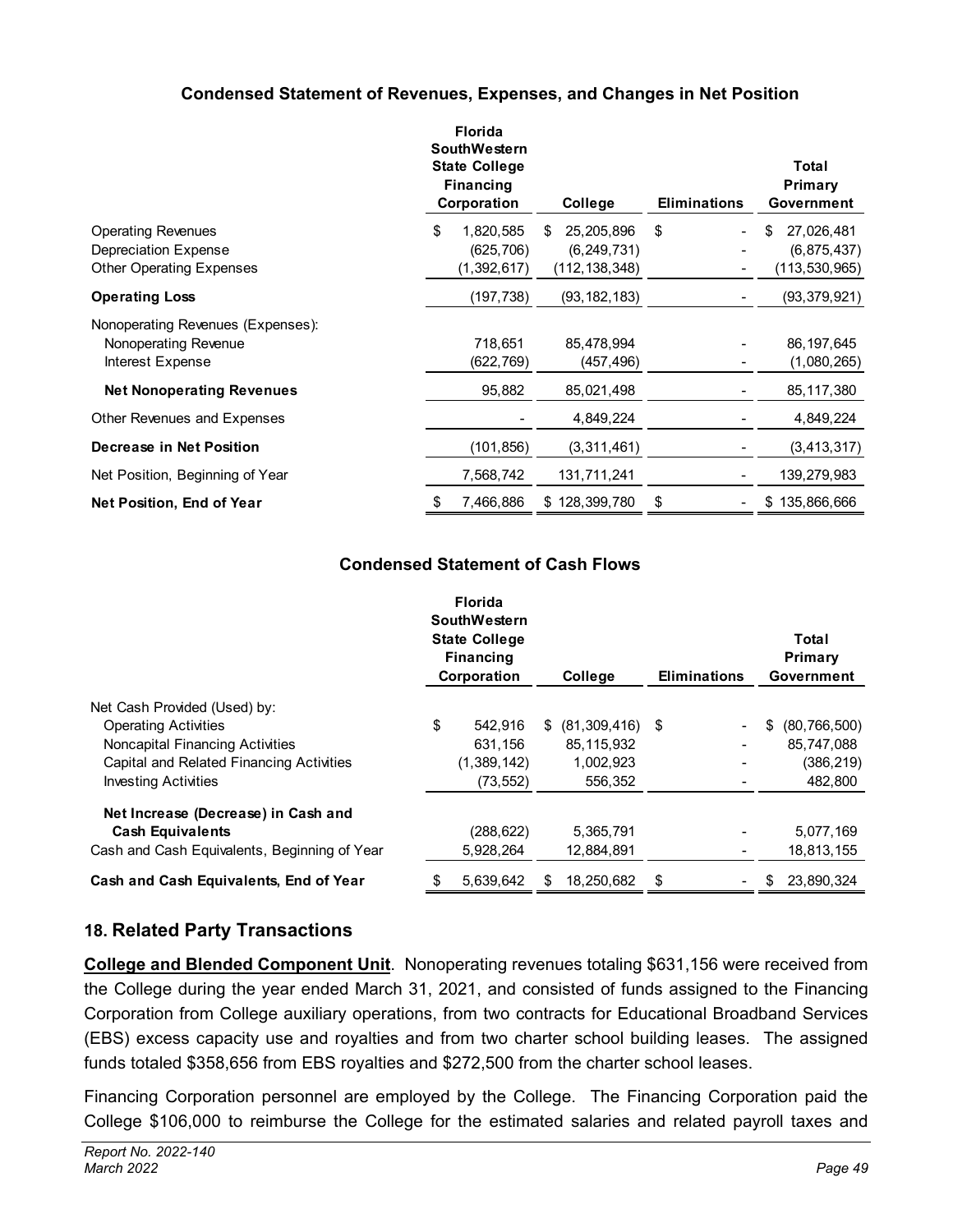benefits of its staff assigned to the Financing Corporation. Additionally, the Financing Corporation paid the College \$278,000 to reimburse the College for contract personnel services related to the operation of LightHouse Commons.

The Financing Corporation paid the College \$10,278 to reimburse the College for other expenses related to the operation of LightHouse Commons.

**College and Discretely Presented Component Unit**. Foundation personnel are employed by the College. The Foundation reimburses the College for the actual cost of these respective employees' salaries and the related payroll taxes and benefits. During the year ended March 31, 2021, the College billed the Foundation \$485,961 including payables of \$285,057. The Foundation also paid the College \$2,395,575 for scholarships during the year ended March 31, 2021.

The Foundation's office space, phone, internet, furniture, and utilities are provided by the College. The fair value of the office space of \$35,341 has been recorded as (in-kind) donated facilities income and rent expense. No amounts have been recorded for the other occupancy costs, as no objective basis to do so has been determined.

## **19. Subsequent Events**

On July 22, 2021, the Florida Department of Education (FDOE) refunded the College's \$8.7 million FDOE Capital Improvement Revenue bond, Series 2010A. The refunding will result in a savings of \$2.7 million that will be recognized in the 2021-22 fiscal year.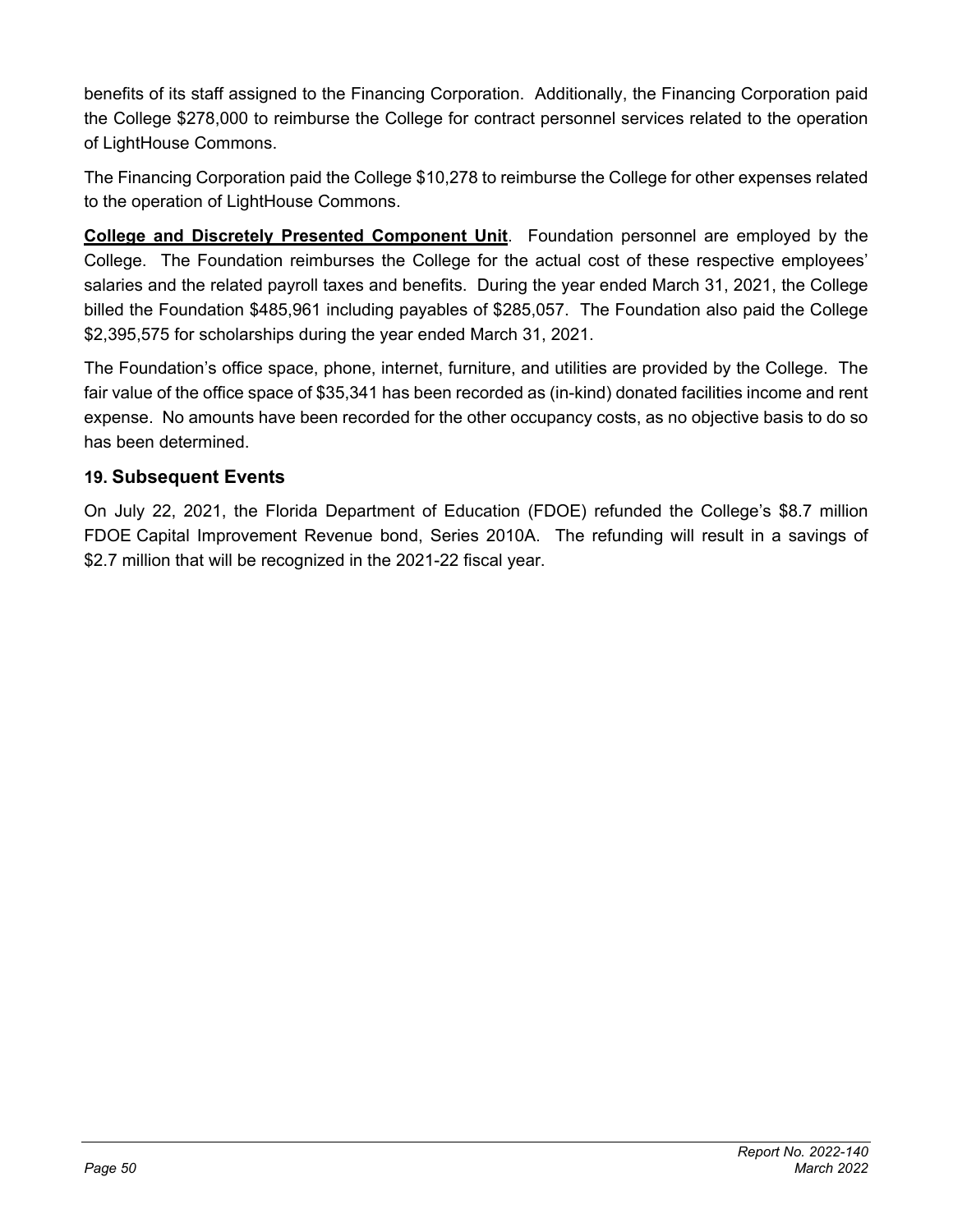# <span id="page-54-0"></span>*OTHER REQUIRED SUPPLEMENTARY INFORMATION*

|                                                                            | 2020           | 2019          | 2018          | 2017          |
|----------------------------------------------------------------------------|----------------|---------------|---------------|---------------|
| <b>Total OPEB Liability</b>                                                |                |               |               |               |
| Service cost                                                               | \$<br>51,651   | \$<br>48.407  | \$<br>49,114  | \$<br>51,739  |
| Interest                                                                   | 35,983         | 30,383        | 28,197        | 24,843        |
| Difference between expected and                                            |                |               |               |               |
| actual experience                                                          |                | 69,363        |               |               |
| Changes of assumptions or other inputs                                     | 23,944         | 86,250        | (22, 739)     | (42,080)      |
| <b>Benefit Payments</b>                                                    | (36, 768)      | (49, 219)     | (73, 665)     | (62,085)      |
| Net change in total OPEB liability                                         | 74,810         | 185.184       | (19,093)      | (27, 583)     |
| Total OPEB Liability - beginning                                           | 994,662        | 809,478       | 828,571       | 856,154       |
| <b>Total OPEB Liability - ending</b>                                       | 1,069,472<br>S | 994,662<br>\$ | \$<br>809,478 | 828,571<br>\$ |
| Covered-Employee Payroll                                                   | \$33,614,422   | \$33,614,422  | \$33,095,233  | \$33,095,233  |
| <b>Total OPEB Liability as a percentage</b><br>of covered-employee payroll | 3.18%          | 2.96%         | 2.45%         | 2.50%         |

### **Schedule of Changes in the College's Total Other Postemployment Benefits Liability and Related Ratios**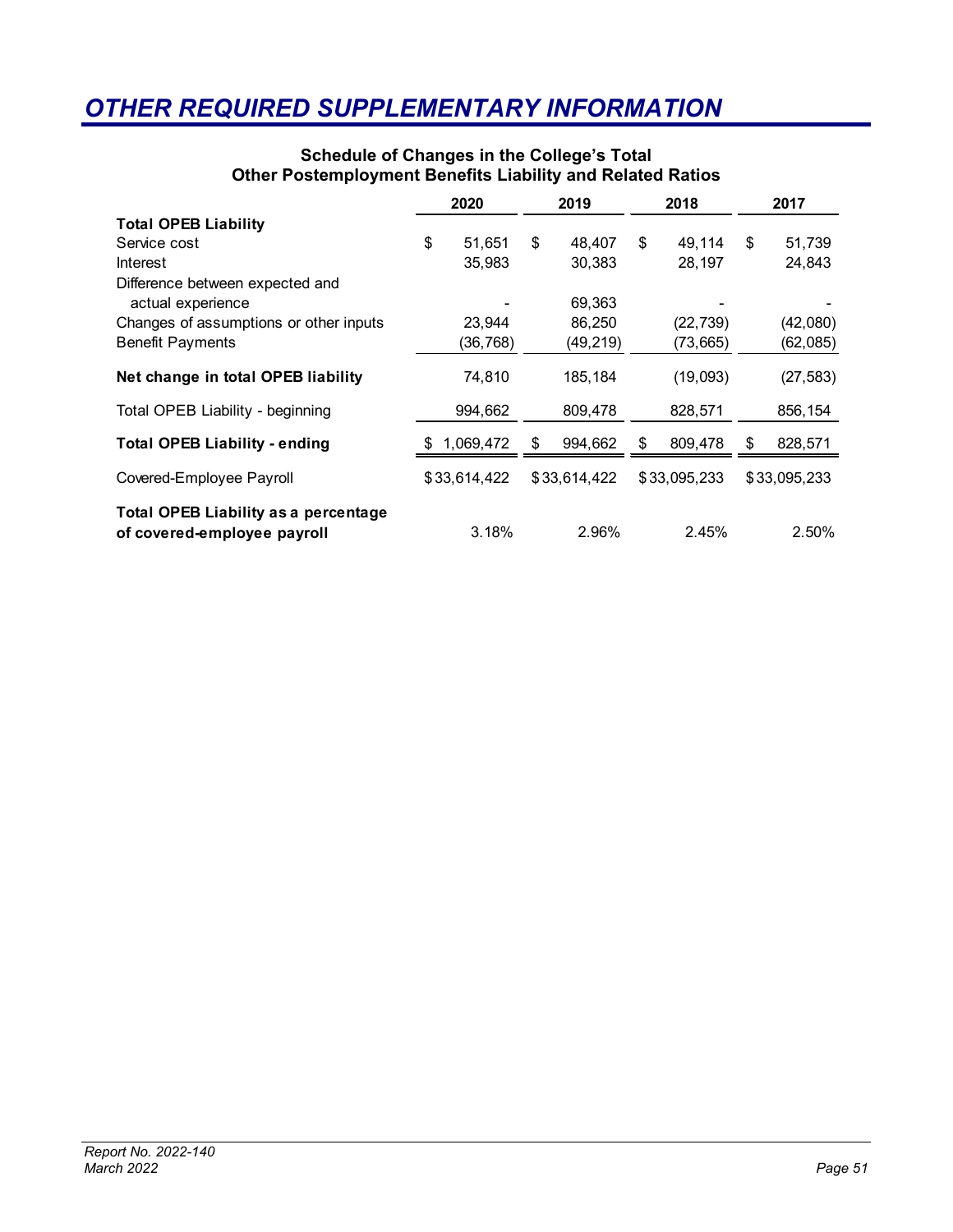### **Schedule of the College's Proportionate Share of the Net Pension Liability – Florida Retirement System Pension Plan**

<span id="page-55-0"></span>

|                                                                                                             | 2020(1)             | 2019(1)       | 2018(1)       |      | 2017(1)      |
|-------------------------------------------------------------------------------------------------------------|---------------------|---------------|---------------|------|--------------|
| College's proportion of the FRS<br>net pension liability<br>College's proportionate share of                | 0.073508700%        | 0.073392811%  | 0.072370301%  |      | 0.074003300% |
| the FRS net pension liability                                                                               | \$<br>31,859,754 \$ | 25,275,462 \$ | 21,798,310 \$ |      | 21,889,680   |
| College's covered payroll (2)                                                                               | \$<br>42,711,883 \$ | 41,127,091 \$ | 39,280,944    | - \$ | 39,506,069   |
| College's proportionate share of<br>the FRS net pension liability as a<br>percentage of its covered payroll | 74.59%              | 61.46%        | 55.49%        |      | 55.41%       |
| FRS Plan fiduciary net position as<br>a percentage of the FRS total<br>pension liability                    | 78.85%              | 82.61%        | 84.26%        |      | 83.89%       |

(1) The amounts presented for each fiscal year were determined as of June 30.

(2) Covered payroll includes defined benefit plan actives, investment plan members, State college system optional retirement plan members, and members in DROP because total employer contributions are determined on a uniform basis (blended rate) as required by Part III of Chapter 121, Florida Statutes.

### **Schedule of College Contributions – Florida Retirement System Pension Plan**

|                                                                             | 2021(1)            |     | 2020(1)       | 2019(1)     | 2018(1)          |
|-----------------------------------------------------------------------------|--------------------|-----|---------------|-------------|------------------|
| <b>Contractually required FRS</b><br>contribution                           | \$<br>2,937,090 \$ |     | 2,106,683 \$  | 2,275,707   | 2,062,495        |
| FRS contributions in relation to the<br>contractually required contribution | (2,937,090)        |     | (2, 106, 683) | (2,275,707) | (2,062,495)      |
| FRS contribution deficiency<br>(excess)                                     | $\,$               | \$. |               |             |                  |
| College's covered payroll (2)                                               | \$<br>42,290,407   | \$. | 42,711,883 \$ | 41,127,091  | \$<br>39,280,944 |
| FRS contributions as a percentage<br>of covered payroll                     | 6.95%              |     | 4.93%         | 5.53%       | 5.25%            |

(1) The amounts presented for each fiscal year were determined as of June 30.

(2) Covered payroll includes defined benefit plan actives, investment plan members, State college system optional retirement plan members, and members in DROP because total employer contributions are determined on a uniform basis (blended rate) as required by Part III of Chapter 121, Florida Statutes.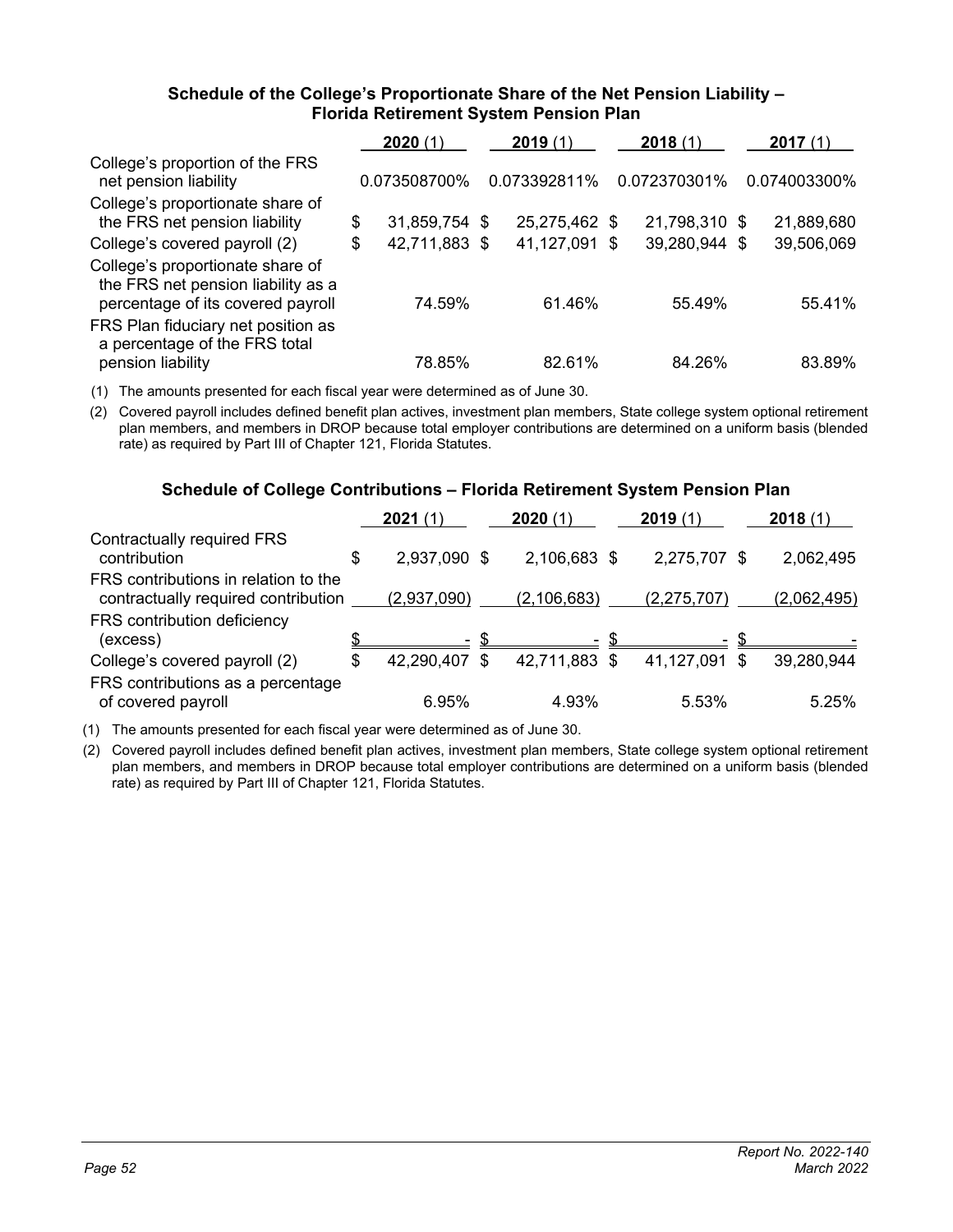|    | 2016(1)       | 2015(1)       | 2014(1)      |      | 2013(1)      |
|----|---------------|---------------|--------------|------|--------------|
|    | 0.072446979%  | 0.075076834%  | 0.069878863% |      | 0.065525694% |
| \$ | 18,292,919 \$ | 9,697,180 \$  | 4,263,638 \$ |      | 11,279,888   |
| \$ | 38,039,195 \$ | 36,761,312 \$ | 34,166,397   | - \$ | 33,051,575   |
|    | 48.09%        | 26.38%        | 12.48%       |      | 34.13%       |
|    | 84.88%        | 92.00%        | 96.09%       |      | 88.54%       |

| 2017(1)             |      | 2016(1)       |     | 2015(1)       | 2014(1)      |
|---------------------|------|---------------|-----|---------------|--------------|
| \$<br>1,926,488 \$  |      | 1,103,705 \$  |     | 1,830,437 \$  | 1,530,644    |
| (1,926,488)         |      | (1, 103, 705) |     | (1,830,437)   | (1,530,644)  |
|                     | - \$ |               | - S |               |              |
| \$<br>39,506,069 \$ |      | 38,039,195 \$ |     | 36,761,312 \$ | 34, 166, 397 |
| 4.88%               |      | 2.90%         |     | 4.98%         | 4.48%        |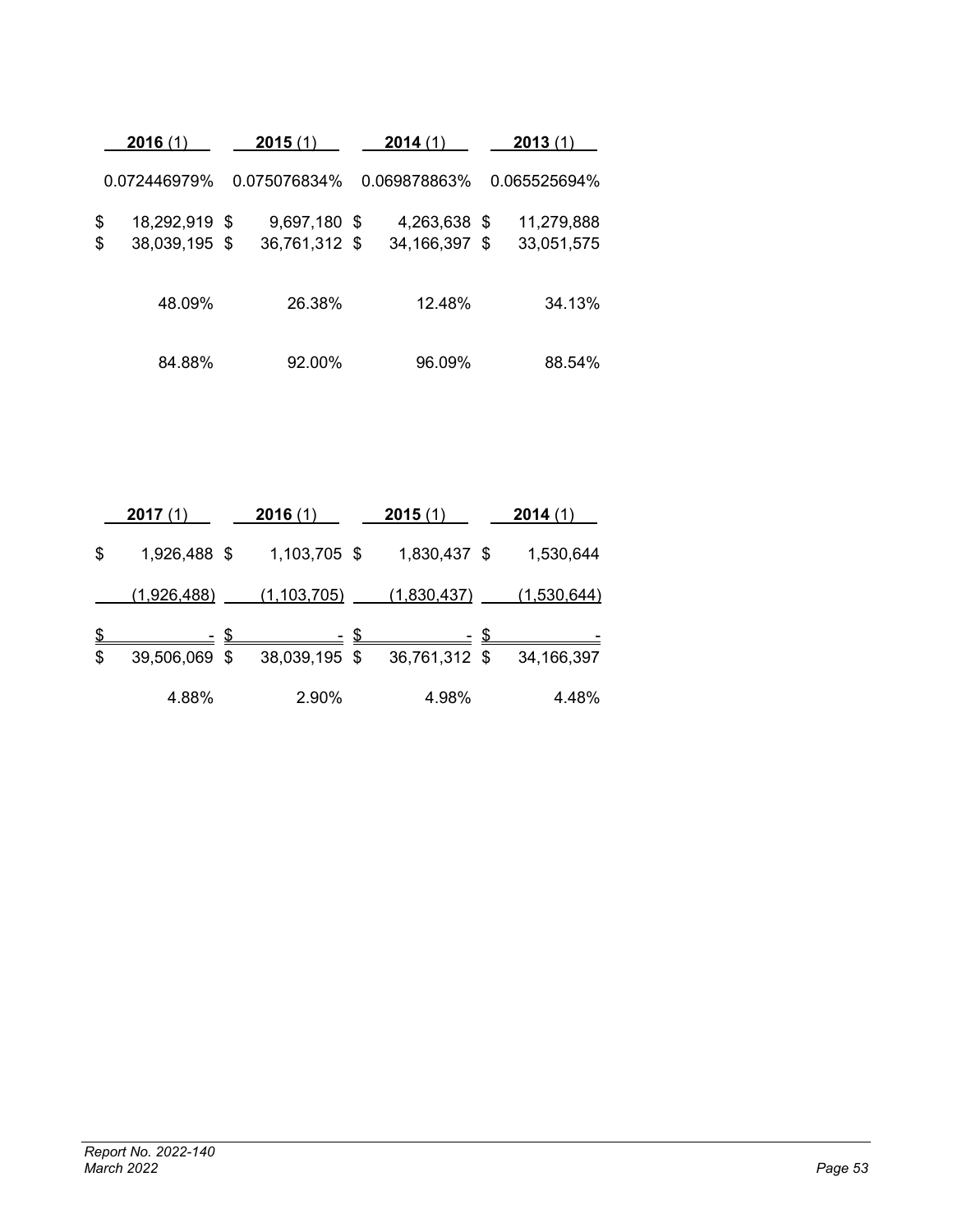### **Schedule of the College's Proportionate Share of the Net Pension Liability – Health Insurance Subsidy Pension Plan**

<span id="page-57-0"></span>

|                                                                                                             | 2020(1)             | 2019(1)       | 2018(1)       | 2017(1)      |
|-------------------------------------------------------------------------------------------------------------|---------------------|---------------|---------------|--------------|
| College's proportion of the HIS net<br>pension liability<br>College's proportionate share of                | 0.107584927%        | 0.108252512%  | 0.105880572%  | 0.110269798% |
| the HIS net pension liability                                                                               | \$<br>13,135,944 \$ | 12,112,373 \$ | 11,206,519 \$ | 11,790,556   |
| College's covered payroll (2)                                                                               | \$<br>37,345,556 \$ | 36,211,807 \$ | 34,604,354 \$ | 39,506,069   |
| College's proportionate share of<br>the HIS net pension liability as a<br>percentage of its covered payroll | 35.17%              | 33.45%        | 32.38%        | 29.84%       |
| HIS Plan fiduciary net position as<br>a percentage of the HIS total<br>pension liability                    | $3.00\%$            | 2.63%         | 2.15%         | 1.64%        |

(1) The amounts presented for each fiscal year were determined as of June 30.

(2) Covered payroll includes defined benefit plan actives, investment plan members, and members in DROP.

### **Schedule of College Contributions – Health Insurance Subsidy Pension Plan**

|                                                                    | 2021 (1             | 2020(1)       | 2019(1)    |   | 2018(1)          |
|--------------------------------------------------------------------|---------------------|---------------|------------|---|------------------|
| Contractually required HIS<br>contribution                         | \$<br>601,566 \$    | 620,100 \$    | 601,116 \$ |   | 574,193          |
| HIS contributions in relation to the<br>contractually required HIS |                     |               |            |   |                  |
| contribution                                                       | (601,566)           | (620, 100)    | (601, 116) |   | <u>(574,193)</u> |
| HIS contribution deficiency                                        |                     |               |            |   |                  |
| (excess)                                                           |                     |               |            |   |                  |
| College's covered payroll (2)                                      | \$<br>36,244,090 \$ | 37,345,556 \$ | 36,211,807 | S | 34,604,354       |
| HIS contributions as a percentage<br>of covered payroll            | 1.66%               | 1.66%         | 1.66%      |   | 1.66%            |

(1) The amounts presented for each fiscal year were determined as of June 30.

(2) Covered payroll includes defined benefit plan actives, investment plan members, and members in DROP.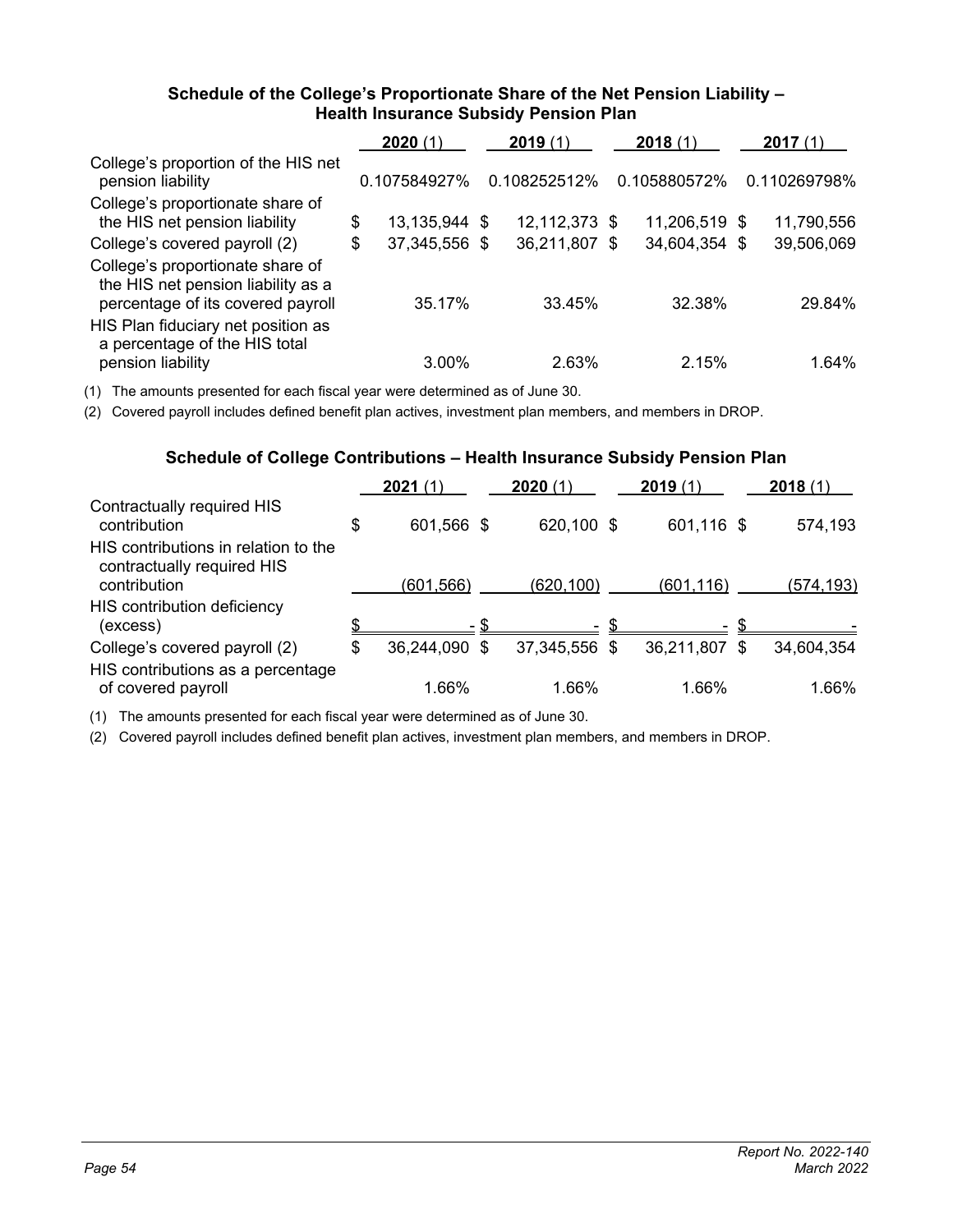| 2016(1) |               |      | 2015(1)       |  | 2014(1)       | 2013 (1 |              |  |  |
|---------|---------------|------|---------------|--|---------------|---------|--------------|--|--|
|         | 0.108921509%  |      | 0.107019063%  |  | 0.101425459%  |         | 0.099636556% |  |  |
| \$      | 12,694,351    | - \$ | 10,914,261 \$ |  | 9,483,528 \$  |         | 8,674,672    |  |  |
| \$      | 38,039,195 \$ |      | 36,761,312 \$ |  | 34,166,398 \$ |         | 33,051,575   |  |  |
|         | 33.37%        |      | 29.69%        |  | 27.76%        |         | 26.25%       |  |  |
|         | 0.97%         |      | 0.50%         |  | $0.99\%$      |         | 1.78%        |  |  |

| 2017(1)             |     | 2016(1)       |      | 2015(1)       |  | 2014(1)      |  |  |
|---------------------|-----|---------------|------|---------------|--|--------------|--|--|
| \$<br>583,580 \$    |     | 558,292 \$    |      | 409,093 \$    |  | 347,450      |  |  |
| (583, 580)          |     | (558, 292)    |      | (409, 093)    |  | (347, 450)   |  |  |
|                     | \$. |               | - \$ |               |  |              |  |  |
| \$<br>39,506,069 \$ |     | 38,039,195 \$ |      | 36,761,312 \$ |  | 34, 166, 397 |  |  |
| 1.48%               |     | 1.47%         |      | 1.11%         |  | 1.02%        |  |  |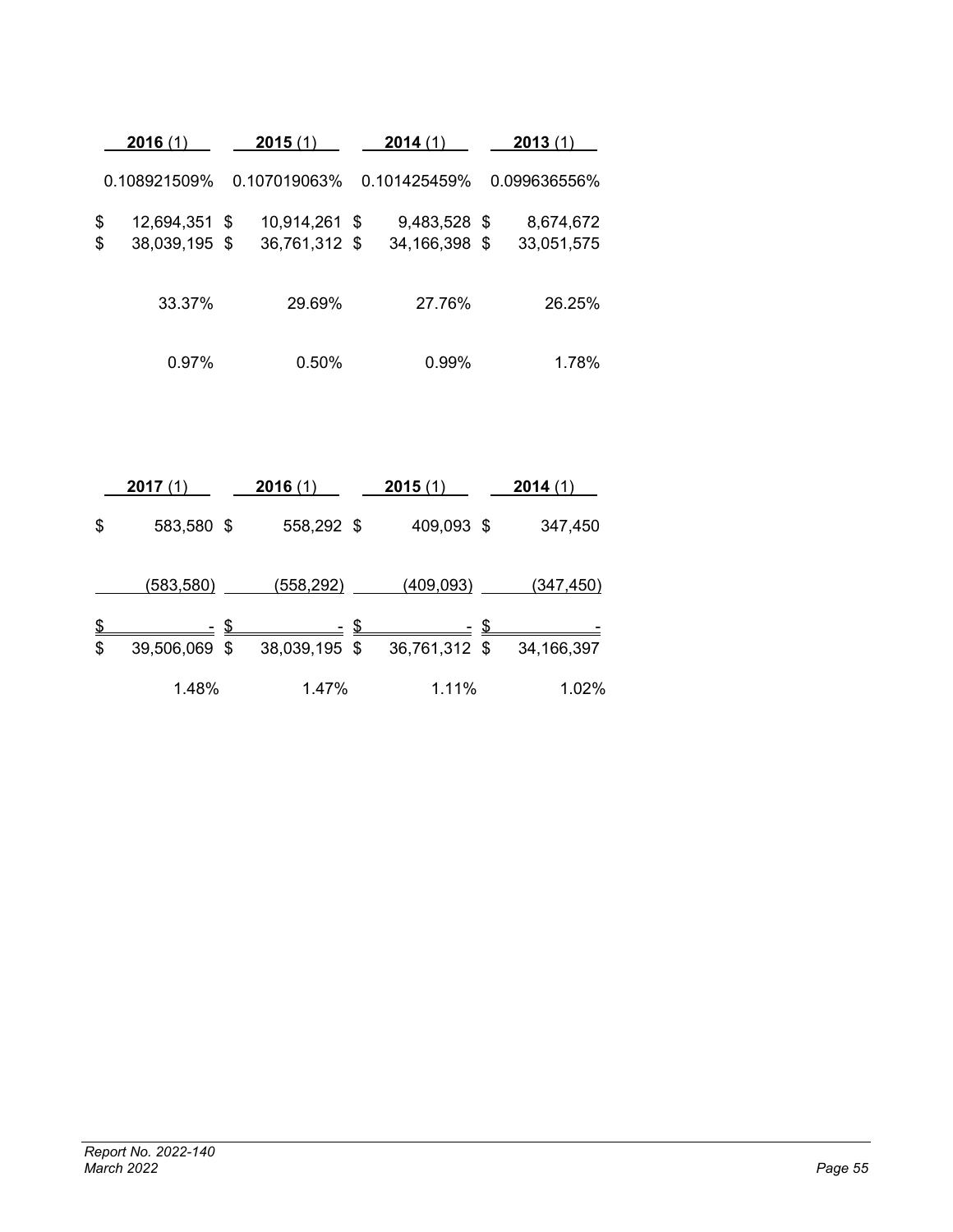### <span id="page-59-0"></span>**1. Schedule of Changes in the College's Total Other Postemployment Benefits Liability and Related Ratios**

No assets are accumulated in a trust that meet the criteria in paragraph 4 of GASB Statement No. 75 to pay related benefits.

*Changes of Assumptions*. The Municipal Bond Index Rate used to determine the total OPEB liability decreased from 3.50 percent to 2.21 percent.

### **2. Schedule of Net Pension Liability and Schedule of Contributions – Florida Retirement System Pension Plan**

*Changes of Assumptions.* The long-term expected rate of return was decreased from 6.90 percent to 6.80 percent.

### **3. Schedule of Net Pension Liability and Schedule of Contributions – Health Insurance Subsidy Pension Plan**

*Changes of Assumptions.* The municipal rate used to determine total pension liability decreased from 3.50 percent to 2.21 percent, and the active member mortality assumption was updated.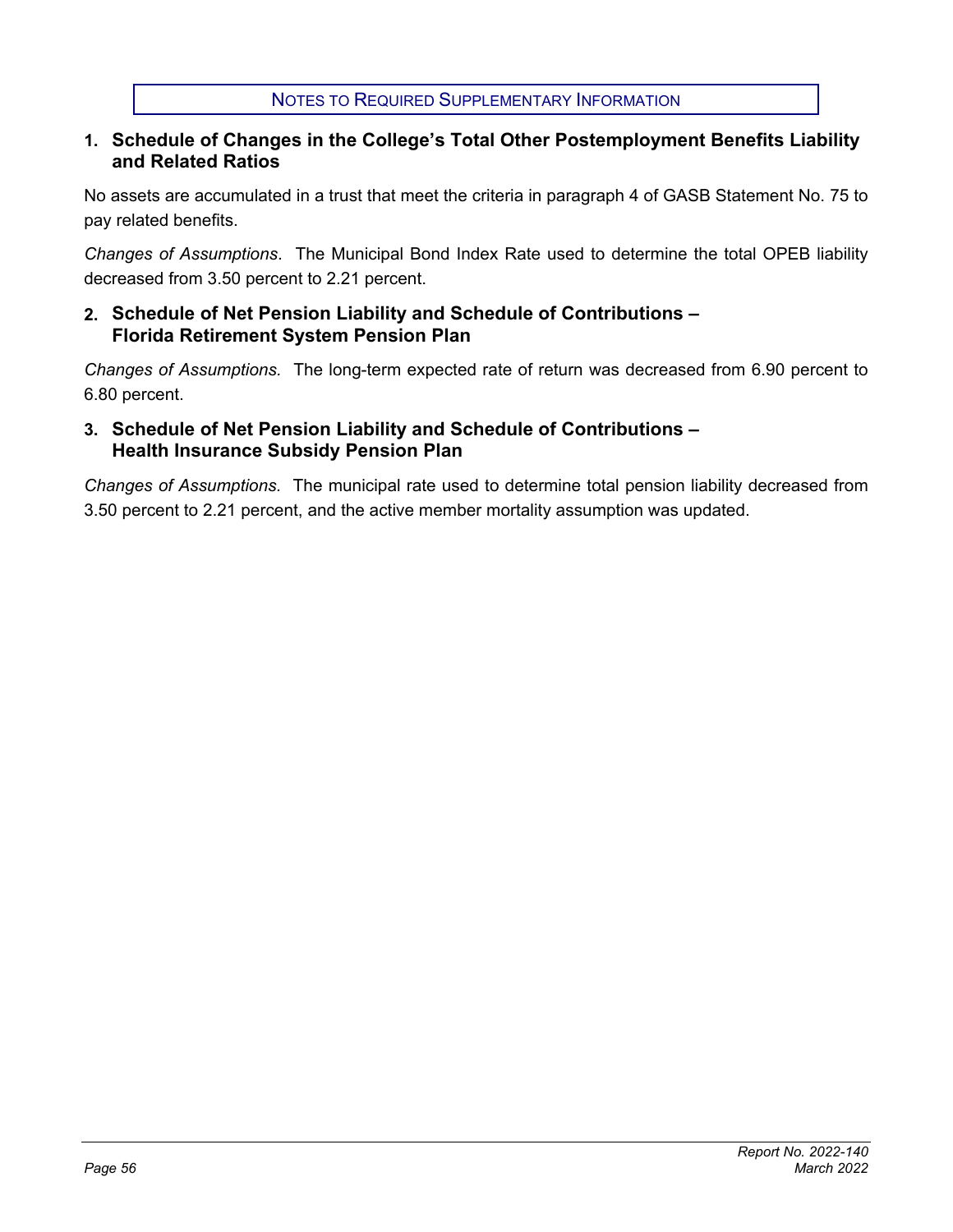<span id="page-60-0"></span>

Sherrill F. Norman, CPA Auditor General

# **AUDITOR GENERAL STATE OF FLORIDA**

Claude Denson Pepper Building, Suite G74 111 West Madison Street Tallahassee, Florida 32399-1450



Phone: (850) 412-2722 Fax: (850) 488-6975

The President of the Senate, the Speaker of the House of Representatives, and the Legislative Auditing Committee

# **INDEPENDENT AUDITOR'S REPORT ON INTERNAL CONTROL OVER FINANCIAL REPORTING AND ON COMPLIANCE AND OTHER MATTERS BASED ON AN AUDIT OF FINANCIAL STATEMENTS PERFORMED IN ACCORDANCE WITH** *GOVERNMENT AUDITING STANDARDS*

We have audited, in accordance with the auditing standards generally accepted in the United States of America and the standards applicable to financial audits contained in *Government Auditing Standards* issued by the Comptroller General of the United States, the financial statements of the Florida SouthWestern State College, a component unit of the State of Florida, and its discretely presented component unit as of and for the fiscal year ended June 30, 2021, and the related notes to the financial statements, which collectively comprise the College's basic financial statements, and have issued our report thereon dated March 7, 2022, included under the heading **INDEPENDENT AUDITOR'S REPORT**. Our report includes a reference to other auditors who audited the financial statements of the blended and discretely presented component units, as described in our report on the College's financial statements. This report does not include the results of the other auditors' testing of internal control over financial reporting or compliance and other matters that are reported on separately by those auditors.

# **Internal Control Over Financial Reporting**

In planning and performing our audit of the financial statements, we considered the College's internal control over financial reporting (internal control) as a basis for designing audit procedures that are appropriate in the circumstances for the purpose of expressing our opinions on the financial statements, but not for the purpose of expressing an opinion on the effectiveness of the College's internal control. Accordingly, we do not express an opinion on the effectiveness of the College's internal control.

A *deficiency in internal control* exists when the design or operation of a control does not allow management or employees, in the normal course of performing their assigned functions, to prevent, or detect and correct, misstatements on a timely basis. A *material weakness* is a deficiency, or a combination of deficiencies, in internal control such that there is a reasonable possibility that a material misstatement of the College's financial statements will not be prevented, or detected and corrected on a timely basis. A *significant deficiency* is a deficiency, or a combination of deficiencies, in internal control